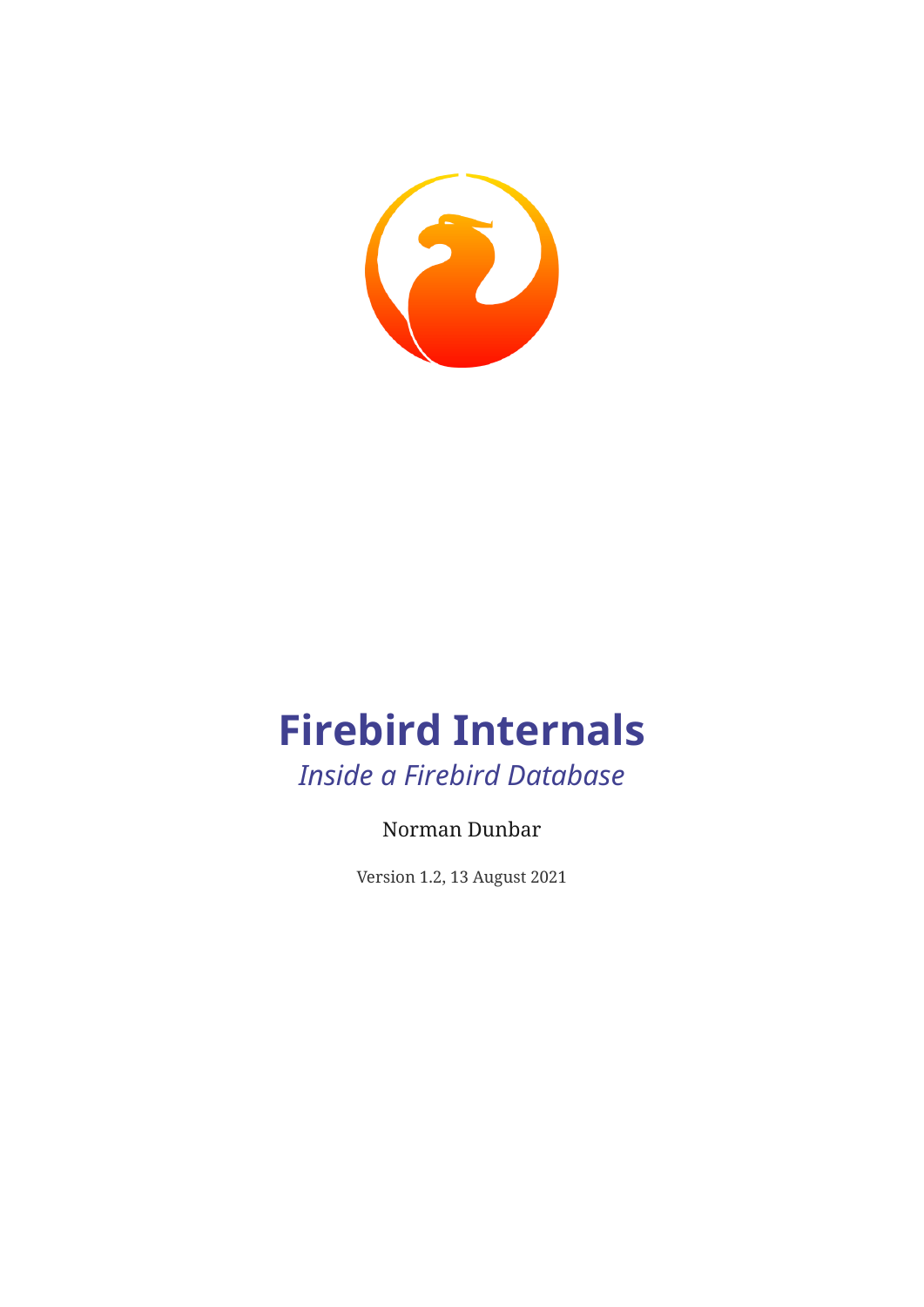## **Table of Contents**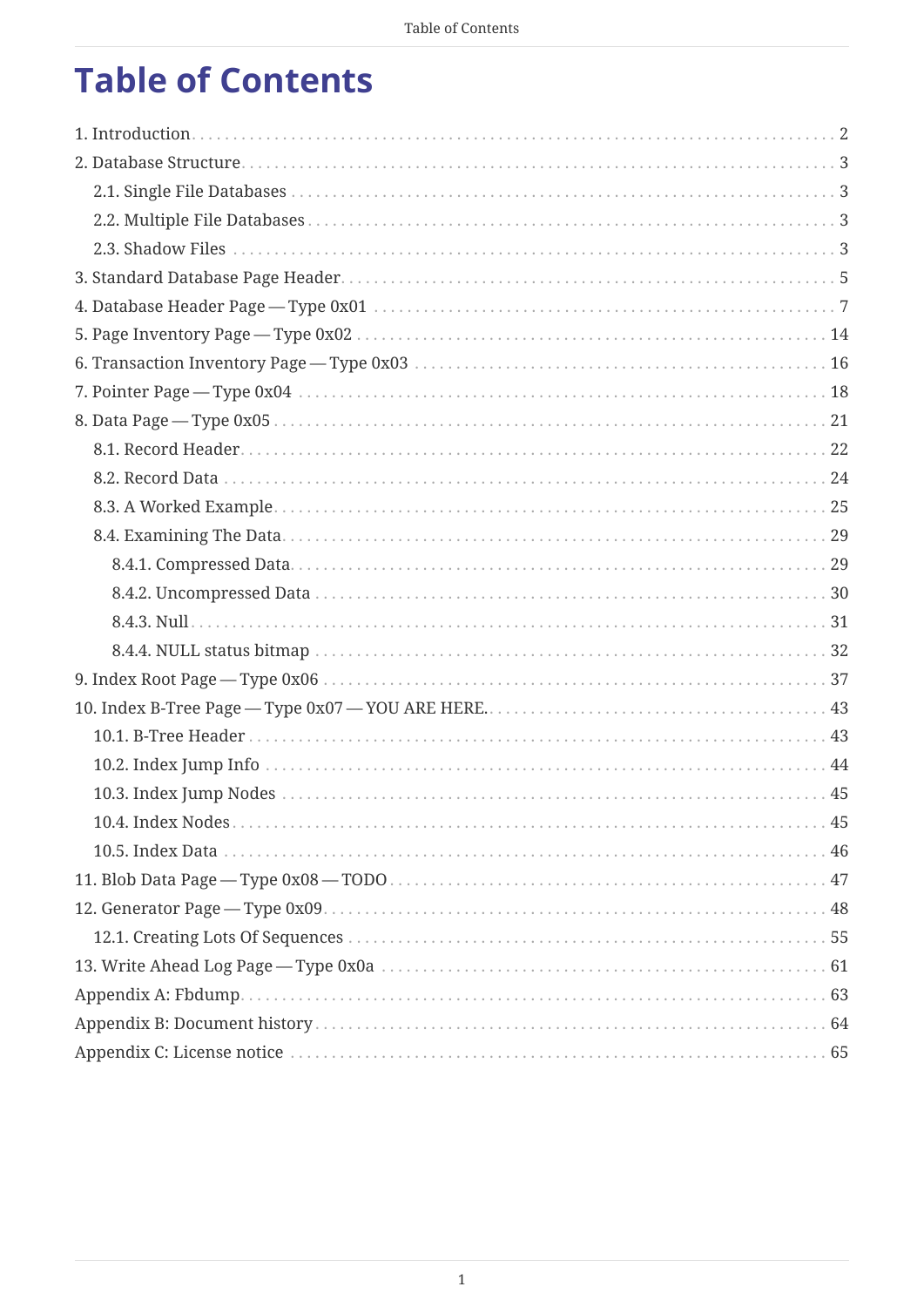## <span id="page-2-0"></span>**Chapter 1. Introduction**

The purpose of this document is to try to explain what goes on inside a Firebird database. Much of the information in this manual has been extracted from the Firebird source code — mainly on the ODS related code and headers — and from some (partially out of date) documents on the Research part of the IBPhoenix website [\(https://www.ibphoenix.com/](https://www.ibphoenix.com/)). Other questions and queries that I had were very patiently answered on the Firebird Support forums where the developers hang out.

Much hex dumping of database files was undertaken in the creation of this document, but no Firebird databases were harmed during this process.

All databases mentioned or described within this document are those with an ODS of 11.1 — in other words, Firebird 2.1 — and a page size of 4,096 bytes. There may be differences between this ODS version and previous ones and wherever possible, this has been documented.

Unless otherwise noted, the test database used for this document is empty of all user tables, indices, generators etc. It was created on a 32-bit Linux system running on Intel hardware. It is therefore little endian.

Thanks to everyone who has contributed to the manual.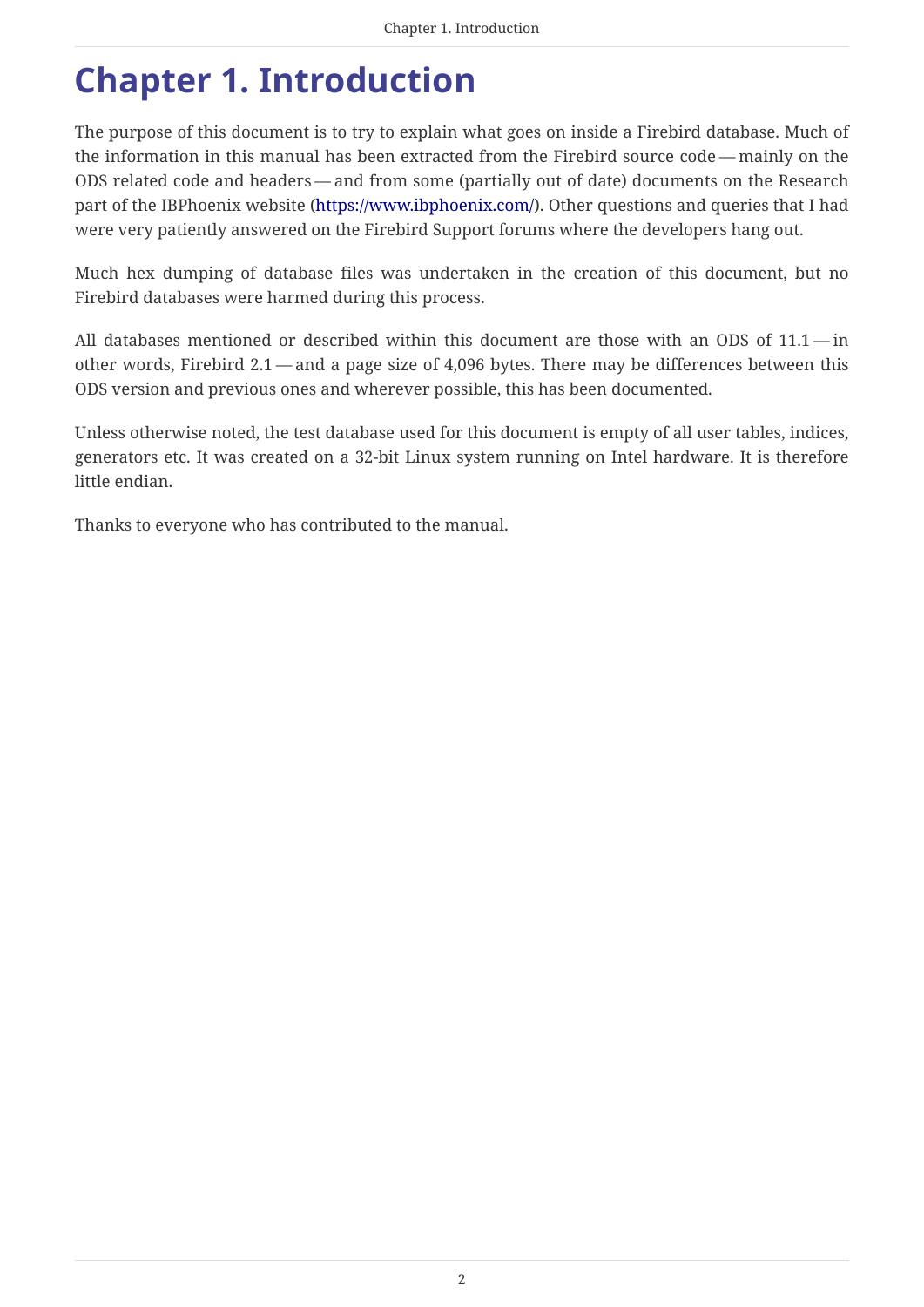## <span id="page-3-0"></span>**Chapter 2. Database Structure**

When you create a new database, be it single or multiple file, a number of things happen:

- The database file(s) are created;
- The header page is formatted and written;
- The various system tables RDB\$ and MON\$ and associated indices are created, and appropriate pages formatted and written to disc;
- Every page in the database is formatted with a defined page type.

The various page types are described elsewhere in this document.

A database is created and the DBA can specify the page size, or leave it to default. This action creates a database file, or files, with enough space allocated to create all the system tables and indices. New pages will be added to the end of the database file(s) as and when the user creates new tables and/or indices. For example, a brand-new database, created on a 32-bit Linux system, with a 4Kb page size allocates a total of 0xa1 pages (161 pages) for the system tables, indices and the various database overhead pages.

### <span id="page-3-1"></span>**2.1. Single File Databases**

A single file Firebird database consists of a number of pages, each the same size, and all held within one file on the underlying file system, be it NTFS, FAT32, EXT3 etc.

The first page in the database is always a header page (page type  $0x01$  — see below) which holds details about the database itself, the page size and so on.

The second page in the database is a Page Inventory Page or PIP (page type 0x02) which details which pages in the database are in use and which are free.

Up until Firebird 3.0, the next page is a Write Ahead Log page (page type 0x0a) but this page is wasted space, if present, and will most likely be dropped from Firebird 3.0 onwards.

The remaining pages consist of Index Root Pages (page type 0x06), Transaction Inventory Pages or TIP (page type 0x03), Pointer Pages (page type 0x04), Index BTree Pages (page type 0x07), Data Pages (page type 0x05) and so on. There is a discussion of each page type below.

### <span id="page-3-2"></span>**2.2. Multiple File Databases**

A multiple file Firebird database is almost identical to the single file database except it has more than one file on the underlying file system. Each file has the same page size as the initial file, and each file has a header page (page type 0x01) at the start of the file.

### <span id="page-3-3"></span>**2.3. Shadow Files**

Shadow files are additional files that can be used by single and multiple file databases to assist in recovery after a failure of some kind. They are not helpful in the case of a DROP DATABASE as the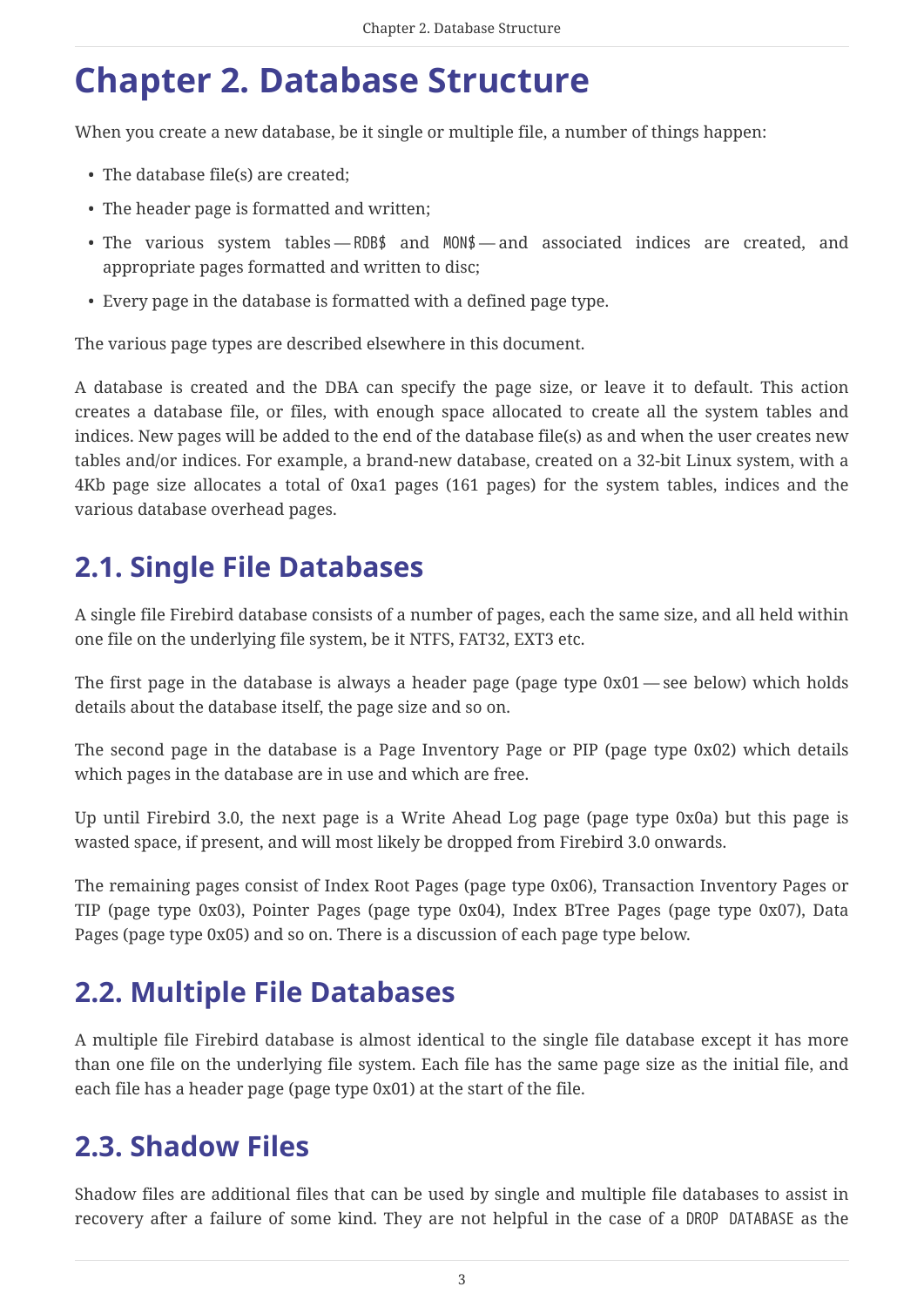shadow file(s) — being part of the database — are also dropped!

Shadow files are updated as the database main file(s) are updated and in this manner, the shadows are an identical copy of the database. In the event of a problem, the SYSDBA can manually activate a shadow, or have the Firebird engine activate one automatically.

Unfortunately, if a database write stores corrupt data in the database, the shadow file(s) will be identically corrupted.

Because shadow files are effectively identical copies of the database files, they will not be discussed further.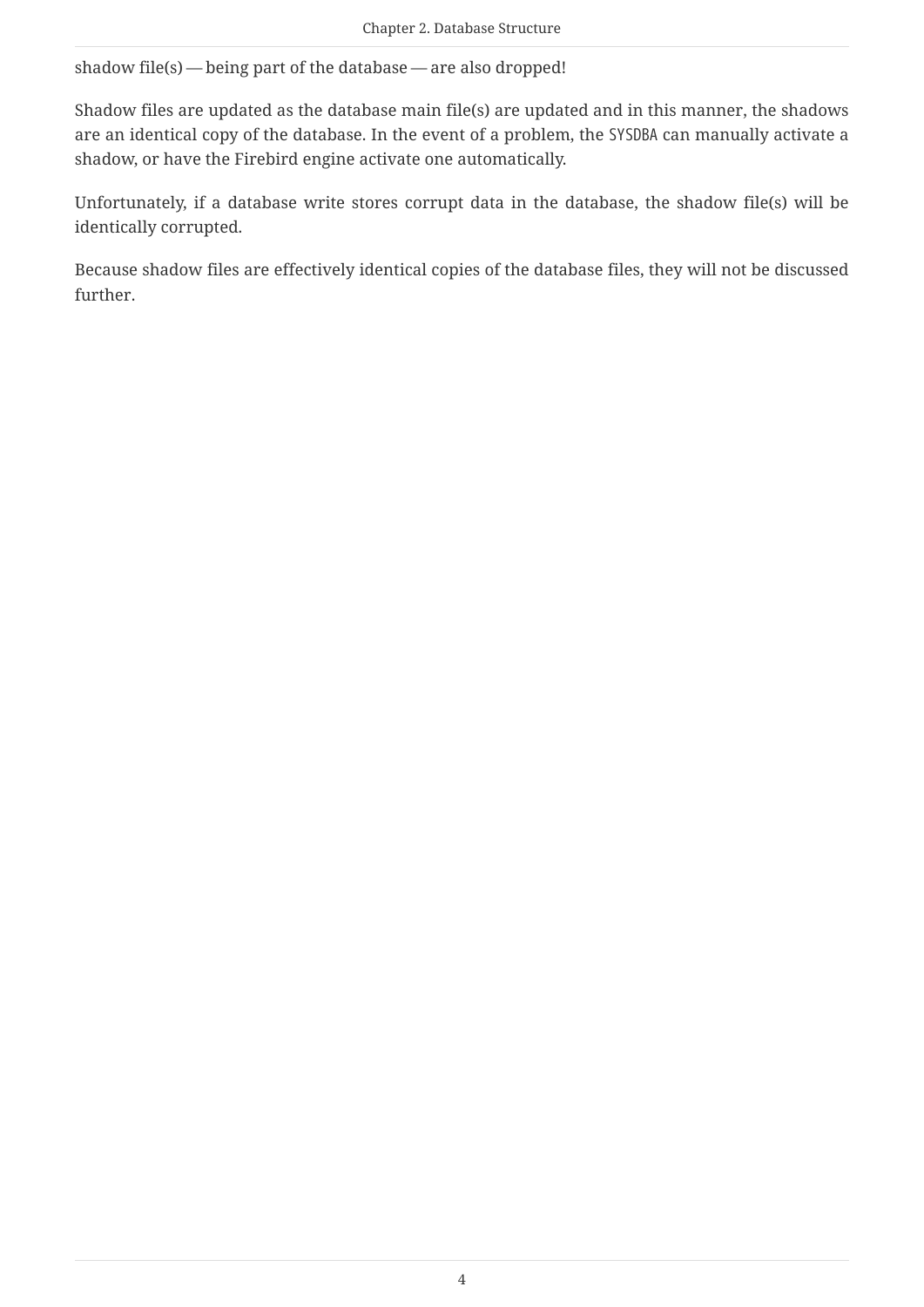## <span id="page-5-0"></span>**Chapter 3. Standard Database Page Header**

Every page in a database has a 16-byte standard page header. Various page types have an additional header that follows on from the standard one. The C code representation of the standard header is:

```
struct pag
{
      SCHAR pag_type;
      UCHAR pag_flags;
      USHORT pag_checksum;
      ULONG pag_generation;
      ULONG pag_scn;
      ULONG reserved;
};
```
#### **pag\_type**

One byte, signed. Byte 0x00 on the page. This byte defines the page type for the page. Valid page types are:

| 0x00 |                                                                                                                                                           | Undefined page. You should never see this in a database.                                                                                                                                                                                                    |  |  |  |  |  |  |  |
|------|-----------------------------------------------------------------------------------------------------------------------------------------------------------|-------------------------------------------------------------------------------------------------------------------------------------------------------------------------------------------------------------------------------------------------------------|--|--|--|--|--|--|--|
| 0x01 | The database header page. Only ever seen on the very first page of the database, or,<br>on the first page of each database file in a multi-file database. |                                                                                                                                                                                                                                                             |  |  |  |  |  |  |  |
| 0x02 |                                                                                                                                                           | The Page Inventory Page (PIP). This page keeps track of allocated and free pages<br>using a bitmap where a 1 means the page is free, and a 0 (zero) shows a used page.<br>There may be more than one PIP in a database, but the first PIP is always page 1. |  |  |  |  |  |  |  |
| 0x03 | two bits are:                                                                                                                                             | Transaction Inventory Page (TIP). A page that keeps track of the stat of transactions.<br>Each transaction is represented by a pair of bits in a bitmap. Valid values in these                                                                              |  |  |  |  |  |  |  |
|      | $00\,$                                                                                                                                                    | this transaction is active.                                                                                                                                                                                                                                 |  |  |  |  |  |  |  |
|      | 01<br>this transaction is in limbo.                                                                                                                       |                                                                                                                                                                                                                                                             |  |  |  |  |  |  |  |
|      | 10                                                                                                                                                        | this transaction is dead.                                                                                                                                                                                                                                   |  |  |  |  |  |  |  |

**11** this transaction has committed.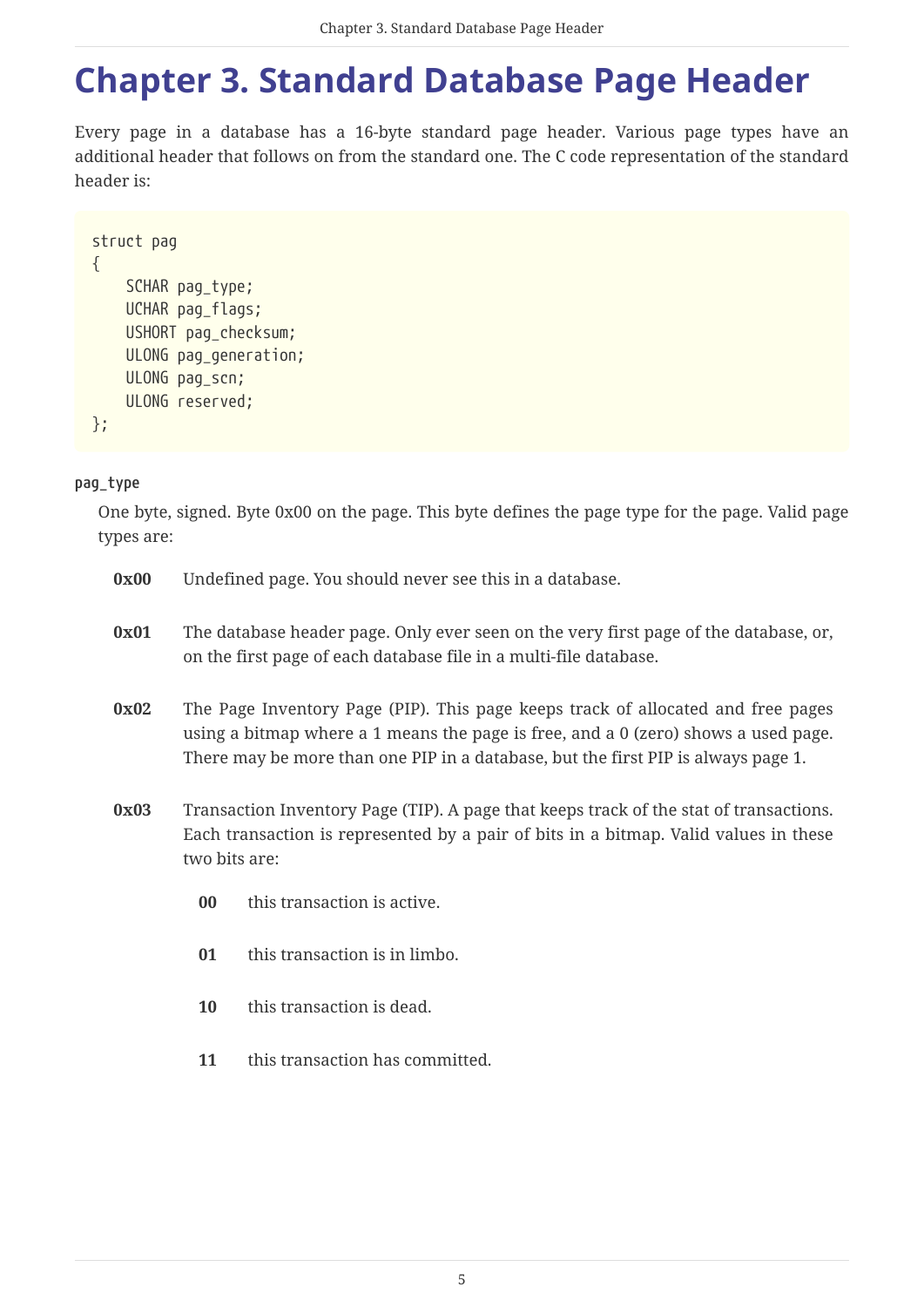| 0x04 | Pointer Page. Each table has one or more of these and this page type keeps track of |
|------|-------------------------------------------------------------------------------------|
|      | all the pages that make up the table. Pointer pages are owned by one and only one   |
|      | table, there is no sharing allowed. Each pointer in the array on these pages holds  |
|      | the page number for a type 5 page holding data for the table.                       |
|      |                                                                                     |

- **0x05** Data Page. These pages store the actual data for a table.
- **0x06** Index Root Page. Similar to a type 4 Pointer Page, but applies to indexes only.
- **0x07** Index B-Tree Page. Similar to the type 5 Data Page, but applies to indexes only.
- **0x08** Blob Page. Blobs have their own storage within the database. Very large blobs will require a sequence of pages and the type 8 page holds blob data.
- **0x09** Generator Page. Holds an array of 64 bit generators.
- **0x0a** Page 2 of any database is a Write Ahead Log page. These pages are no longer used. The page will remain blank (filled with binary zero) as it is never used. This page has a standard header like all others.

#### **pag\_flags**

One byte, unsigned. Byte 0x01 on the page. This byte holds various flags for the page.

#### **pag\_checksum**

Two bytes, unsigned. Bytes 0x02 - 0x03. Checksum for the whole page. No longer used, always 12345, 0x3039. Databases using ODS8 on Windows NT do have a valid checksum here.



Discussions are underway on the development mailing list on reusing this field as a page number rather than a checksum. From Firebird 3.0, it is possible that this field in the page header will probably have a new name and function.

#### **pag\_generation**

Four bytes, unsigned. Bytes 0x04 - 0x07. The page generation number. Increments each time the page is written back to disc.

#### **pag\_scn**

Four bytes, unsigned. Bytes 0x08 - 0x0b. Originally used as the sequence number in the Write Ahead Log, but WAL is no longer used. The field was converted to be the SCN number to avoid an ODS change and is now used by nbackup.

#### **pag\_reserved**

Four bytes, unsigned. Bytes 0x0c - 0x0f. Reserved for future use. It was originally used for the offset of a page's entry in the Write Ahead Log (WAL), but this is no longer in use.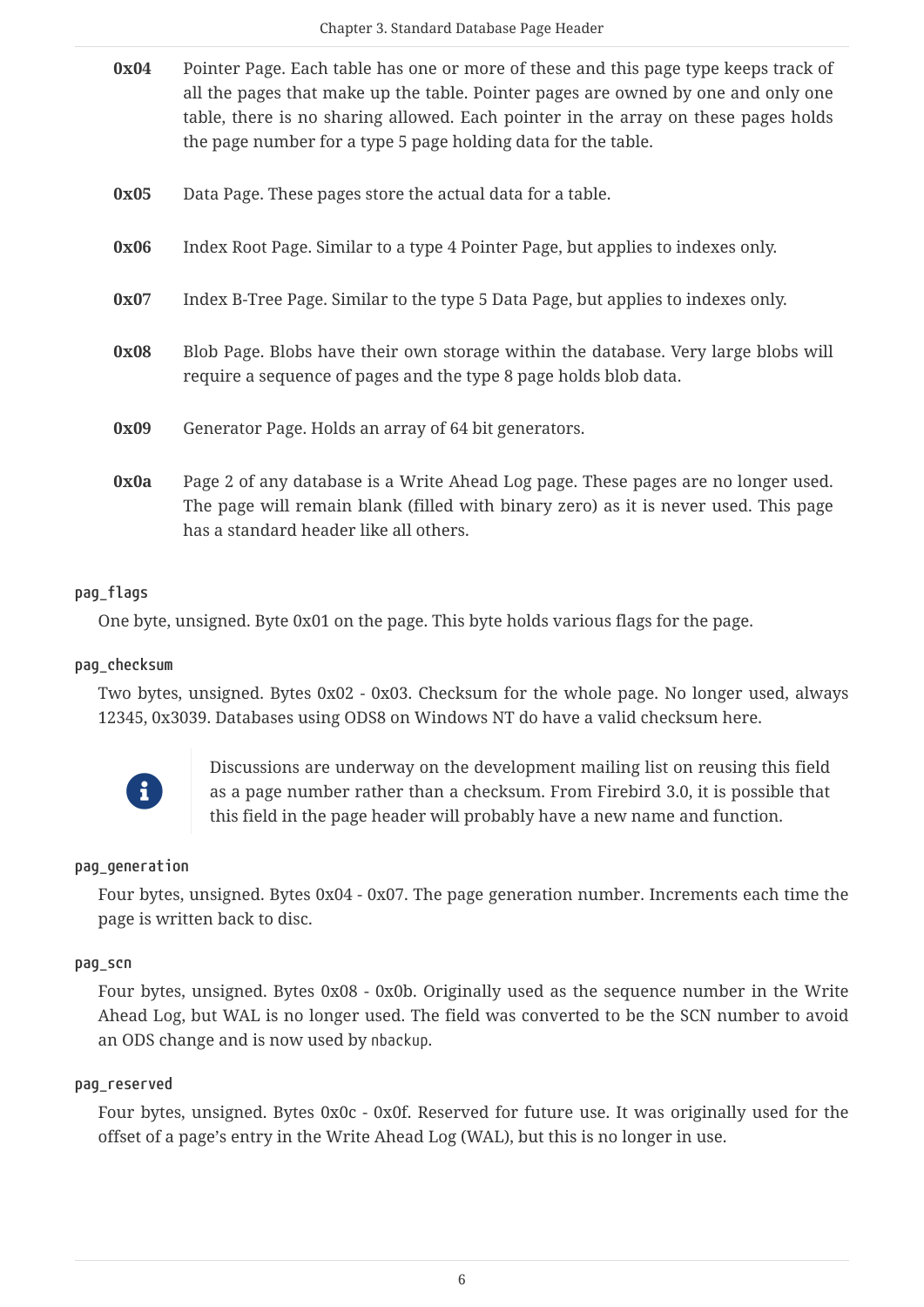## <span id="page-7-0"></span>**Chapter 4. Database Header Page — Type 0x01**

The first page of the first file of a Firebird database is a very important page. It holds data that describes the database, where its other files are to be found, shadow file names, database page size, ODS version and so on. On startup, the Firebird engine reads the first part (1,024 bytes) of the first page in the first file of the database and runs a number of checks to ensure that the file is actually a database and so on. If the database is multi-file, then each file will have a header page of its own.

The C code representation of the database header page is:

```
struct header_page
{
      pag hdr_header;
      USHORT hdr_page_size;
      USHORT hdr_ods_version;
    SLONG hdr PAGES;
      ULONG hdr_next_page;
    SLONG hdr oldest transaction;
    SLONG hdr oldest active;
      SLONG hdr_next_transaction;
      USHORT hdr_sequence;
      USHORT hdr_flags;
    SLONG hdr creation date[2];
    SLONG hdr attachment id;
    SLONG hdr shadow count;
    SSHORT hdr implementation;
      USHORT hdr_ods_minor;
    USHORT hdr_ods_minor_original;
      USHORT hdr_end;
      ULONG hdr_page_buffers;
      SLONG hdr_bumped_transaction;
      SLONG hdr_oldest_snapshot;
      SLONG hdr_backup_pages;
    SLONG hdr misc[3];
      UCHAR hdr_data[1];
};
```
#### **hdr\_header**

The database header page has a standard page header, as do all pages.

**hdr\_page\_size**

Two bytes, unsigned. Bytes 0x10 - 0x11 on the page. This is the page size, in bytes, for each and every page in the database.

#### **hds\_ods\_version**

Two bytes, unsigned. Bytes 0x12 and 0x13 on the page. The ODS major version for the database.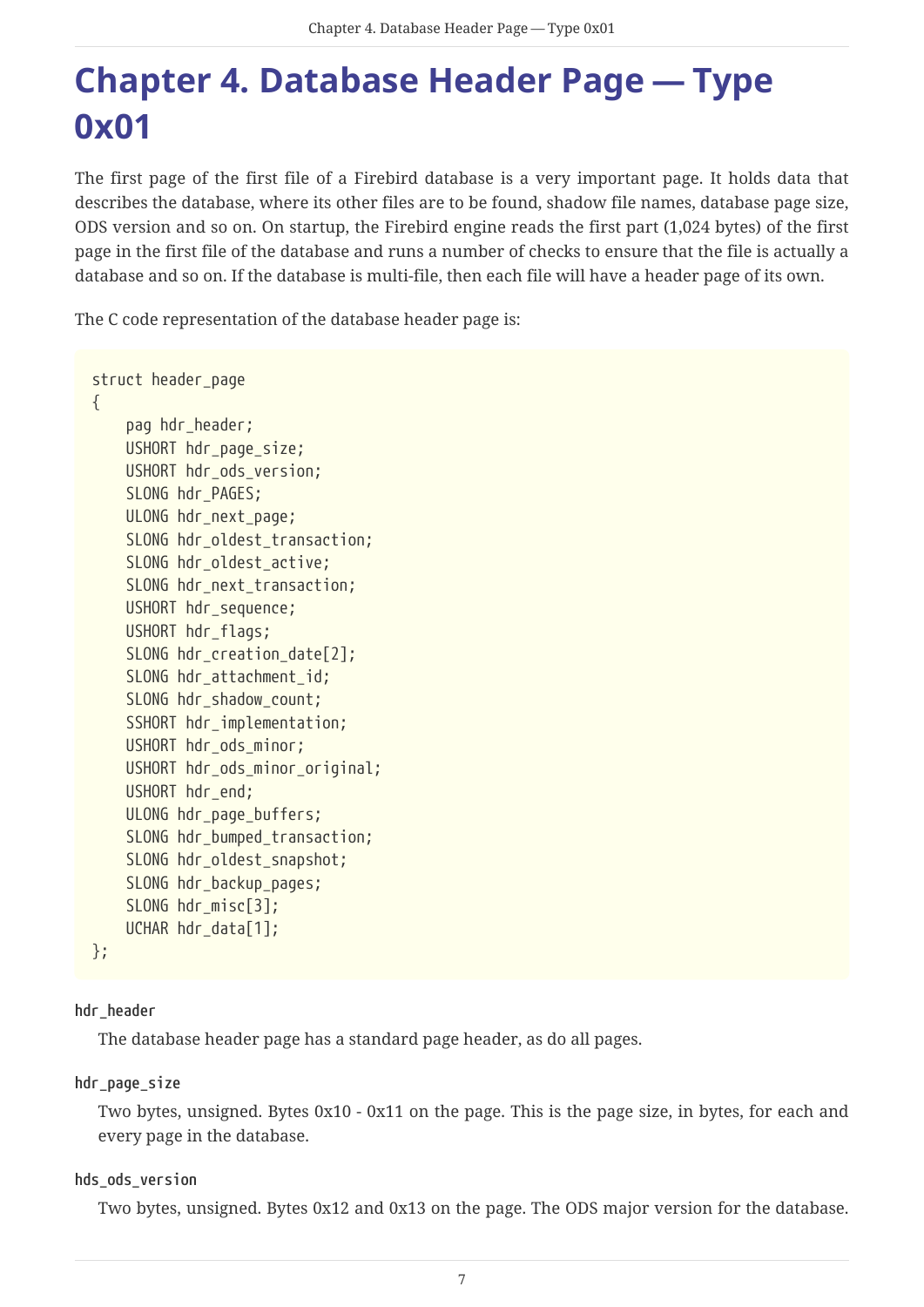The format of this word is the ODS major version ANDed with the Firebird flag of 0x8000. In the example below, the value is 0x800b for ODS version 11. The minor ODS version is held elsewhere in the header page — see hdrods minor below.

#### **hdr\_pages**

Four bytes, signed. Bytes 0x14 - 0x17 on the page. This is the page number of the first pointer page for the table named RDB\$PAGES. When this location is known, the database engine uses it to determine the locations of all other metadata pages in the database. This field is only valid in the header page of the *first* file in a multi-file database. The remaining files in the database have this field set to zero.

#### **hdr\_next\_page**

Four bytes, unsigned. Bytes 0x18 - 0x1b on the page. The page number of the header page in the next file of the database — if this is a multi-file database. Zero otherwise.

#### **hdr\_oldest\_transaction**

Four bytes, signed. Bytes 0x1c - 0x1f on the page. The transaction id of the oldest active (ie, uncommitted — but may be in limbo or rolled back) transaction against this database. This field is only valid in the header page of the *first* file in a multi-file database. The remaining files in the database have this field set to zero.

#### **hdr\_oldest\_active**

Four bytes, signed. Bytes 0x20 - 0x23 on the page. The transaction id of the oldest active transaction against this database, when any active transaction started. This field is only valid in the header page of the *first* file in a multi-file database. The remaining files in the database have this field set to zero.

#### **hdr\_next\_transaction**

Four bytes, signed. Bytes 0x24 - 0x27 on the page. The transaction id that will be assigned to the next transaction against this database. This field is only valid in the header page of the *first* file in a multi-file database. The remaining files in the database have this field set to zero.

#### **hdr\_sequence**

Two bytes, unsigned. Bytes 0x28 and 0x29 on the page. The sequence number of this file within the database.

#### **hdr\_flags**

Two bytes, unsigned. Bytes 0x2a and 0x2b on the page. The database flags. The bits in the flag bytes are used as follows:

| <b>Flag Name</b>                          | Flag value     | <b>Description</b>                                           |
|-------------------------------------------|----------------|--------------------------------------------------------------|
| $hdr$ _active_shadow $\vert 0x01$ (bit 0) |                | This file is an active shadow file.                          |
| hdr_force_write                           | $0x02$ (bit 1) | The database is in <i>forced writes</i> mode.                |
| Unused                                    | $0x04$ (bit 2) | Was previously for short term journaling, no longer<br>used. |
| Unused                                    | $0x08$ (bit 3) | Was previously for long term journaling, no longer used.     |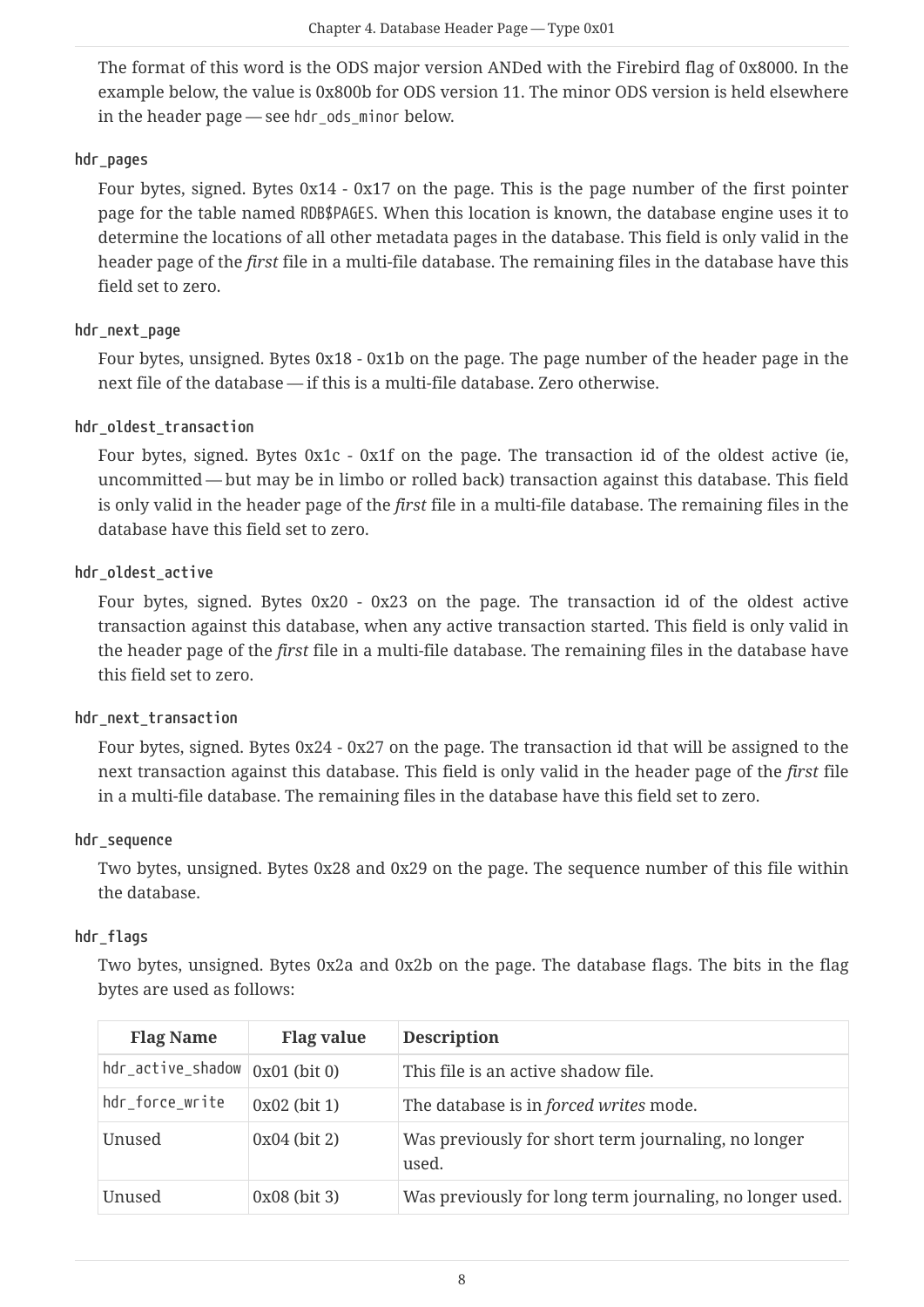| <b>Flag Name</b>                      | <b>Flag value</b> | <b>Description</b>                                                                         |
|---------------------------------------|-------------------|--------------------------------------------------------------------------------------------|
| hdr_no_checksums                      | $0x10$ (bit 4)    | Don't calculate checksums.                                                                 |
| hdr_no_reserve                        | $0x20$ (bit 5)    | Don't reserve space for record versions in pages.                                          |
| Unused                                | $0x40$ (bit 6)    | Was used to indicate that the shared cache file was<br>disabled.                           |
| hdr_shutdown_mask<br>(bit one of two) | 12)               | 0x1080 (bits 7 and Used with bit 12 (see below) to indicate the database<br>shutdown mode. |
| hdr_sql_dialect_3                     | 0x100 (bit 8)     | If set, the database is using SQL dialect 3.                                               |
| hdr_read_only                         | $0x200$ (bit 9)   | Database is in read only mode.                                                             |
| hdr_backup_mask                       | 11)               | 0xC00 (bits 10 and Indicates the current backup mode.                                      |
| hdr_shutdown_mask<br>(bit two of two) | 12)               | 0x1080 (bits 7 and Used with bit 7 (see above) to indicate the database<br>shutdown mode.  |

The final two database flags use a pair of bits to indicate various states of backup and shutdown.

#### **hdr\_backup\_mask**

These two bits determine the current database backup mode, as follows:

| <b>Flag Value</b>         | <b>Description</b>                                                                                            |
|---------------------------|---------------------------------------------------------------------------------------------------------------|
| 0x00 (Both bits)<br>zero) | Database is not in backup mode. User changes are written directly to the<br>database files.                   |
| 0x400                     | The database is running in backup mode so all changed made by the users<br>are written to the diff file.      |
| 0x800                     | The database is still in backup mode, but changes are being merged from<br>the diff file into the main pages. |
| 0xC00                     | The current database state is unknown and changes need to be read from<br>disk.                               |

#### **hdr\_shutdown\_mask**

The shutdown mask uses two bits to indicate the current database shutdown status, as follows:

| <b>Flag Value</b>                      | <b>Description</b>                                                                                                                                           |
|----------------------------------------|--------------------------------------------------------------------------------------------------------------------------------------------------------------|
| 0x00 (Both bits 7)<br>and 12 are zero) | Database is not shutdown. Any valid user can connect.                                                                                                        |
| 0x80                                   | The database has been shutdown to, or started up in multi-user<br>maintenance mode. The database can only be conncted to by SYSDBA or the<br>database owner. |
| 0x1000                                 | The database has been fully shutdown. No connections are permitted.                                                                                          |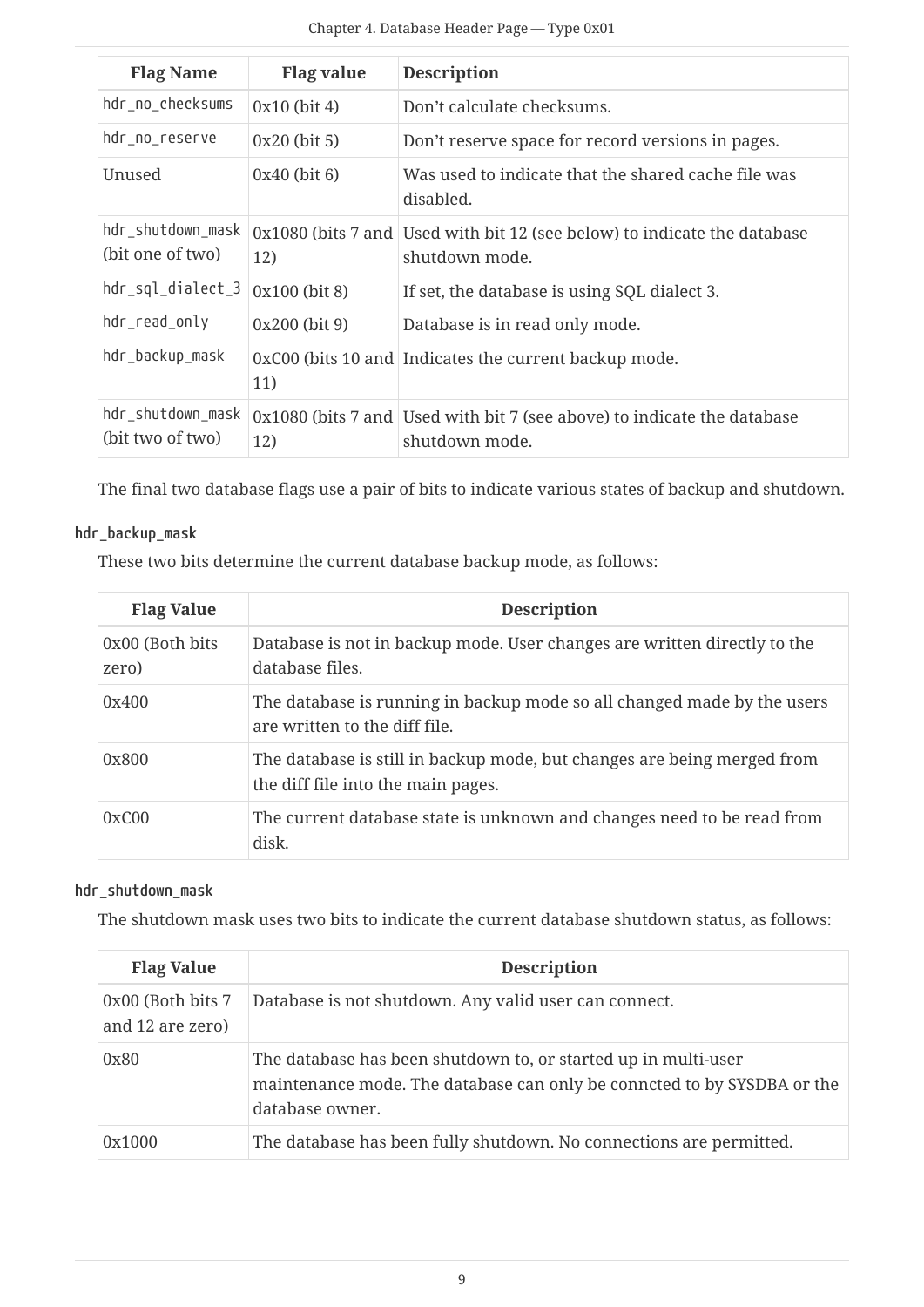| <b>Flag Value</b> | <b>Description</b>                                                                                                                                 |  |  |  |  |  |  |
|-------------------|----------------------------------------------------------------------------------------------------------------------------------------------------|--|--|--|--|--|--|
| 0x1080            | The database has been shutdown to, or started up in single-user<br>maintenance mode. Only one SYSDBA or database owner connection is<br>permitted. |  |  |  |  |  |  |

#### **hdr\_creation\_date**

Eight bytes, signed. Bytes 0x2c - 0x33 on the page. The date and time (in Firebird's own internal format) that the database was either originally created/rewritten or created from a backup.

#### **hdr\_attachment\_id**

Four bytes, signed. Bytes 0x34 - 0x37 on the page. The id number that will be assigned to the next connection to this database. As this is signed, the maximum value here is  $2^{32}$  -1 and any database which reaches this maximum value must be backed up and restored in order to allow new connections. This field is only valid in the header page of the *first* file in a multi-file database. The remaining files in the database have this field set to zero.

#### **hdr\_shadow\_count**

Four bytes, signed. Bytes 0x38 - 0x3c on the page. Holds the event count for shadow file synchronisation for this database. The remaining files in the database have this field set to zero.

#### **hdr\_implementation**

Two bytes, signed. Bytes 0x3c and 0x3d on the page. This is a number which indicates the environment on which the database was originally created. It is used to determine if the database file can be used successfully on the current hardware. This avoids problems caused by little-endian numerical values as compared with big-endian, for example.

#### **hdr\_ods\_minor**

Two bytes, unsigned. Bytes 0x3e and 0x3f on the page. The current ODS minor version.

#### **hdr\_ods\_minor\_original**

Two bytes, unsigned. Bytes 0x40 and 0x41 on the page. The ODS minor version when the database was originally created.

#### **hdr\_end**

Two bytes, unsigned. Bytes 0x42 and 0x43 on the page. The offset on the page where the hdr data finishes. In other words, where a new clumplet will be stored if required. This is effectively a pointer to the current location of HDR\_end (see clumplet details below) on this page.

#### **hdr\_page\_buffers**

Four bytes, unsigned. Bytes 0x44 - 0x47 on the page. Holds the number of buffers to be used for the database cache, or zero to indicate that the default value should be used. This field is only valid in the header page of the *first* file in a multi-file database. The remaining files in the database have this field set to zero.

#### **`hdr\_bumped\_transaction**

Four bytes, signed. Bytes 0x48 - 0x4b on the page. Used to be used for the bumped transaction id for log optimisation, but is currently always set to 0x01. This field is only valid in the header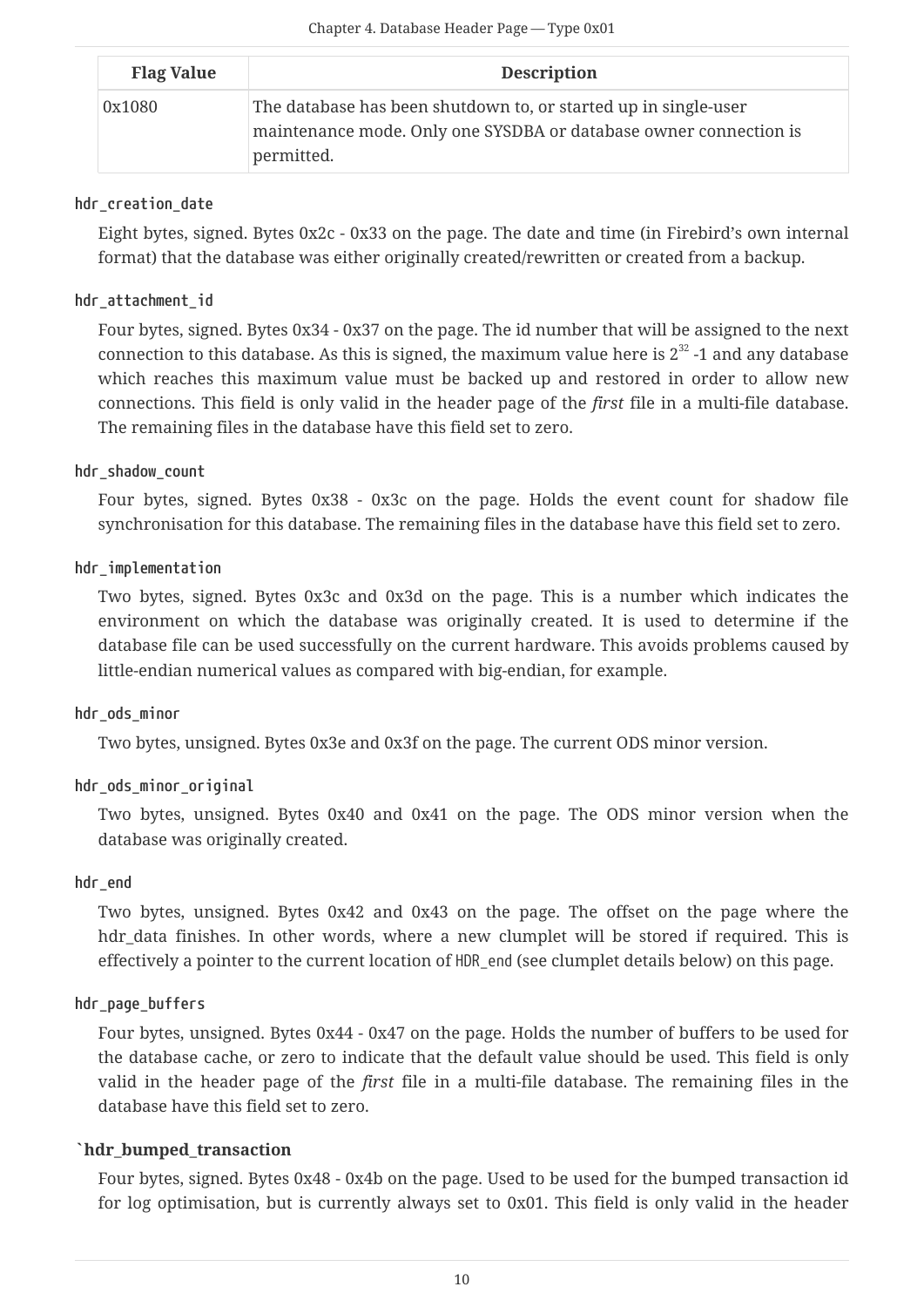page of the *first* file in a multi-file database. The remaining files in the database have this field set to zero.

#### **hdr\_oldest\_snapshot**

Four bytes, signed. Bytes 0x4c - 0x4f on the page. Holds the transaction number for the oldest snapshot of active transactions. This is also documented as the *confusing and redundant variant of Oldest Active Transaction*.

#### **hdr\_backup\_pages**

Four bytes, signed. Bytes 0x50 - 0x53 on the page. Holds the number of pages in the database currently locked for a backup using nbackup. This field is only valid in the header page of the *first* file in a multi-file database. The remaining files in the database have this field set to zero.

#### **hdr\_misc**

Twelve bytes. Bytes 0x54 - 0x5f on the page. Set to zero. These 12 bytes are currently unused.

The following is an example of a header page from a multi-file database on a little-endian system:

| 00000000 | 01    |          |    |     | 00 39 30 08 00 00 00 |  | 00                                  | 00 00 | 00 |  | 00 00 00 00 | Standard header        |
|----------|-------|----------|----|-----|----------------------|--|-------------------------------------|-------|----|--|-------------|------------------------|
| 00000010 | 00 10 |          |    |     |                      |  |                                     |       |    |  |             | hdr_page_size          |
| 00000012 | 0b 80 |          |    |     |                      |  |                                     |       |    |  |             | hdr_ods_version        |
| 00000014 |       | 03 00 00 |    | -00 |                      |  |                                     |       |    |  |             | hdr_PAGES              |
| 00000018 | 00    | 00       | 00 | 00  |                      |  |                                     |       |    |  |             | hdr_next_page          |
| 0000001c | 01    | 00       | 00 | 00  |                      |  |                                     |       |    |  |             | hdr_oldest_transaction |
| 00000020 |       | 02 00    | 00 | 00  |                      |  |                                     |       |    |  |             | hdr_oldest_active      |
| 00000024 |       | 05 00    | 00 | 00  |                      |  |                                     |       |    |  |             | hdr_next_transaction   |
| 00000028 | 00 00 |          |    |     |                      |  |                                     |       |    |  |             | hdr_sequence           |
| 0000002a | 00 01 |          |    |     |                      |  |                                     |       |    |  |             | hdr_flags              |
| 0000002c | 5e d7 |          |    |     | 00 00 f4 79 00 23    |  |                                     |       |    |  |             | hdr_creation_date      |
| 00000034 |       | 01 00 00 |    | 00  |                      |  |                                     |       |    |  |             | hdr_attachment_id      |
| 00000038 |       | 00 00    | 00 | 00  |                      |  |                                     |       |    |  |             | hdr_shadow_count       |
| 0000003c | 13 00 |          |    |     |                      |  |                                     |       |    |  |             | hdr_implementation     |
| 0000003e | 01    | 00       |    |     |                      |  |                                     |       |    |  |             | hdr_ods_minor          |
| 00000040 | 01 00 |          |    |     |                      |  |                                     |       |    |  |             | hdr_ods_minor_original |
| 00000042 | 93 00 |          |    |     |                      |  |                                     |       |    |  |             | hdr_end                |
| 00000044 |       | 00 00    | 00 | 00  |                      |  |                                     |       |    |  |             | hdr_page_buffers       |
| 00000048 | 01    | 00       | 00 | 00  |                      |  |                                     |       |    |  |             | hdr_bumped_transaction |
| 0000004c | 02    | 00       | 00 | 00  |                      |  |                                     |       |    |  |             | hdr_oldest_snapshot    |
| 00000050 | 00    | 00       | 00 | 00  |                      |  |                                     |       |    |  |             | hdr_backup_pages       |
| 00000054 |       |          |    |     |                      |  | 00 00 00 00 00 00 00 00 00 00 00 00 |       |    |  |             | hdr_misc               |
| 00000060 |       |          |    |     |                      |  |                                     |       |    |  |             | hdr_data[]             |
|          |       |          |    |     |                      |  |                                     |       |    |  |             |                        |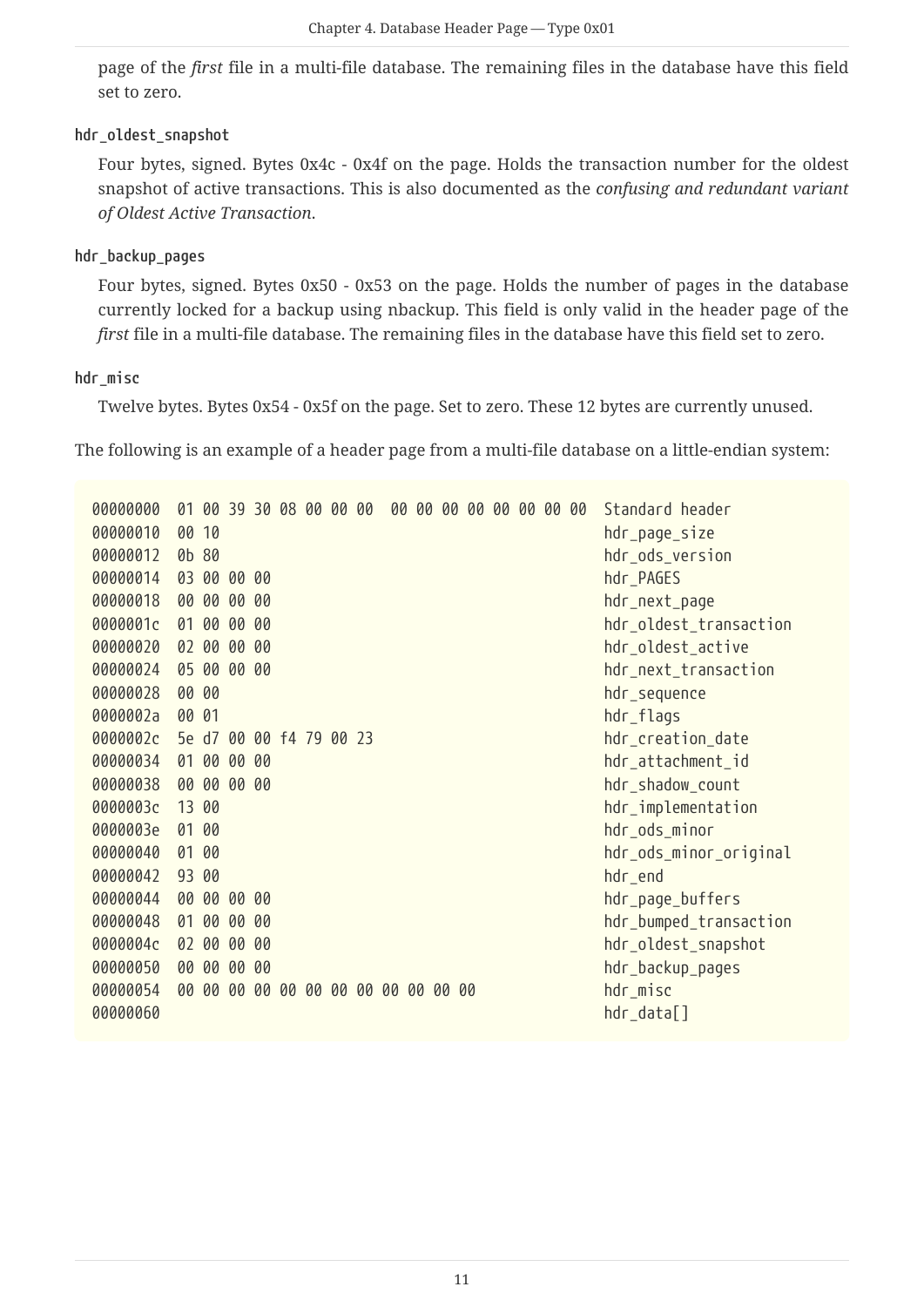From Firebird 2.x onwards, there is a system table — MON\$DATABASE which has a copy of all of the above data in an easy to obtain format:

tux> isql employee Database: employee

SQL> show table mon\$database; MON\$PAGES (RDB\$COUNTER) BIGINT Nullable

MON\$DATABASE\_NAME (RDB\$FILE\_NAME) VARCHAR(253) Nullable MON\$PAGE\_SIZE (RDB\$PAGE\_SIZE) SMALLINT Nullable MON\$ODS\_MAJOR (RDB\$ODS\_NUMBER) SMALLINT Nullable MON\$ODS MINOR (RDB\$ODS NUMBER) SMALLINT Nullable MON\$OLDEST\_TRANSACTION (RDB\$TRANSACTION\_ID) INTEGER Nullable MON\$OLDEST ACTIVE (RDB\$TRANSACTION ID) INTEGER Nullable MON\$OLDEST\_SNAPSHOT (RDB\$TRANSACTION\_ID) INTEGER Nullable MON\$NEXT\_TRANSACTION (RDB\$TRANSACTION\_ID) INTEGER Nullable MON\$PAGE\_BUFFERS (RDB\$PAGE\_BUFFERS) INTEGER Nullable MON\$SQL\_DIALECT (RDB\$SQL\_DIALECT) SMALLINT Nullable MON\$SHUTDOWN\_MODE (RDB\$SHUTDOWN\_MODE) SMALLINT Nullable MON\$SWEEP\_INTERVAL (RDB\$SWEEP\_INTERVAL) INTEGER Nullable MON\$READ\_ONLY (RDB\$SYSTEM\_FLAG) SMALLINT Nullable MON\$FORCED\_WRITES (RDB\$SYSTEM\_FLAG) SMALLINT Nullable MON\$RESERVE SPACE (RDB\$SYSTEM\_FLAG) SMALLINT Nullable MON\$CREATION DATE (RDB\$TIMESTAMP) TIMESTAMP Nullable MON\$STAT\_ID (RDB\$STAT\_ID) INTEGER Nullable MON\$BACKUP\_STATE (RDB\$BACKUP\_STATE) SMALLINT Nullable

8

#### **hdr\_data**

The variable data area on the header page begins at offset 0x60. Data stored here is held in clumplets and there are a number of different clumplet types, see below. This area is used to store filenames for the next file and other miscellaneous pieces of data relating to the database.

The format of each clumplet is as follows:

SQL> commit; SQL> quit;

#### **type\_byte**

The first byte — unsigned — in each clumplet determines the type of data stored within the clumplet. There are a number of different clumplet types:

| <b>Type Name</b>   |      | Value Description                                 |
|--------------------|------|---------------------------------------------------|
| HDR_end            | 0x00 | End of clumplets.                                 |
| HDR_root_file_name | 0x01 | Original name of the root file for this database. |
| HDR_journal_server | 0x02 | Name of the journal server.                       |
| HDR file           | 0x03 | Secondary file name.                              |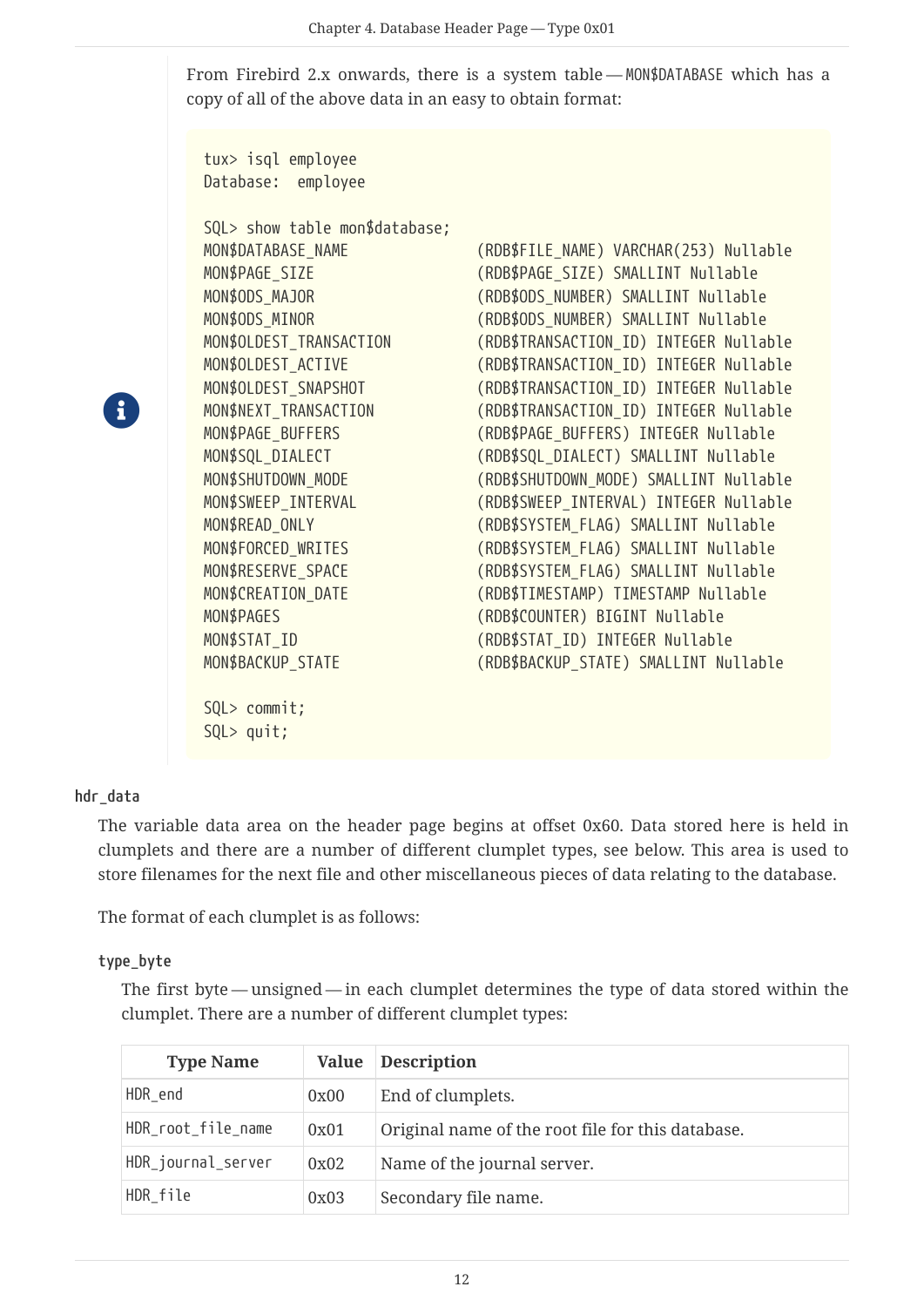| <b>Type Name</b>                  | <b>Value</b> | <b>Description</b>                                                                   |
|-----------------------------------|--------------|--------------------------------------------------------------------------------------|
| HDR_last_page                     | 0x04         | Last logical page of the current file.                                               |
| HDR_unlicensed                    | 0x05         | Count of unlicensed activity. No longer used.                                        |
| HDR_sweep_interval                | 0x06         | Number of transactions between sweep.                                                |
| HDR_log_name                      | 0x07         | Replay log name.                                                                     |
| HDR_journal_file                  | 0x08         | Intermediate journal filename.                                                       |
| $HDR_p$ assword_file_key $\log 9$ |              | Key to compare with the password database.                                           |
| HDR_backup_info                   | 0x0a         | Write Ahead Log (WAL) backup information. No longer<br>used.                         |
| HDR_cache_file                    | 0x0b         | Shared cache file. No longer used.                                                   |
| HDR_difference_file               | 0x0c         | Diff file used during the times when the database is in<br>backup mode.              |
| HDR_backup_guid                   | 0x0d         | UID generated when database is in backup mode.<br>Overwritten on subsequent backups. |

#### **length\_byte**

The second byte — again unsigned — in each clumplet specifies the size of the data that follows.

#### **data**

The next 'n' bytes are the actual clumplet data.

The miscellaneous data stored in the header from the above database, at hdr\_data, is shown below.

| 00000060 | 03                                              | $type = HDR_file$           |
|----------|-------------------------------------------------|-----------------------------|
| 00000061 | 2 <sub>b</sub>                                  | $length = 43 bytes$         |
| 00000062 | 2f 75 30 30 2f 66 69 72 65 62 69 72 64 2f       | data '/u00/firebird/'       |
| 00000070 | 64 61 74 61 62 61 73 65 73 2f 6d 75 6c 74 69 5f | 'databases/multi '          |
| 00000080 | 65 6d 70 6c 6f 79 65 65 2e 66 64 62 31          | 'employee.fdb1'             |
|          |                                                 |                             |
| 0000008d | 04                                              | $type = HDR_last_page$      |
| 0000008e | 04                                              | length = $4$ bytes          |
|          | 0000008f a2 00 00 00                            | $data \, 0 \times a2 = 162$ |
|          |                                                 |                             |
| 00000093 | 00                                              | $type = HDR\_end.$          |
|          |                                                 |                             |

From the above we can see that in our multi-file database:

- The *next* file (after this one) is named '/u00/firebird/databases/multi\_employee.fdb1'
- The *current* file has 162 pages only and with a 4Kb page size this means that the current file should be 663,552 bytes in size, which a quick run of ls -l will confirm.
- HDR\_end is located at offset 0x93 in the page, exactly as the header field hdr\_end told us (see above).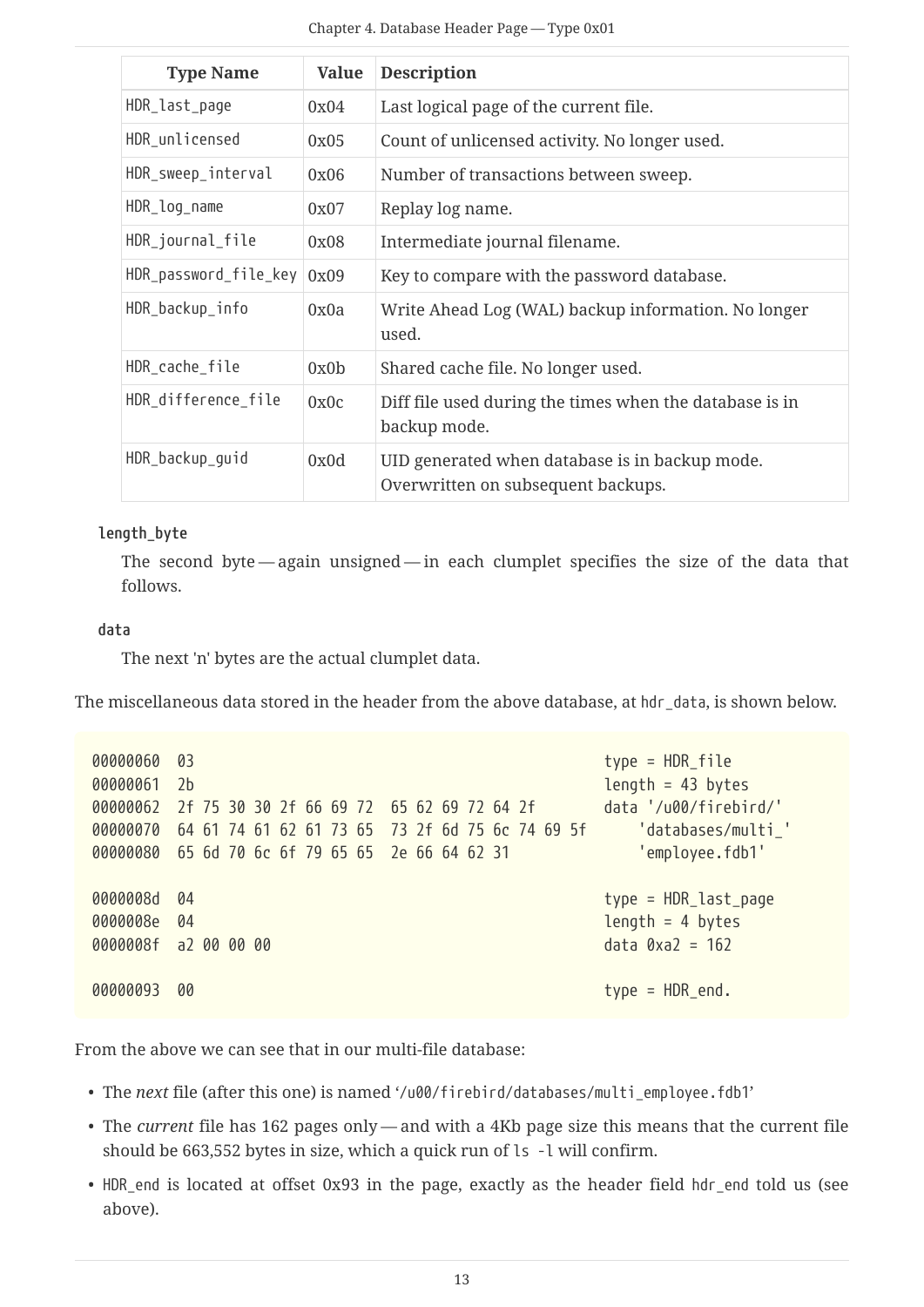## <span id="page-14-0"></span>**Chapter 5. Page Inventory Page — Type 0x02**

Every database has at least one Page Inventory Page (PIP) with the first one *always* being page 1, just after the database header page. If more are required, the current PIP points to the next PIP by way of the very last bit on the page itself. The C code representation of the PIP page is:

```
struct page_inv_page
{
    pag pip header;
      SLONG pip_min;
      UCHAR pip_bits[1];
};
```
**pip\_header**

The PIP starts off with a standard page header.

#### **pip\_min**

Four bytes, signed. Bytes 0x10 - 0x13 on the page. This is the bit number of the first page, on this PIP, which is currently free for use.

#### **pip\_bits**

Bytes 0x14 onwards. The remainder of the page, is an array of single bits where each bit represents a page in the database. If the bit is set (1) then that page is free for use. If the bit is unset (0) then the page has been used.

If the database is large, and requires another PIP elsewhere in the database, then the last bit on this PIP represents the page number for the next PIP. For example, on a 4,096 byte page we have a total of 4,076 bytes to represent different pages in the database. As each byte has 8 bits, we have a total of 32,608 pages before we need a new PIP.

In a brand new database, a hex dump of the first few bytes of page 1, the first PIP, looks like the following:

| Offset | Data                                                                                             | Description          |
|--------|--------------------------------------------------------------------------------------------------|----------------------|
|        | 00001000 02 00 39 30 31 00 00 00 00 00 00 00 a1 00 00 00 Standard Header<br>00001010 a1 00 00 00 | pip_min (low endian) |
|        |                                                                                                  |                      |

In the above, we see that pip min has the value 0x000000a1 and the following 20 bytes, the first part of the pip\_bits array, are all zero. From this, it would appear that page 0xa1 is the first available page in the database for user tables etc and that all the pages up to that one have already been used for the system tables and indices etc.

Looking at the bitmap again, page 0xa1 will be represented by byte 0x14, bit 0x01 of the bitmap. This is byte 0x00001028 bit 1. We can see that this byte currently has the value 0xfe and bit 0x00 is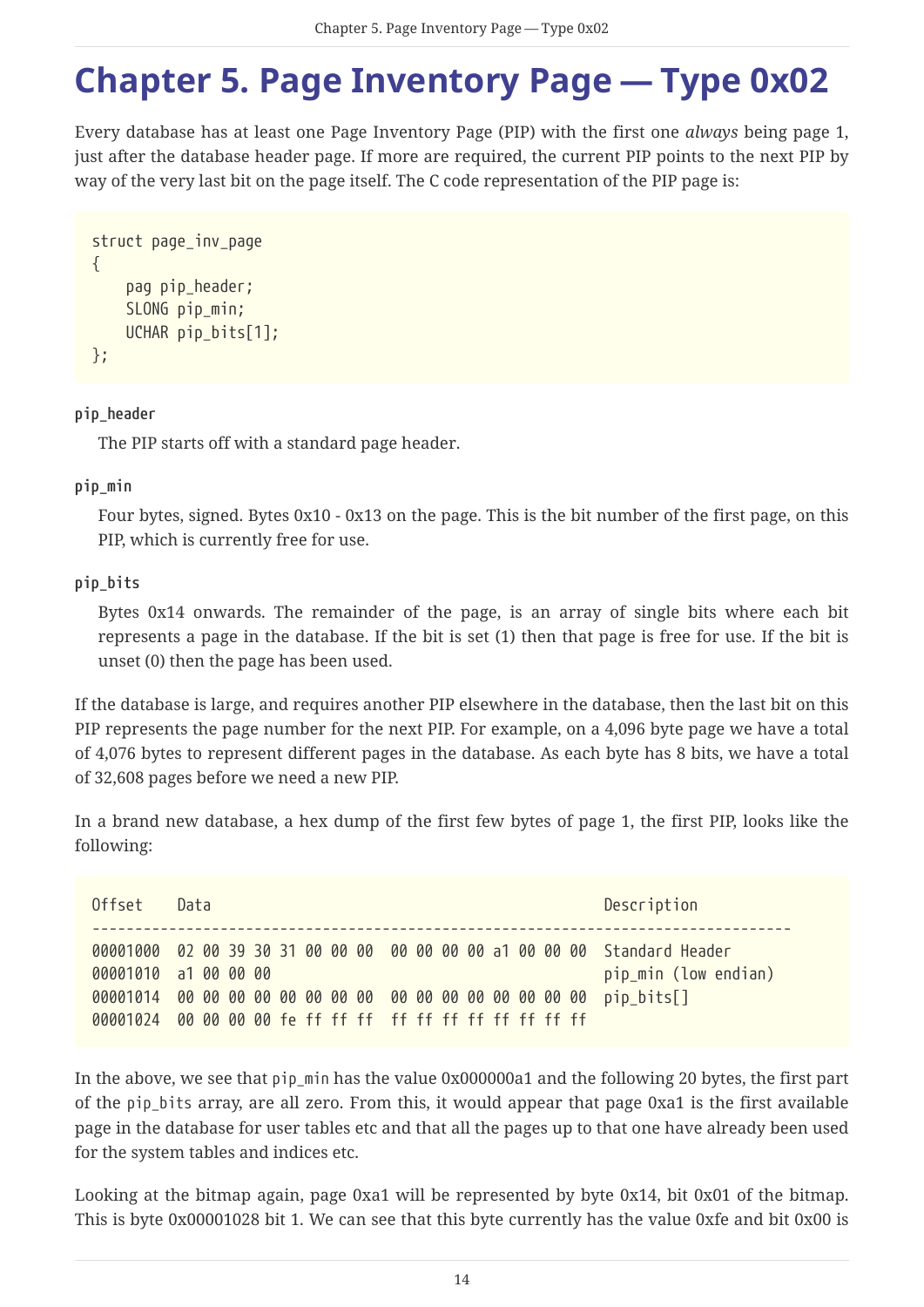already in use. So, our array is correct and so is our pip\_min value — the next available page is indeed 0xa1.

If we look at the hexdump of that particular page, at address 0x000a1000, we see that it is actually the first byte past the current end of file, so our brand new blank database has been created with just enough space to hold all the system tables and indexes and nothing else.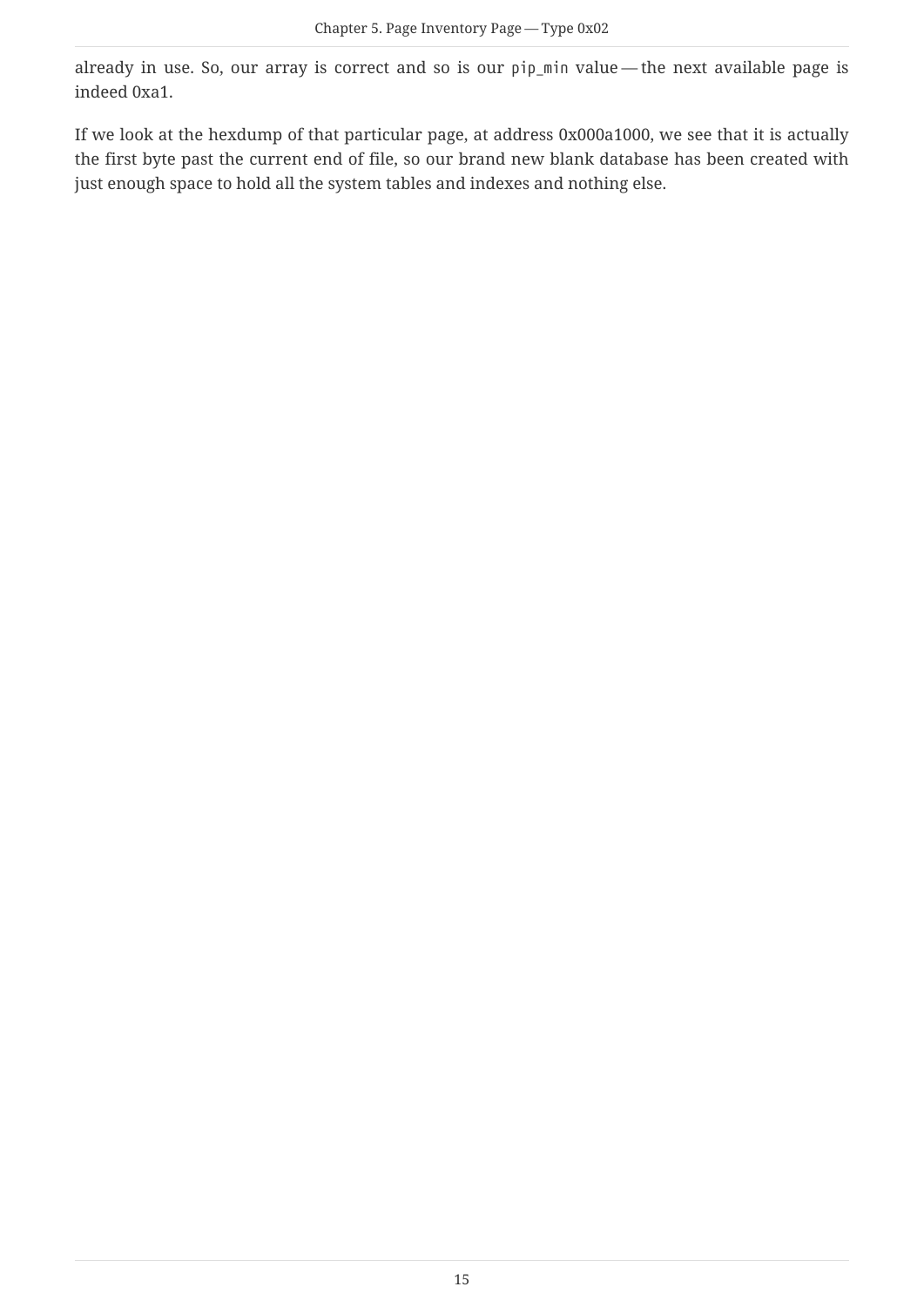# <span id="page-16-0"></span>**Chapter 6. Transaction Inventory Page — Type 0x03**

Every database has at least one Transaction Inventory Page (TIP).

The highest possible transaction number is 2,147,483,647 or 0x7fffffff in a 32-bit system. Once you hit this transaction, no more can be created, and the database needs to be shutdown, backed up and then restored to reset the transaction numbers back to zero. The reason it has this maximum value is simply because the code for allocating transaction numbers uses a signed value.

The C code representation of the TIP page is:

```
struct tx_inv_page
{
      pag tip_header;
      SLONG tip_next;
      UCHAR tip_transactions[1];
};
```
#### **tip\_header**

The TIP starts off with a standard page header.

#### **tip\_next**

Four bytes, signed. Bytes 0x10 - 0x13 on the page. This is the page number of the next TIP page, if one exists, within the database. Zero here indicates that the current TIP page is the last TIP page.

#### **tip\_transactions**

Bytes 0x14 onwards. The remainder of the page, is an array of two bit values where each pair of bits represents a transaction and its status. Each transaction can have one of 4 status values:

| 0x00 | this transaction is active, or has not yet started.                                                                            |
|------|--------------------------------------------------------------------------------------------------------------------------------|
| 0x01 | this transaction is in limbo. A two phase transaction has committed the first phase<br>but the second phase has not committed. |
| 0x02 | this transaction is dead (was rolled back).                                                                                    |
| 0x03 | this transaction was committed.                                                                                                |

Looking at a hex dump of the first few bytes of a new database, which has had a few transactions run against it, we see the following: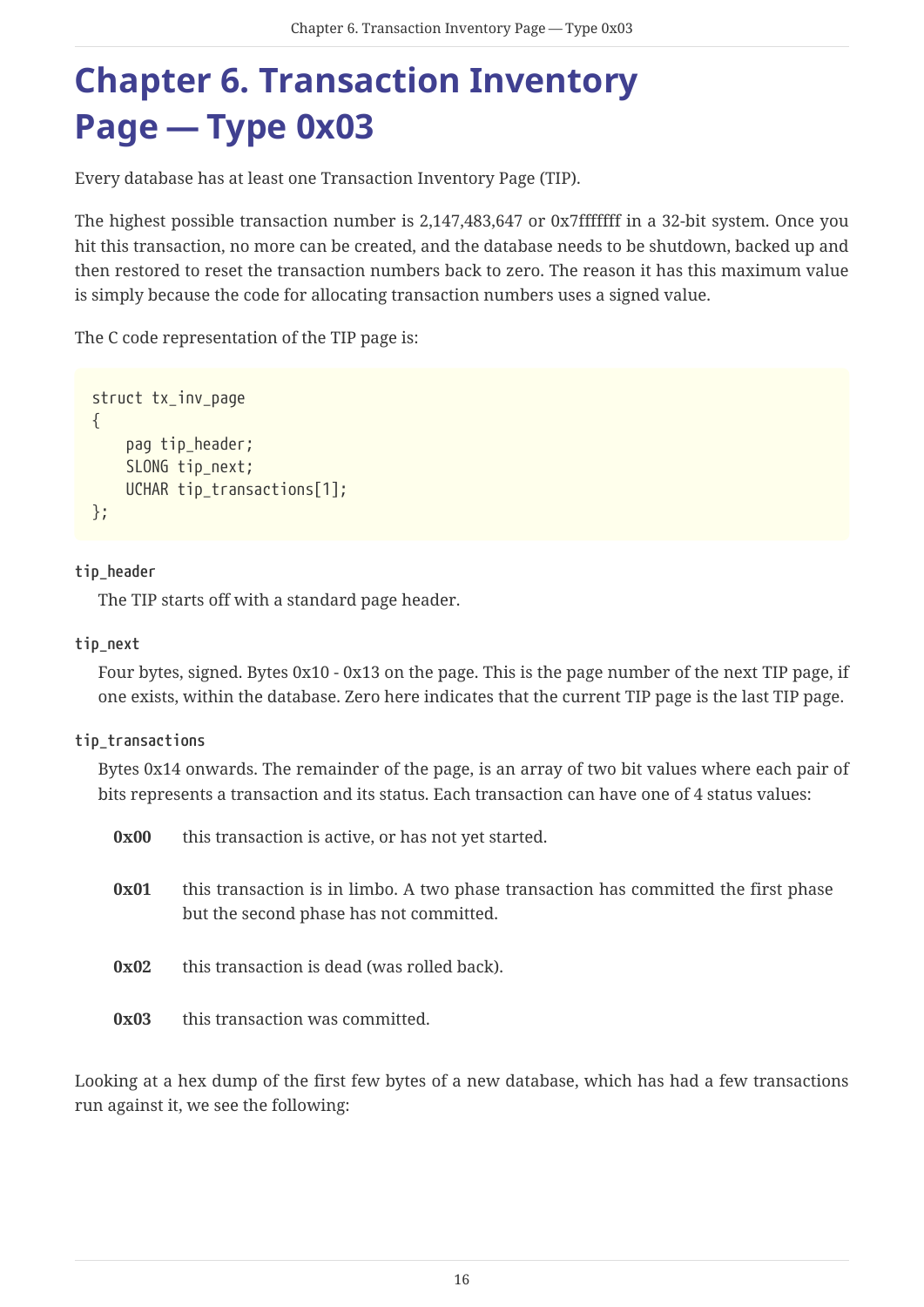| Offset | Description<br>Data |  |
|--------|---------------------|--|
|        |                     |  |

Now, if a new transaction starts we won't see any changes because a live transaction and one that has not started yet, shows up as two zero bits in the tip\_transactions array. However, if it commits, limbo's or rolls back, we should see a change. The following is the above database after a session connected using isql and immediately exited without doing anything:

| Offset | Data | Description |
|--------|------|-------------|
|        |      |             |
|        |      |             |

You can see that it looks remarkably like loading up a connection to isql and then exiting actually executes 4 separate transactions. We can see at the end of the last line that one byte has changed from 0x00 to 0xff and with 2 bits per transaction, that equates to 4 separate transactions, all of which committed.

Other tools may run fewer or indeed, more, transactions just to connect to a database and do whatever it is that they have to do to initialise themselves.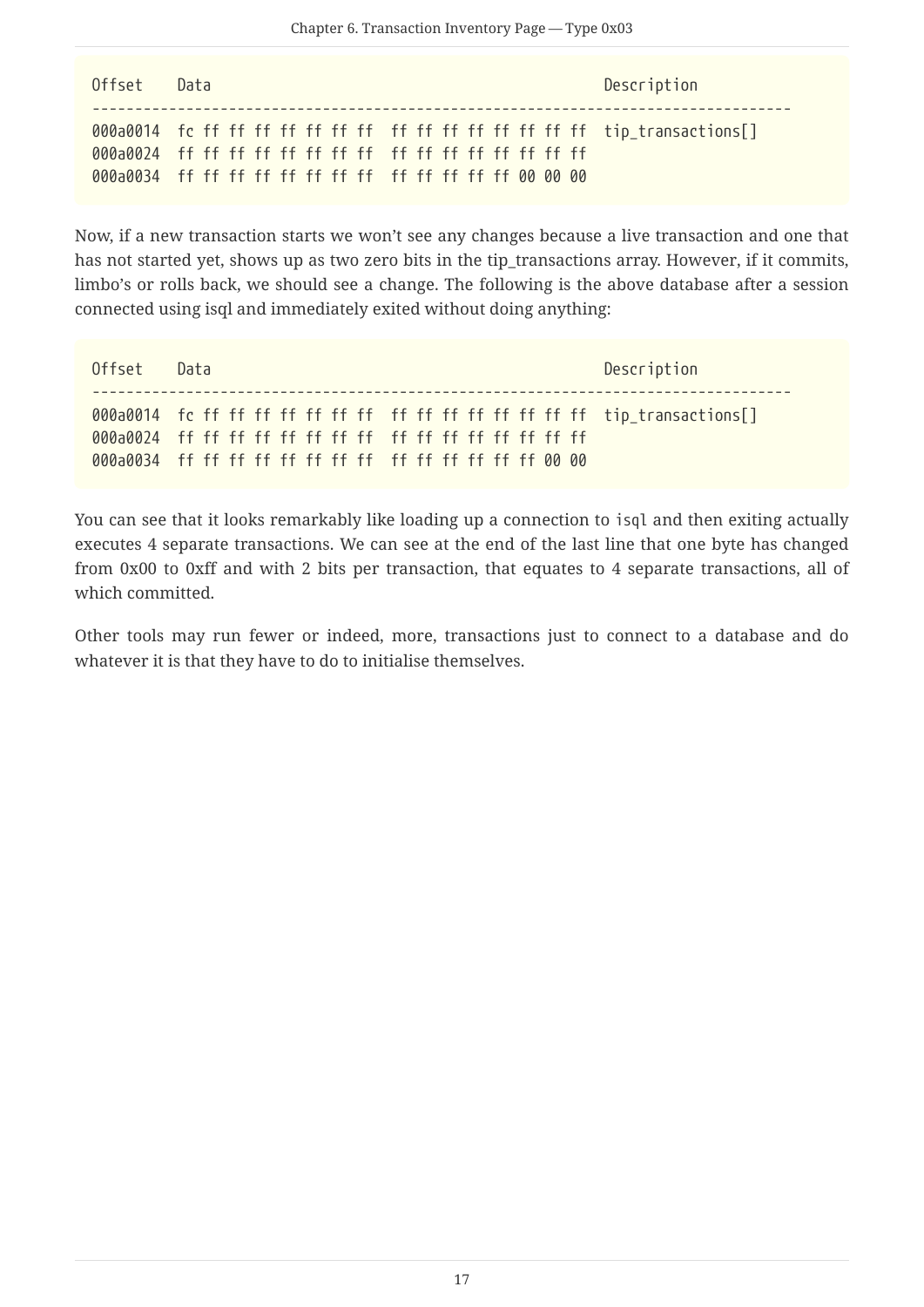## <span id="page-18-0"></span>**Chapter 7. Pointer Page — Type 0x04**

A pointer page is used internally to hold a list of all — or as may will fit on one pointer page — data pages (see below) that make up a single table. Large tables may have more than one pointer page but every table, system or user, will have a minimum of one pointer page. The RDB\$PAGES table is where the Firebird engine looks to find out where a table is located within the physical database, however, RDB\$PAGES is itself a table, and when the database is running, how exactly can it find the start page for RDB\$PAGES in order to look it up?

The database header page contains the page number for RDB\$PAGES at bytes 0x14 - 0x17 on the page. From experimentation, it appears as if this is always page 0x03, however, this cannot be relied upon and if you need to do this, you should always check the database header page to determine where RDB\$PAGES is to be found.

The C code representation of a pointer page is:

```
struct pointer_page
{
      pag ppg_header;
      SLONG ppg_sequence;
      SLONG ppg_next;
      USHORT ppg_count;
      USHORT ppg_relation;
      USHORT ppg_min_space;
      USHORT ppg_max_space;
      SLONG ppg_page[1];
};
```
#### **ppg\_header**

A pointer page starts with a standard page header. In the header, the pag\_flags field is used and is set to the value 1 if this is the final pointer page for the relation.

#### **ppg\_sequence**

Four bytes, signed. Offset 0x10 to 0x13 on the page. The sequence number of this pointer page in the list of pointer pages for the table. Starts at zero.

#### **ppg\_next**

Four bytes, signed. Offset 0x14 to 0x17 on the page. The page number of the next pointer page for this table. Zero indicates that this is the final pointer page.

#### **ppg\_count**

Two bytes, unsigned. Offset 0x18 and 0x19 on the page. This field holds the count of active slots (in the ppg\_page array) on this pointer page, that are in use. As the array starts at zero, this is also the index of the first free slot on this pointer page.

#### **ppg\_relation**

Two bytes, unsigned. Offset 0x1a and 0x1b on the page. This field holds the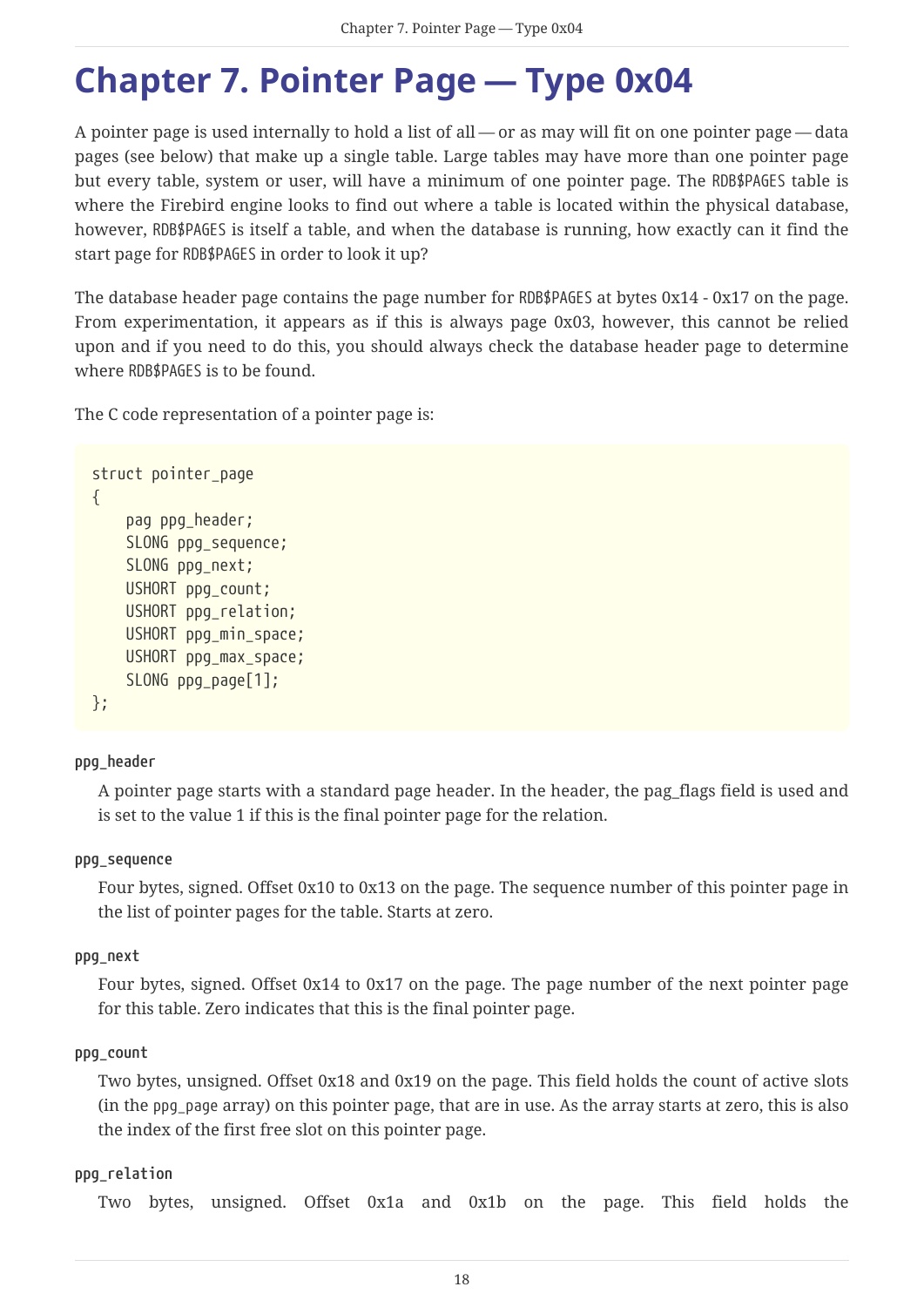RDB\$RELATIONS.RDB\$REALTION\_ID for the table that this pointer page represents.

#### **ppg\_min\_space**

Two bytes, unsigned. Offset 0x1c and 0x1d on the page. This indicates the first entry in the ppg\_page array holding a page number which has free space in the page.

#### **ppg\_max\_space**

Two bytes, unsigned. Offset 0x1e and 0x1f on the page. This was intended to indicate the last entry in the ppg page array holding a page number which has free space in the page, but it has never been used. These two bytes are invariably set to zero.

#### **ppg\_page**

An array of 4-byte signed values, starting at offset 0x20. Each value in this array represents a page number where a part of the current table is to be found. A value of zero in a slot indicates that the slot is not in use. Deleting all the data from a table will result in all slots being set to zero.

#### **Page fill bitmaps**

At the end of each pointer page is a bitmap array of two bit entries which is indexed by the same index as the ppg\_page array. These bitmaps indicate that the page is available for use in storing records (or record versions) or not. The two bits in the bitmap indicate whether a large object (BLOB?) is on this page, and the other bit indicates that the page is full. If either bit is set (page has a large object or page is full, then the page is not used for new records or record versions.

The location of the bitmaps on each page is dependent on the page size. The bigger the page, the more slots in the ppg\_page array can hold and so the bitmap is bigger. A bigger bitmap starts at a lower address in the page and so on. From looking inside a few databases with a 4Kb page size, the bitmaps begin at offset 0x0f10 on the page.

You can find the pointer page for any table by running something like the following query in isql:

SQL> SELECT P.RDB\$PAGE\_NUMBER, P.RDB\$PAGE\_SEQUENCE, P.RDB\$RELATION\_ID CON> FROM RDB\$PAGES P CON> JOIN RDB\$RELATIONS R ON (R.RDB\$RELATION\_ID = P.RDB\$RELATION\_ID) CON> WHERE R.RDB\$RELATION\_NAME = 'EMPLOYEE' CON> AND P.RDB\$PAGE TYPE =  $4$ ; RDB\$PAGE\_NUMBER RDB\$PAGE\_SEQUENCE RDB\$RELATION\_ID =============== ================= =============== 180 0 131

The page number which has RDB\$PAGE\_SEQUENCE\_holding the value zero is the top level pointer page for this table. In the above example, there is only one pointer page for the EMPLOYEE table. If we now hexdump the pointer page for the employee table, we see the following: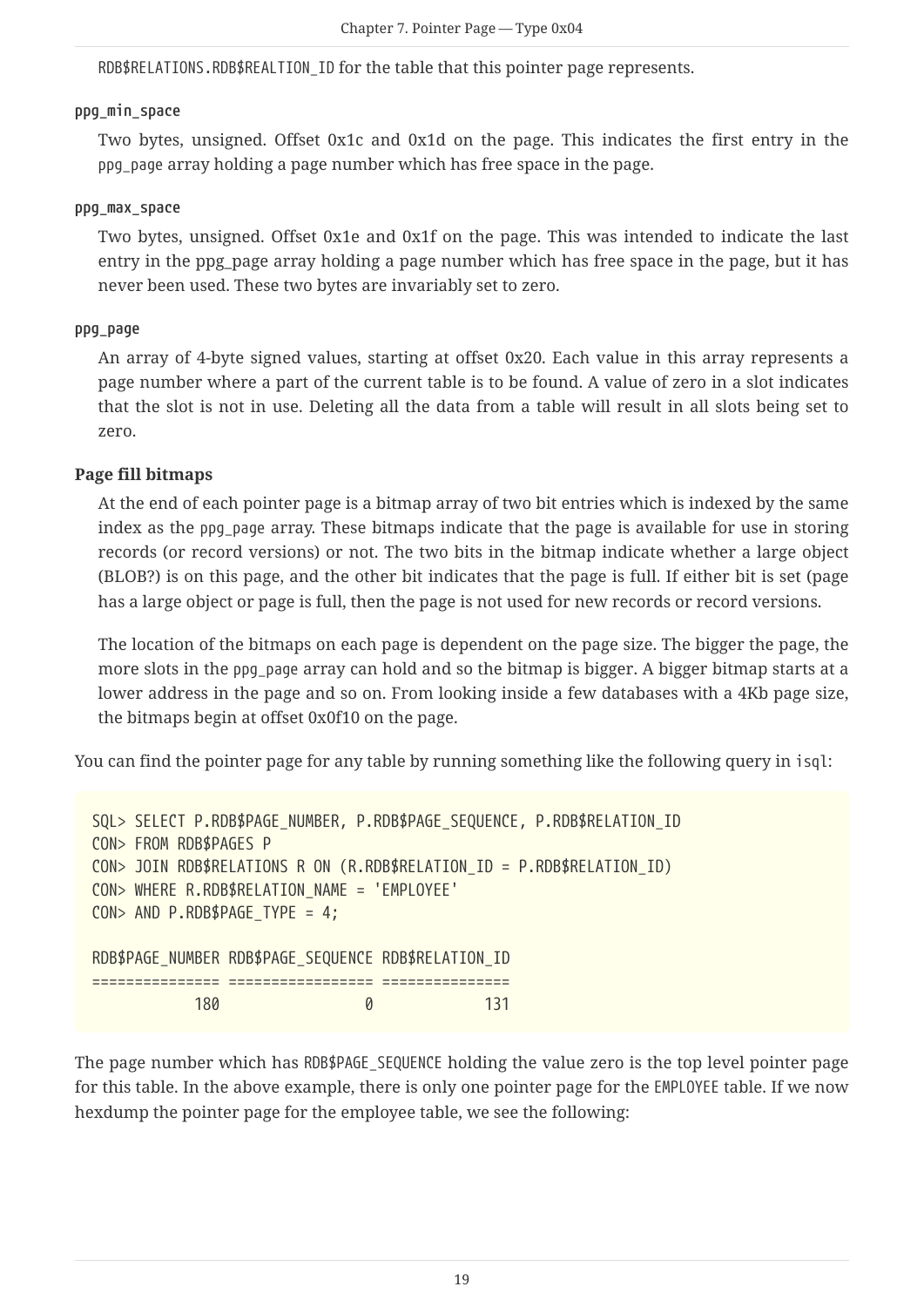000b4000 04 01 39 30 02 00 00 00 00 00 00 00 00 00 00 00 Standard header 000b4010 00 00 00 00 ppg\_sequence 000b4014 00 00 00 00 ppg\_next 000b4018 02 00 ppg\_count 000b401a 83 00 ppg\_relation 000b401c 01 00 ppg\_min space 000b401c 01 00 ppg\_min\_space 000b401c 01 00 ppg\_min\_space 000b401e 00 00 ppg\_max\_space 000b4020 ca 00 00 00 ppg\_page[0] 000b4024 cb 00 00 00 ppg\_page[1] 000b4028 00 00 00 00 ppg\_page[2] 000b402c 00 00 00 00 ppg\_page[3] ... 000b4f10 01 00 00 00 00 00 00 00 00 00 00 00 00 00 00 00 |................| 000b4f20 00 00 00 00 00 00 00 00 00 00 00 00 00 00 00 00 |................|

Looking at the above, we can see at address 0x0b4f10 on the page, that the byte there has the value of 0x01. This is an indicator that the page in  $ppq$ -page $[0]$  — page 0xca — is full to capacity (bit 0 set) and does not have any large objects on the page (bit 1 unset). The page at  $ppq_pq_qe[1]$  — page 0xcb — is, on the other hand, not full up yet (bit 2 is unset) and doesn't have a large object on the page either. This means that this page is available for us.

This is confirmed by checking the value in ppg\_min\_space which has the value 0x0001 and does indeed correspond to the first page with free space. The value in ppg\_min\_space is the index into the ppg\_array and not the page number itself.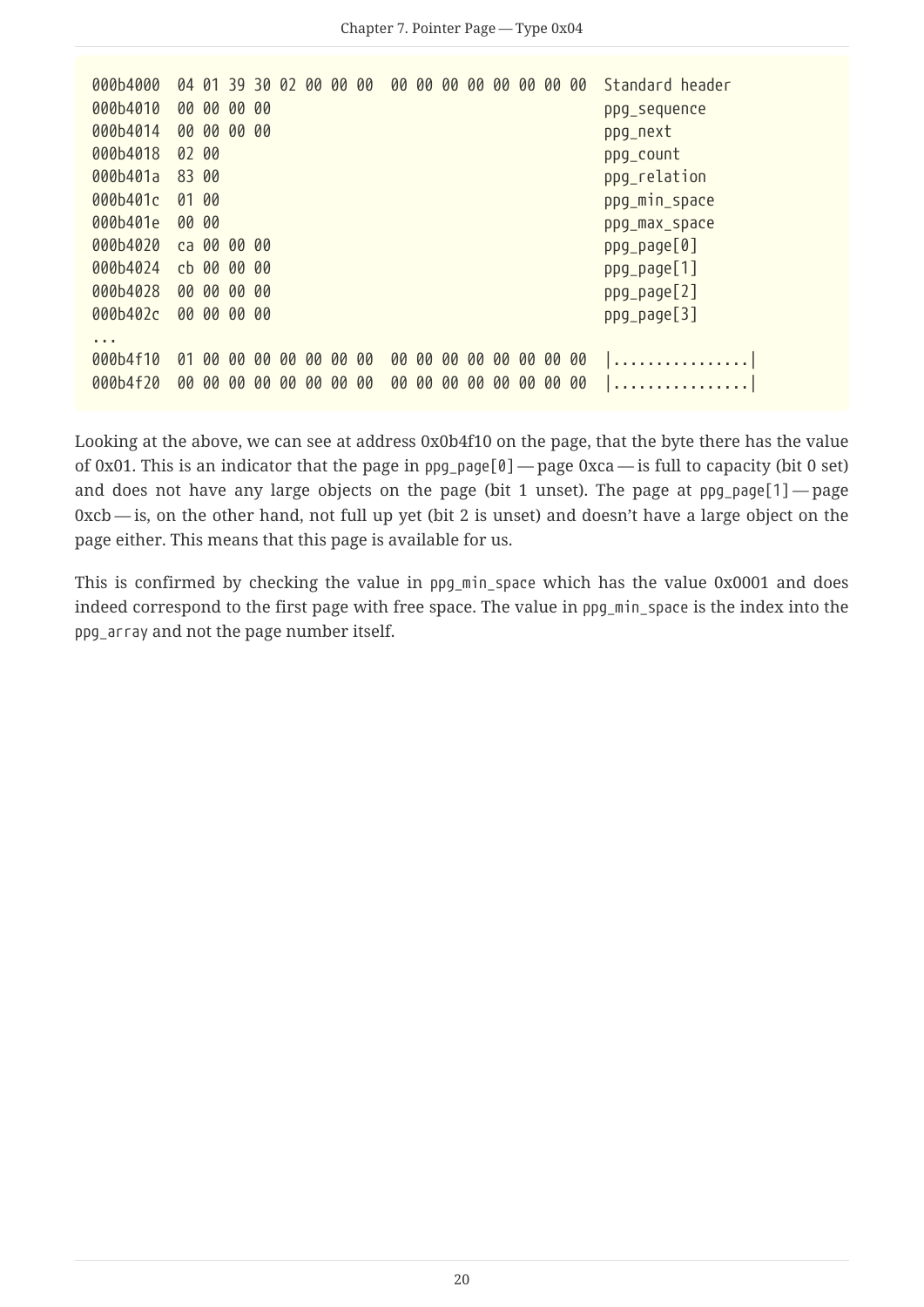# <span id="page-21-0"></span>**Chapter 8. Data Page — Type 0x05**

A data page belongs exclusively to a single table. The page starts off, as usual, with the standard page header and is followed by an array of pairs of unsigned two byte values representing the 'table of contents' for this page. This array fills from the top of the page (lowest address, increasing) while the actual data it points to is stored on the page and fills from the bottom of the page (highest address, descending).

The C code representation of a data page is:

```
struct data_page
{
      pag dpg_header;
      SLONG dpg_sequence;
      USHORT dpg_relation;
      USHORT dpg_count;
      struct dpg_repeat {
           USHORT dpg_offset;
           USHORT dpg_length;
      } dpg_rpt[1];
};
```
#### **dpg\_header**

The page starts with a standard page header. In this page type, the pag\_flags byte is used as follows:

- **Bit 0** dpg orphan. Setting this bit indicates that this page is an orphan it has no entry in the pointer page for this relation. This may indicate a possible database corruption.
- **Bit 1** dpg\_full. Setting this bit indicates that the page is full up. This will be also seen in the bitmap array on the corresponding pointer page for this table.
- **Bit 2** dpg\_large. Setting this bit indicates that a large object is stored on this page. This will be also seen in the bitmap array on the corresponding pointer page for this table.

#### **dpg\_sequence**

Four bytes, signed. Offset 0x10 on the page. This field holds the sequence number for this page in the list of pages assigned to this table within the database. The first page of any table has sequence zero.

#### **dpg\_relation**

Two bytes, unsigned. Offset 0x14 on the page. The relation number for this table. This corresponds to RDB\$RELATIONS.RDB\$RELATION\_ID.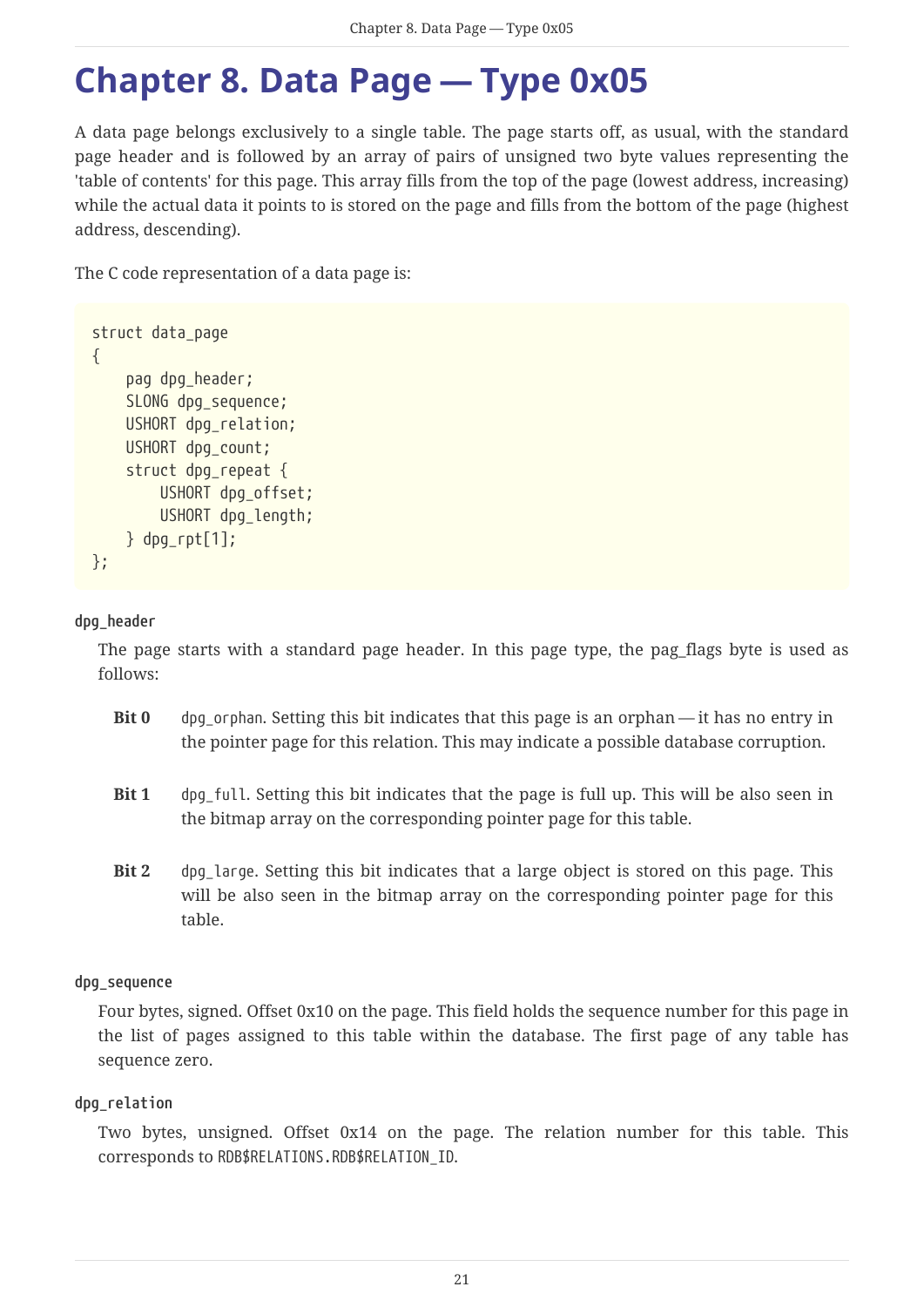#### **dpg\_count**

Two bytes, unsigned. Offset 0x16 on the page. The number of records (or record fragments) on this page. In other words, the number of entries in the dpg\_rpt array.

#### **dpg\_rpt**

This is an array of two byte unsigned values. The array begins at offset 0x20 on the page and counts upwards from the low address to the higher address as each new record fragment is added.

The two fields in this array are:

#### **dpg\_offset**

Two bytes, unsigned. The offset on the page where the record fragment starts. If the value here is zero and the length is zero, then this is an unused array entry. The offset is from the start address of the page. For example, if the offset is 0x0fc8 and this is a database with a 4Kb page size, and the page in question is page 0xcd (205 decimal) then we have the offset of 0xcdfc8 because 0xcd000 is the actual address (in the database file) of the start of the page.

**dpg\_length**

Two bytes, unsigned. The length of this record fragment in bytes.

The raw record data is structured into a header and the data.

### <span id="page-22-0"></span>**8.1. Record Header**

Each record's data is preceded by a record header. The format of the header is shown below. Note that there are two different record headers, one for fragmented records and the other for unfragmented records.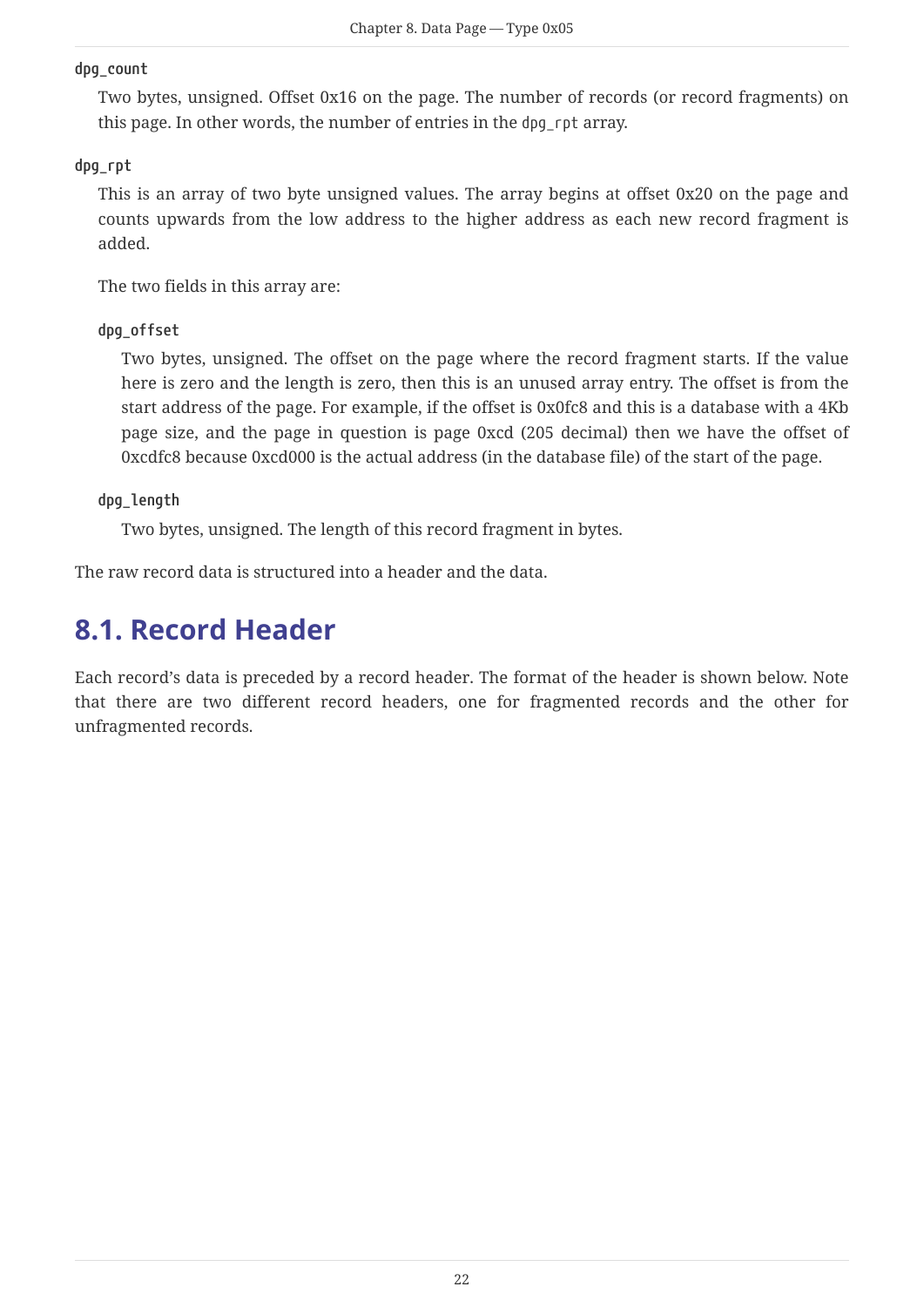```
// Record header for unfragmented records.
struct rhd {
    SLONG rhd transaction;
    SLONG rhd b page;
      USHORT rhd_b_line;
      USHORT rhd_flags;
      UCHAR rhd_format;
      UCHAR rhd_data[1];
};
/* Record header for fragmented record */
struct rhdf {
    SLONG rhdf transaction;
    SLONG rhdf b page;
      USHORT rhdf_b_line;
      USHORT rhdf_flags;
    UCHAR rhdf format;
    SLONG rhdf f page;
      USHORT rhdf_f_line;
      UCHAR rhdf_data[1];
};
```
Both headers are identical up to the rhd\_format field. In the case of an unfragmented record there are no more fields in the header while the header for a fragmented record has a few more fields. How to tell the difference? See the details of the rhd\_flags field below.

#### **rhd\_transaction**

Four bytes, signed. Offset 0x00 in the header. This is the id of the transaction that created this record.

#### **rhd\_b\_page**

Four bytes, signed. Offset 0x04 in the header. This is the record's back pointer page.

#### **rhd\_b\_line**

Two bytes, unsigned. Offset 0x08 in the header. This is the record's back line pointer.

#### **rhd\_flags**

Two bytes, unsigned. Offset 0x0a in the header. The flags for this record or record fragment. The flags are discussed below.

| <b>Flag Name</b> | <b>Flag value</b> | <b>Description</b>           |
|------------------|-------------------|------------------------------|
| rhd_deleted      | $0x01$ (bit 0)    | Record is logically deleted. |
| rhd_chain        | $0x02$ (bit 1)    | Record is an old version.    |
| rhd_fragment     | $0x04$ (bit 2)    | Record is a fragment.        |
| rhd_incomplete   | $0x08$ (bit 3)    | Record is incomplete.        |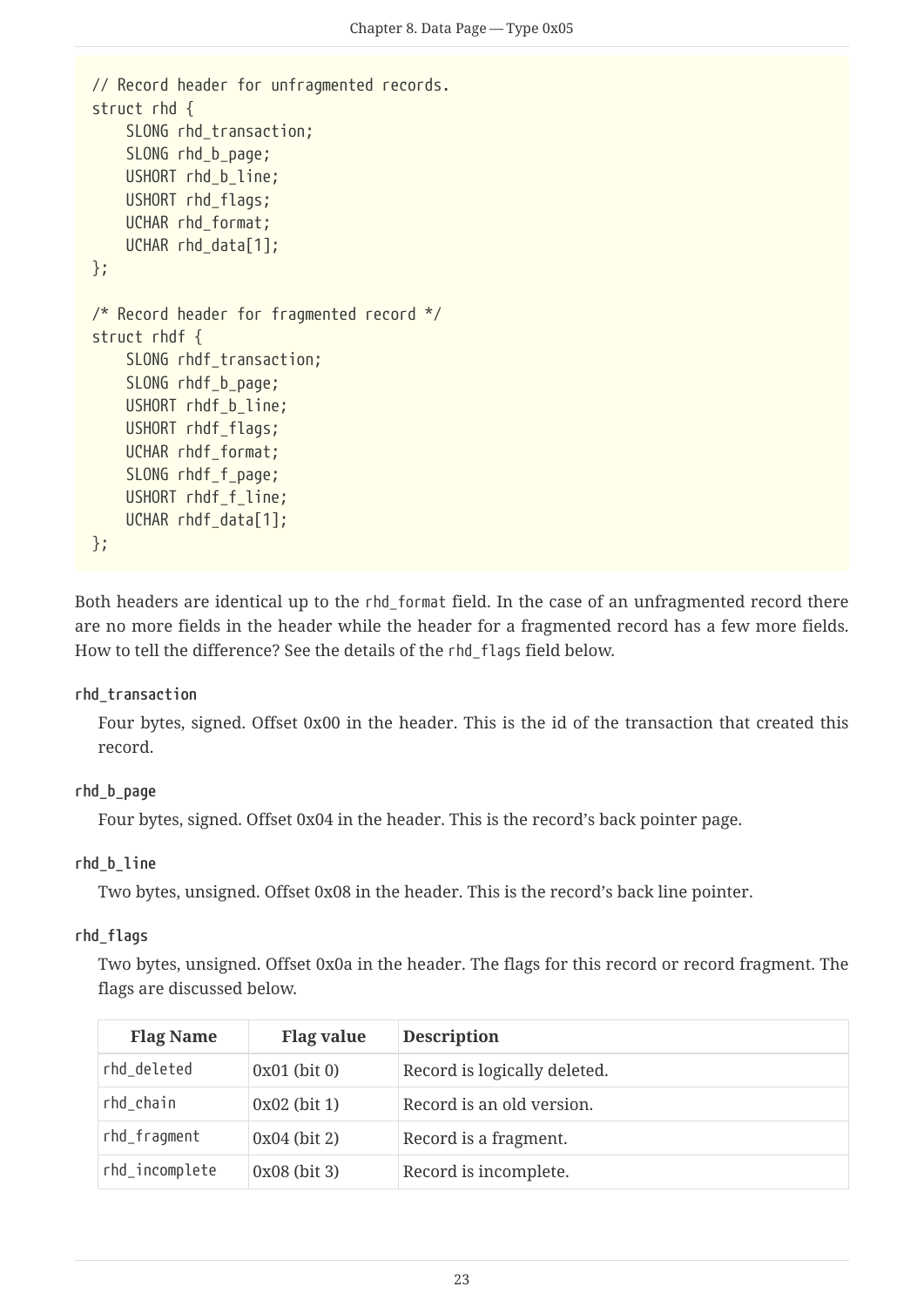| <b>Flag Name</b>                                                 | <b>Flag value</b> | <b>Description</b>                                                                              |
|------------------------------------------------------------------|-------------------|-------------------------------------------------------------------------------------------------|
| rhd_blob                                                         | $0x10$ (bit 4)    | This is not a record, it is a blob. This bit also affects the<br>usage of bit 5.                |
| $rhd_ \text{stream\_blob/r}$ $(x20 \text{ (bit 5)})$<br>hd delta |                   | This blob (bit 4 set) is a stream blob, or, prior version is<br>differences only (bit 4 clear). |
| rhd_large                                                        | $0x40$ (bit 6)    | Object is large.                                                                                |
| rhd_damaged                                                      | $0x80$ (bit 7)    | Object is know to be damaged.                                                                   |
| rhd_gc_active                                                    | $0x100$ (bit 8)   | Garbage collecting a dead record version.                                                       |

#### **rhd\_format**

One byte, unsigned. Offset 0x0c in the header. The record format version.

#### **rhd\_data**

Unsigned byte data. Offset 0x0d in the header. This is the start of the compressed data. For a fragmented record header, this field is not applicable.

The following only apply to the fragmented record header. For an unfragmented record, the data begins at offset 0x0d. Fragmented records store their data at offset 0x16.

#### **rhdf\_f\_page**

Four bytes, signed. Offset 0x10 (Padding bytes inserted). The page number on which the next fragment of this record can be found.

#### **rhdf\_f\_line**

Two bytes, unsigned. Offset 0x14. The line number on which the next fragment for this record can be found.

#### **rhdf\_data**

Unsigned byte data. Offset 0x16 in the header. This is the start of the compressed data for this record fragment.

### <span id="page-24-0"></span>**8.2. Record Data**

Record data is always stored in a compressed format, even if the data itself cannot be compressed.

The compression is a type known as Run Length Encoding (RLE) where a sequence of repeating characters is reduced to a control byte that determines the repeat count followed by the actual byte to be repeated. Where data cannot be compressed, the control byte indicates that "the next 'n' characters are to be output unchanged".

The usage of a control byte is as follows:

**Positive n** the next 'n' bytes are stored 'verbatim'.

**Negative n** the next byte is repeated 'n' times, but stored only once.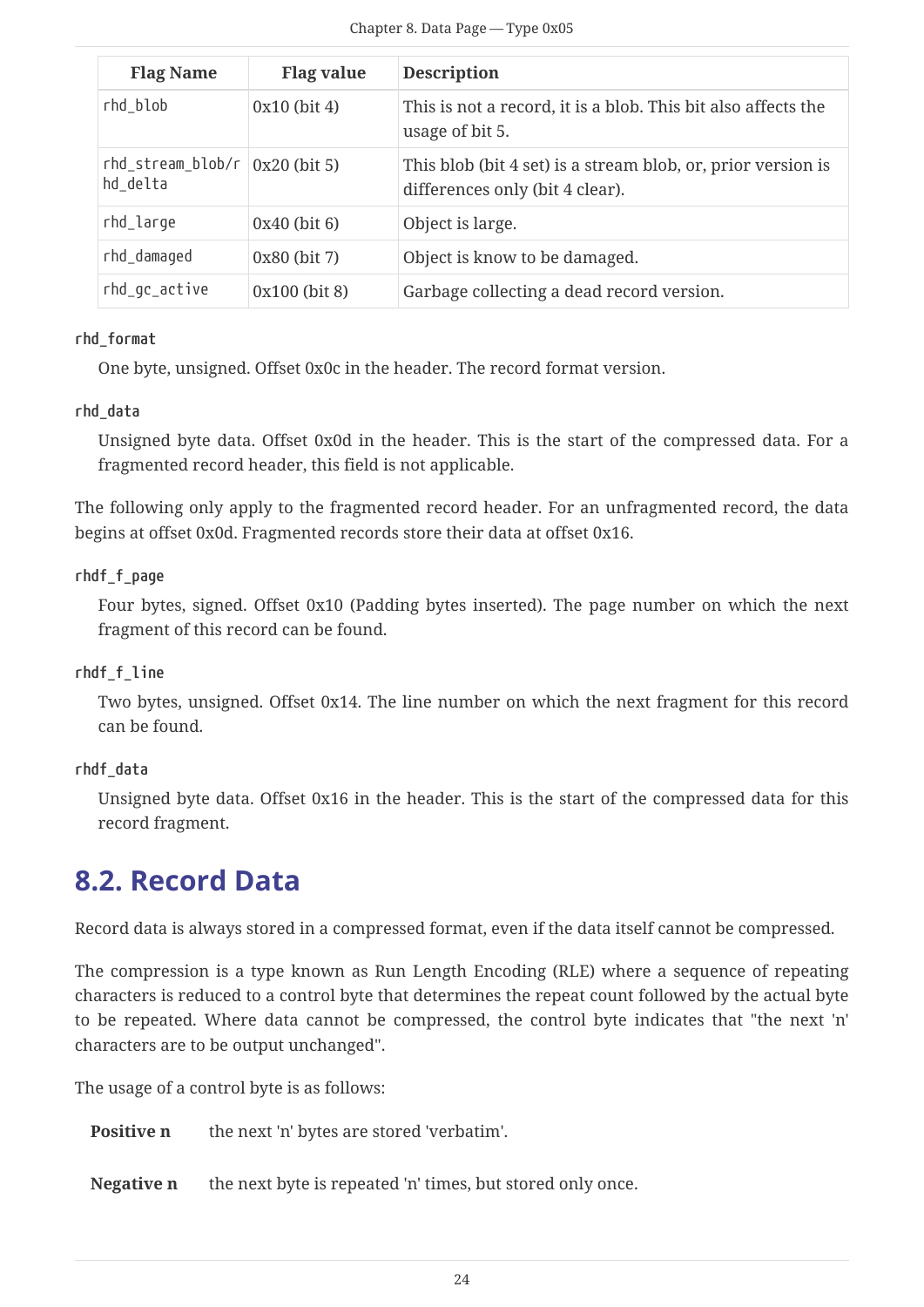**Zero** if detected, end of data. Normally a padding byte.

The data in a record is not compressed based on data found in a previously inserted record — it cannot be. If you have the word 'Firebird' in two records, it will be stored in full in both. The same applies to fields in the same record — all storage compression is done within each individual field and previously compressed fields have no effect on the current one. (In other words, Firebird doesn't use specialised 'dictionary' based compression routines such as LHZ, ZIP, GZ etc)

Repeating short strings such as 'abcabcabc' are also not compressed.

Once the compression of the data in a column has been expanded, the data consists of three parts — a field header, the actual data and, if necessary, some padding bytes.

Obviously, when decompressing the data, the decompression code needs to be able to know which bytes in the data are control bytes. This is done by making the first byte a control byte. Knowing this, the decompression code is easily able to convert the stored data back to the uncompressed state.

The following section shows a worked example of an examination of a table and some test data.

### <span id="page-25-0"></span>**8.3. A Worked Example**

The shows an internal examination of a Firebird Data Page. For this very simple example, the following code was executed to create a single column test table and load it with some character data:

```
SQL> CREATE TABLE NORMAN(A VARCHAR(100));
SQL> COMMIT;
SQL> INSERT INTO NORMAN VALUES ('Firebird');
SQL> INSERT INTO NORMAN VALUES ('Firebird Book');
SQL> INSERT INTO NORMAN VALUES ('666');
SQL> INSERT INTO NORMAN VALUES ('abcabcabcabcabcabcabcabcd');
SQL> INSERT INTO NORMAN VALUES ('AaaaaBbbbbbbbbbccccccccccccccDD');
SQL> COMMIT;
SQL> INSERT INTO NORMAN VALUES (NULL);
SQL> COMMIT;
```
We now have a table and some data inserted by a pair of different transactions, where is the table (and data) stored in the database? First of all we need the relation id for the new table. We get this from RDB\$RELATIONS as follows: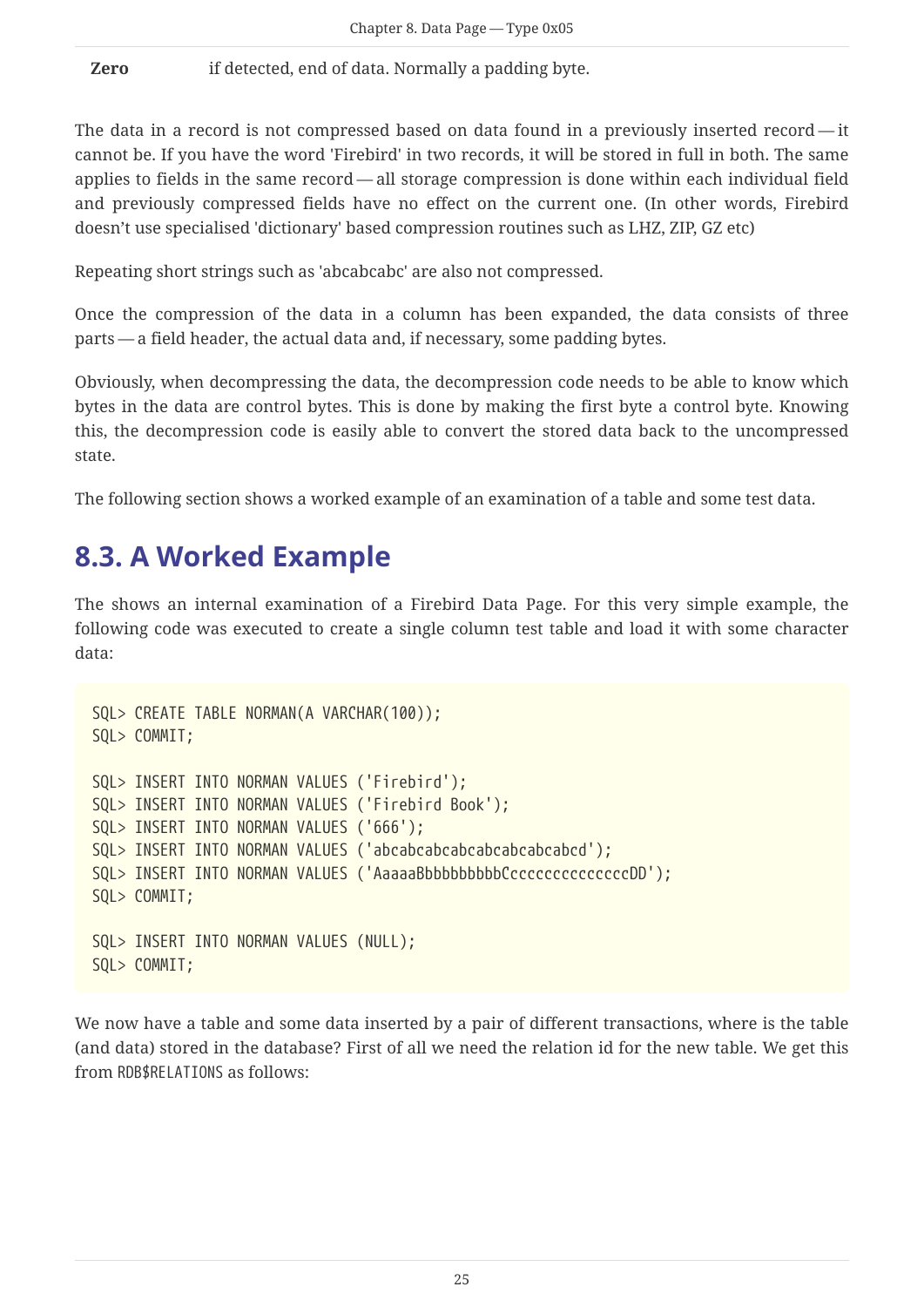```
SQL> SELECT RDB$RELATION_ID FROM RDB$RELATIONS
CON> WHERE RDB$RELATION_NAME = 'NORMAN';
RDB$RELATION_ID
```

```
===============
                129
```
Given the relation id, we can interrogate RDB\$PAGES to find out where out pointer page (page type 0x04) lives in the database:

```
SQL> SELECT * FROM RDB$PAGES
CON> WHERE RDB$RELATION_ID = 129
CON> AND RDB$PAGE_TYPE = 4;
RDB$PAGE_NUMBER_RDB$RELATION_ID_RDB$PAGE_SEQUENCE_RDB$PAGE_TYPE
=============== =============== ================= =============
  162 129 0 4
```
From the above query, we see that page number 162 in the database is where the pointer page for this table is to be found. As described above, the pointer page holds the list of all the page numbers that belong to this table. If we look at the pointer page for our table, we see the following:

```
tux> ./fbdump ../blank.fdb -p 162
Page Buffer allocated. 4096 bytes at address 0x804b008
Page Offset = 663552l
DATABASE PAGE DETAILS
=====================
        Page Type: 4
      Sequence: 0
        Next: 0
      Count: 1
        Relation: 129
      Min Space: 0
      Max Space: 0
        Page[0000]: 166
Page Buffer freed from address 0x804b008
```
We can see from the above this is indeed the pointer page (type 0x04) for our table (relation is 129). The count value shows that there is a single data page for this table and that page is page 166. If we now dump page 166 we can see the following:

```
tux> ./fbdump ../blank.fdb -p 166
```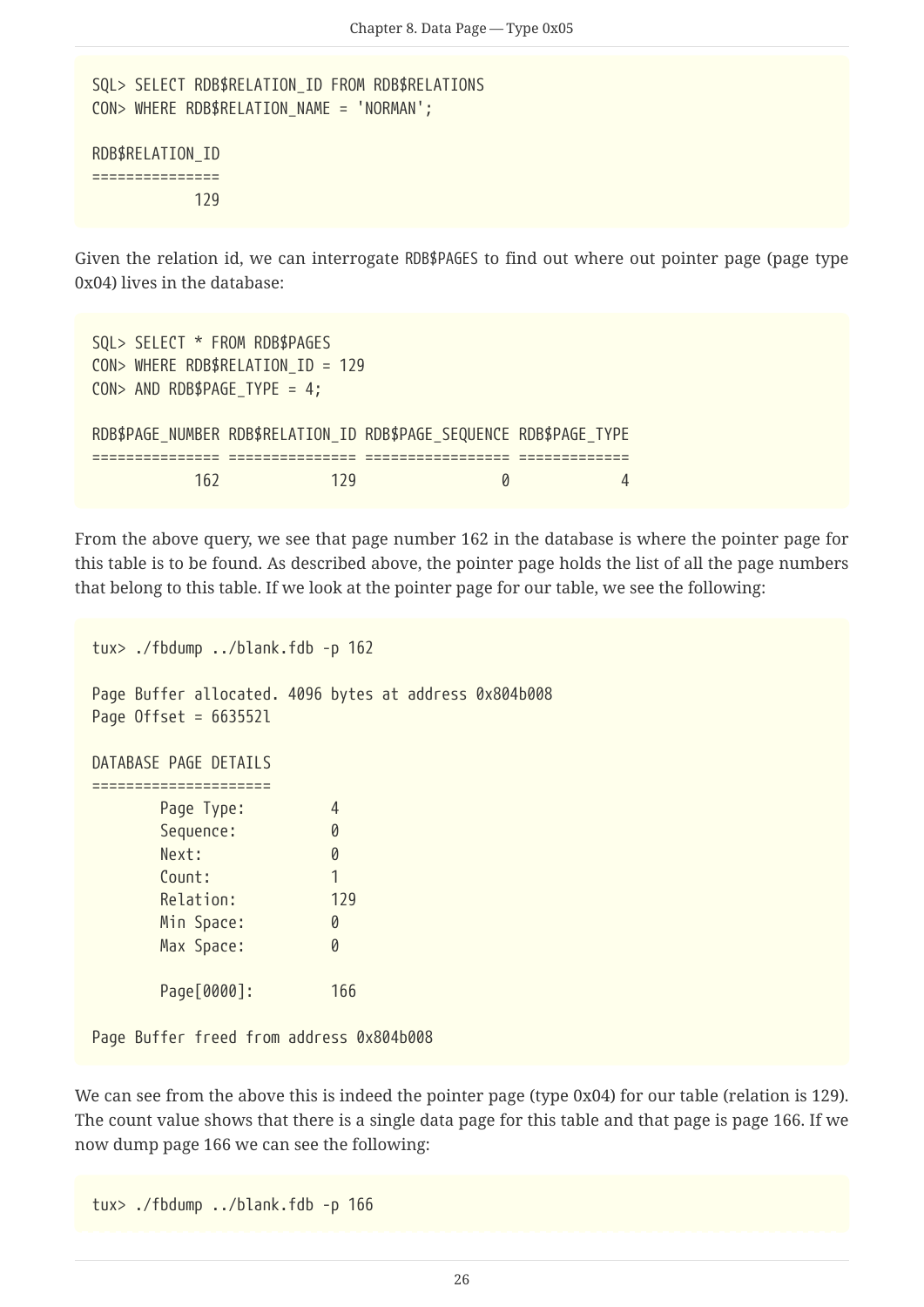Page Buffer allocated. 4096 bytes at address 0x804b008 Page Offset = 679936l DATABASE PAGE DETAILS ===================== Page Type: 5 Sequence: 0 Relation: 130 Count: 6 Page Flags: 0: Not an Orphan Page:Page has space:No Large Objects Data[0000].offset: 4064 Data[0000].length: 30 Data[0000].header Data[0000].header.transaction: 343 Data[0000].header.back\_page: 0 Data[0000].header.back\_line: 0 Data[0000].header.flags: 0000:No Flags Set Data[0000].header.format: Data[0000].hex: 01 fe fd 00 0a 08 00 46 69 72 65 62 69 72 64 a4 <u>00 and 200 and 200 and 200 and 200 and 200 and 200 and 200 and 200 and 200 and 200 and 200 and 200 and 200 an</u> Data[0000].ASCII: . . . . . . . F i r e b i r d . . Data[0001].offset: 4028 Data[0001].length: 35 Data[0001].header Data[0001].header.transaction: 343 Data[0001].header.back page: 0 Data[0001].header.back line: 0 Data[0001].header.flags: 0000:No Flags Set Data[0001].header.format: Data[0001].hex: 01 fe fd 00 0f 0d 00 46 69 72 65 62 69 72 64 20 42 6f 6f 6b a9 00 Data[0001].ASCII: . . . . . . . F i r e b i r d B o o k . . Data[0002].offset: 4004 Data[0002].length: 24 Data[0002].header Data[0002].header.transaction: 343 Data[0002].header.back\_page: 0 Data[0002].header.back\_line: 0 Data[0002].header.flags: 0000:No Flags Set Data[0002].header.format: Data[0002].hex: 01 fe fd 00 02 03 00 fd 36 9f 00 Data[0002].ASCII: . . . . . . . . 6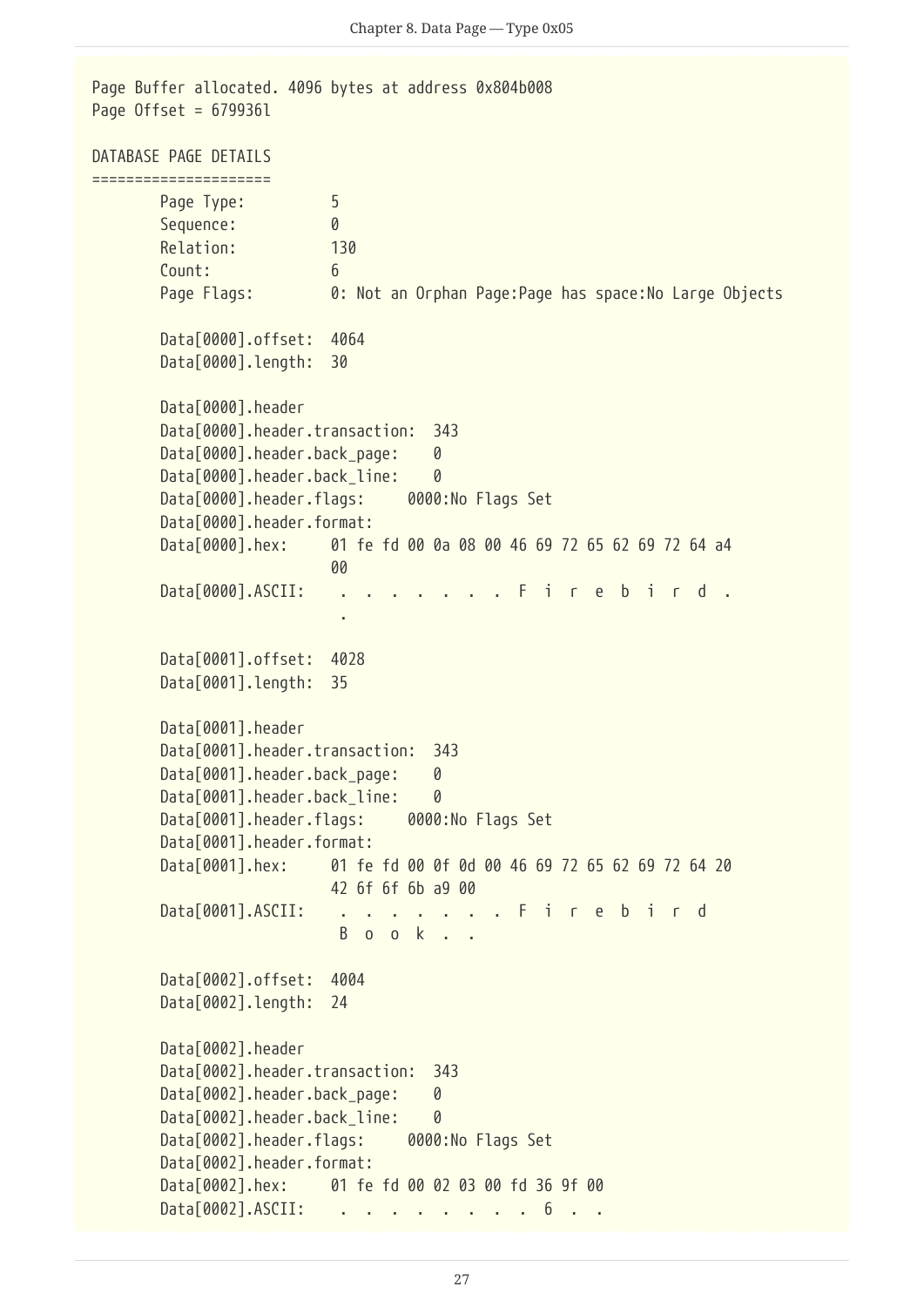```
  Data[0003].offset: 3956
         Data[0003].length: 47
         Data[0003].header
         Data[0003].header.transaction: 343
       Data[0003].header.back page: 0
       Data[0003].header.back line: 0
       Data[0003].header.flags: 0000:No Flags Set
       Data[0003].header.format:
         Data[0003].hex: 01 fe fd 00 1b 19 00 61 62 63 61 62 63 61 62 63
                            61 62 63 61 62 63 61 62 63 61 62 63 61 62 63 64
                            b5 00
       Data[0003].ASCII: . . . . . . . a b c a b c a b c
                             a b c a b c a b c a b c a b c d
  . .
         Data[0004].offset: 3920
         Data[0004].length: 36
         Data[0004].header
         Data[0004].header.transaction: 343
       Data[0004].header.back_page: 0
       Data[0004].header.back line: 0
         Data[0004].header.flags: 0000:No Flags Set
         Data[0004].header.format:
         Data[0004].hex: 01 fe fd 00 03 20 00 41 fc 61 01 42 f7 62 01 43
                            f2 63 02 44 44 bc 00
       Data[0004].ASCII: . . . . . . A . a . B . b . C
                             . c . D D . .
         Data[0005].offset: 3896
         Data[0005].length: 22
         Data[0005].header
         Data[0005].header.transaction: 345
       Data[0005].header.back page: 0
       Data[0005].header.back line: 0
       Data[0005].header.flags: 0000:No Flags Set
       Data[0005].header.format:
         Data[0005].hex: 01 ff 97 00 00 00 00 00 00
       Data[0005].ASCII:
Page Buffer freed from address 0x804b008
```
We can see from the above, the records appear in the order we inserted them. Do not be misled — if I was to delete one or more records and then insert new ones, Firebird could reuse some or all of the newly deleted space, so record 1, for example, might appear in the "wrong" place in a dump as above.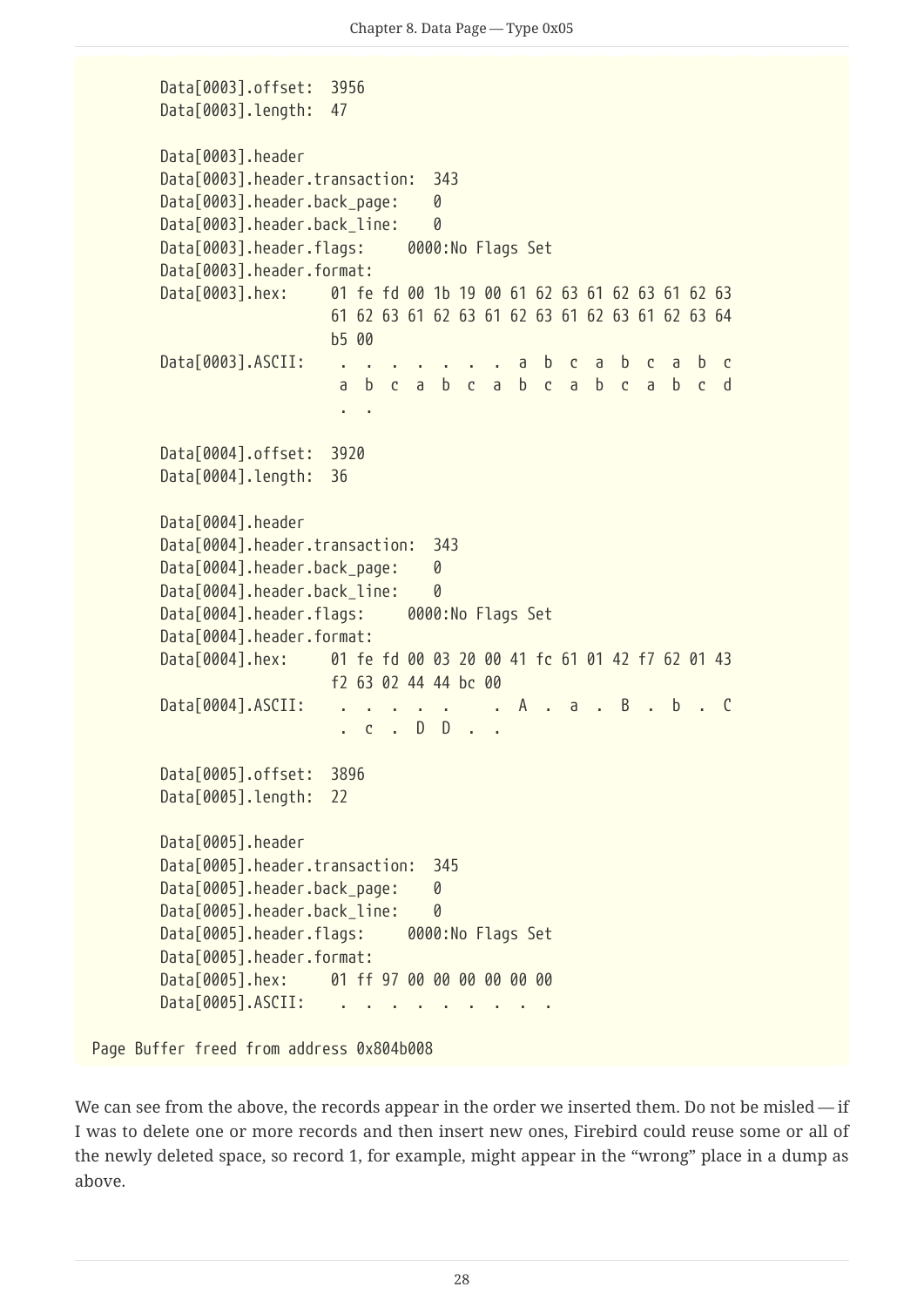

This is a rule of relational databases, you can never know the order that data will be returned by a SELECT statement unless you specifically use an ORDER BY.

We can also see from the above Firebird doesn't attempt to compress data based on the contents of previous records. The word 'Firebird' appears in full each and every time it is used.

We can see, however, that data that has repeating characters — for example '666' and 'AaaaaBbbbbbbbbbCccccccccccccccDD' — do get compressed — but records with repeating consecutive strings of characters — for example 'abcabcabcabcabcabcabcabcd' do not get compressed.

### <span id="page-29-0"></span>**8.4. Examining The Data**

Looking into how the compression works for the above example is the next step.

#### <span id="page-29-1"></span>**8.4.1. Compressed Data**

Record number 4 has quite a lot of compression applied to it. The stored format of the record's data is as follows:

```
Data[0004].offset: 3920
         Data[0004].length: 36
         Data[0004].header
         Data[0004].header.transaction: 343
       Data[0004].header.back page: 0
       Data[0004].header.back_line: 0
       Data[0004].header.flags: 0000:No Flags Set
         Data[0004].header.format:
         Data[0004].hex: 01 fe fd 00 03 20 00 41 fc 61 01 42 f7 62 01 43
                            f2 63 02 44 44 bc 00
       Data[0004].ASCII: . . . . . . A . a . B . b . C
                                . c . D D . .
```
If we ignore the translated header details and concentrate on the data only, we see that it starts with a control byte. The first byte in the data is always a control byte.

In this case, the byte is positive and has the value 0x01, so the following one byte is to be copied to the output. The output appears as follows at this point with ASCII characters below hex values, unprintable characters are shown as a dot:

fe

.

After the unchanged byte, we have another control byte with value 0xfd which is negative and represents minus 3. This means that we must repeat the byte following the control byte abs(-3) times. The data now looks like this: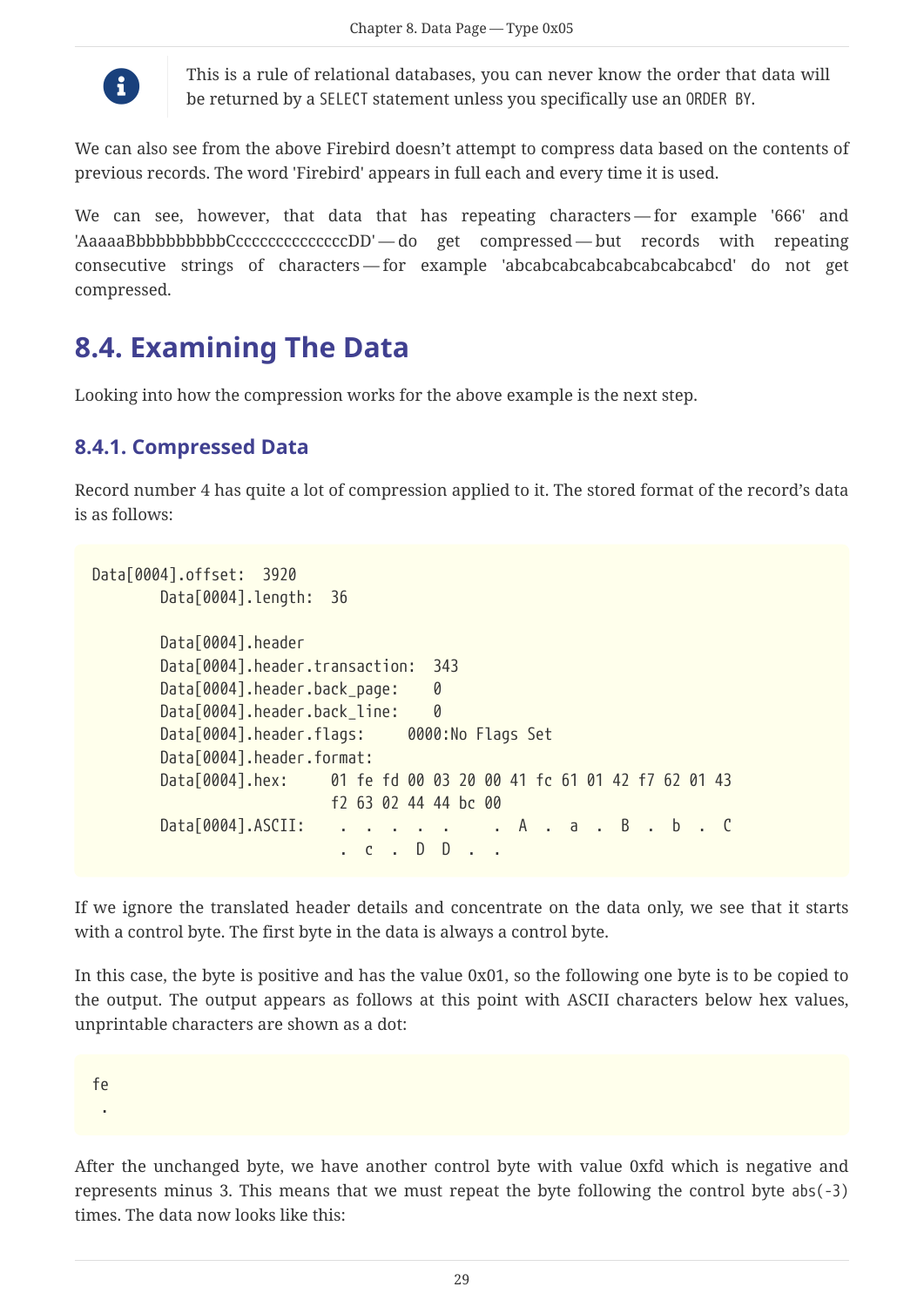fe 00 00 00

. . . .

Again, we have a control byte of 0x03. As this is positive the next 0x03 bytes are copied to the output unchanged giving us the following:

fe 00 00 00 20 00 41 . **A** 

The next byte is another control byte and as it is negative (0xfc or -4) we repeat the next character 4 times. The data is now:

fe 00 00 00 20 00 41 61 61 61 61 . . . . . A a a a a

Repeat the above process of reading a control byte and outputting the appropriate characters accordingly until we get the following:

fe 00 00 00 20 00 41 61 61 61 61 42 62 62 62 62 62 62 62 62 62 43 . A a a a a B b b b b b b b b c 63 63 63 63 63 63 63 63 63 63 63 63 63 63 44 44 c c c c c c c c c c c c c c D D



I've had to split the above over a couple of lines to prevent it wandering off the page when rendered as a PDF file.

We then have another control byte of 0xbc which is -68 and indicates that we need 68 copies of the following byte (0x00). This is the 'padding' at the end of our actual data (32 bytes in total) to make up the full 100 bytes of the VARCHAR(100) data type.

You may have noticed that the two consecutive characters 'DD' did not get compressed. Compression only takes place when there are three or more identical characters.

### <span id="page-30-0"></span>**8.4.2. Uncompressed Data**

The first record we inserted is 'uncompressed' in that it has no repeating characters. It is represented internally as follows: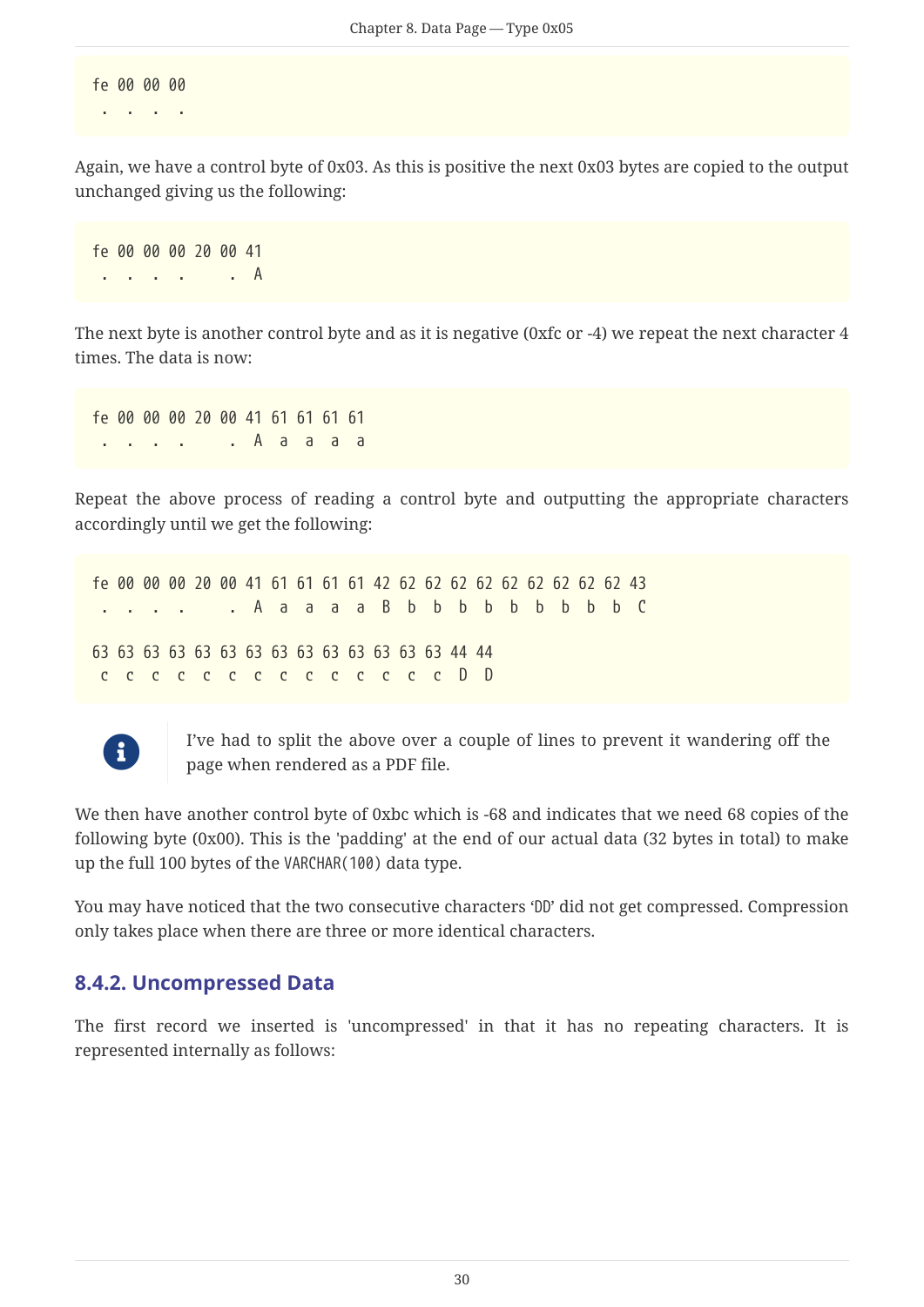```
Data[0000].offset: 4064
          Data[0000].length: 30
          Data[0000].header
          Data[0000].header.transaction: 343
        Data[0000].header.back_page: 0
        Data[0000].header.back line: 0
          Data[0000].header.flags: 0000:No Flags Set
        Data[0000].header.format:
          Data[0000].hex: 01 fe fd 00 0a 08 00 46 69 72 65 62 69 72 64 a4
<u>00 and 200 and 200 and 200 and 200 and 200 and 200 and 200 and 200 and 200 and 200 and 200 and 200 and 200 an</u>
        Data[0000].ASCII: . . . . . . . F i r e b i r d .
  .
```
The offset indicates where on the page this piece of data is to be found. This value is relative to the start of the page and is the location of the first byte of the record header.

The length is the size of the compressed data piece and includes the size of the header as well as the data itself.

In the above, the record header details have been translated into meaningful comments. The data itself starts at the location labelled "Data[0000].hex:".

When restoring this data to its original value, the code reads the first byte (0x01) and as this is a control byte (the first byte is always a control byte) and positive, the following one byte is written to the output unchanged.

The third bye is a control byte (0xfd) and as this is negative (-3), it means that the next byte is repeated three times.

Byte 5 (0x0a) is another control byte and indicates that the next 10 bytes are copied unchanged.

Finally, the second to last byte is another control byte (0xa4) and is negative (-92) it indicates that the final byte (0x00) is to be repeated 92 times.

We can see that even though the actual data could not be compressed, Firebird has managed to reduce the VARCHAR(100) column to only a few bytes of data.

### <span id="page-31-0"></span>**8.4.3. Null**

The final record inserted into the table is the one with no data, it is NULL. The internal storage is as follows: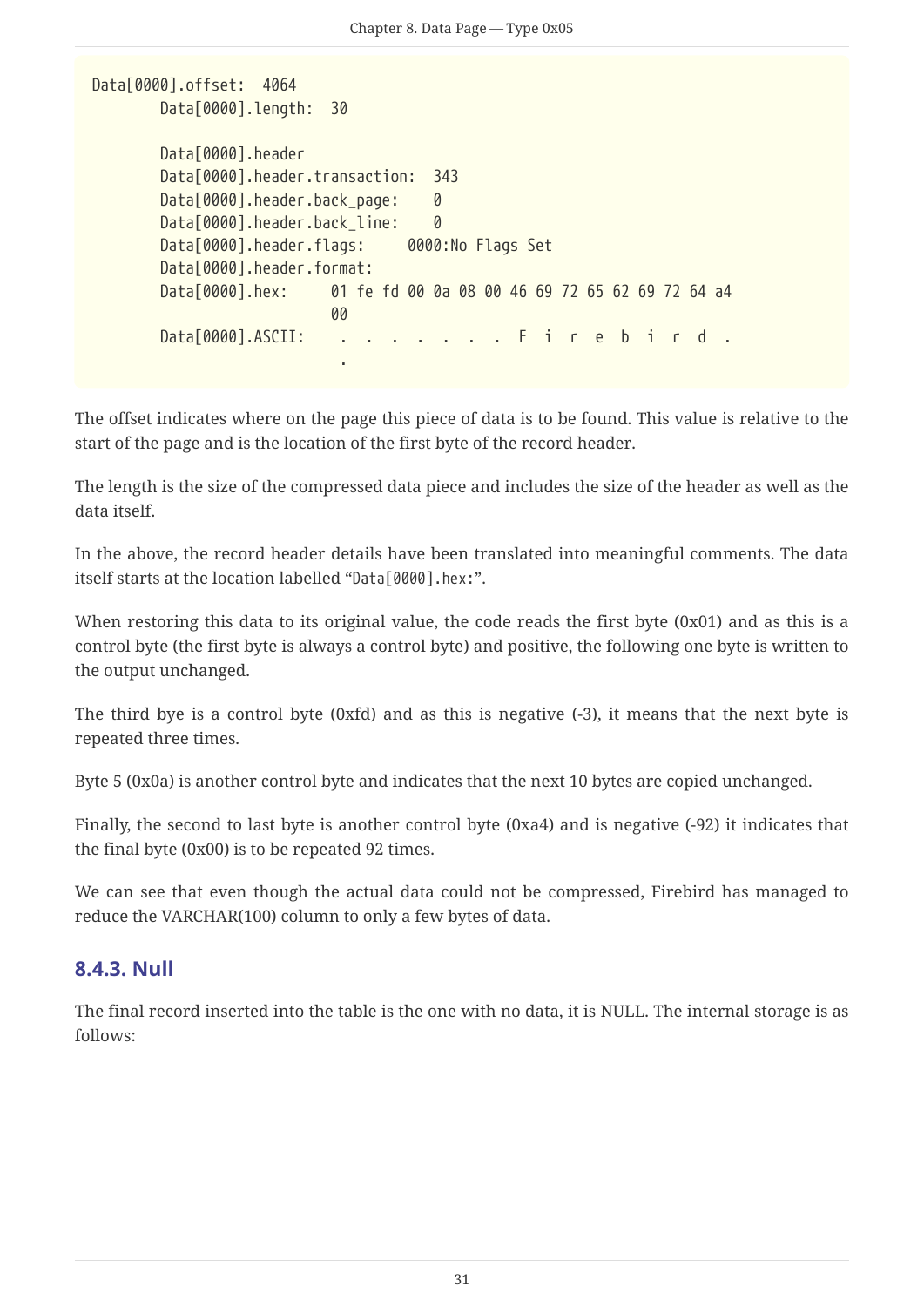```
Data[0005].offset: 3896
         Data[0005].length: 22
         Data[0005].header
         Data[0005].header.transaction: 345
       Data[0005].header.back_page: 0
       Data[0005].header.back line: 0
         Data[0005].header.flags: 0000:No Flags Set
       Data[0005].header.format:
         Data[0005].hex: 01 ff 97 00 00 00 00 00 00
       Data[0005].ASCII:
```
We can see that in the record header, the transaction id is different to the other records we inserted. This is because we added a COMMIT before we inserted this row.

The NULL data expands from the above to:

ff 00 00 00 <followed by 102 zero bytes>

The first four bytes are the field header, the next 100 zeros are the data in the VARCHAR(100) field (actually, they are not data as a NULL has no data) and then two padding bytes.

#### <span id="page-32-0"></span>**8.4.4. NULL status bitmap**

From the above description of how the fields appear when compressed and again, when uncompressed, we can see that each record is prefixed by a 4 byte (minimum size) NULL status bitmap. This is an array of bits that define the NULL status of the data in the first 32 fields in the record. If a table has more than 32 fields, additional bits will be added in groups of 32 at a time. A record with 33 columns, therefore, will require 64 bits in the array, although 31 of these will be unused.

As this example table has a single field, only one bit is used in the array to determine the NULL status of the value in the field, the bit used is bit 0 of the lowest byte (this is a little endian system remember) of the 4.

The bit is set to indicate NULL (or "there is no field here") and unset to indicate that the data is not-NULL.

The following example creates a 10 field table and inserts one record with NULL into each field and one with not-NULL data in each field.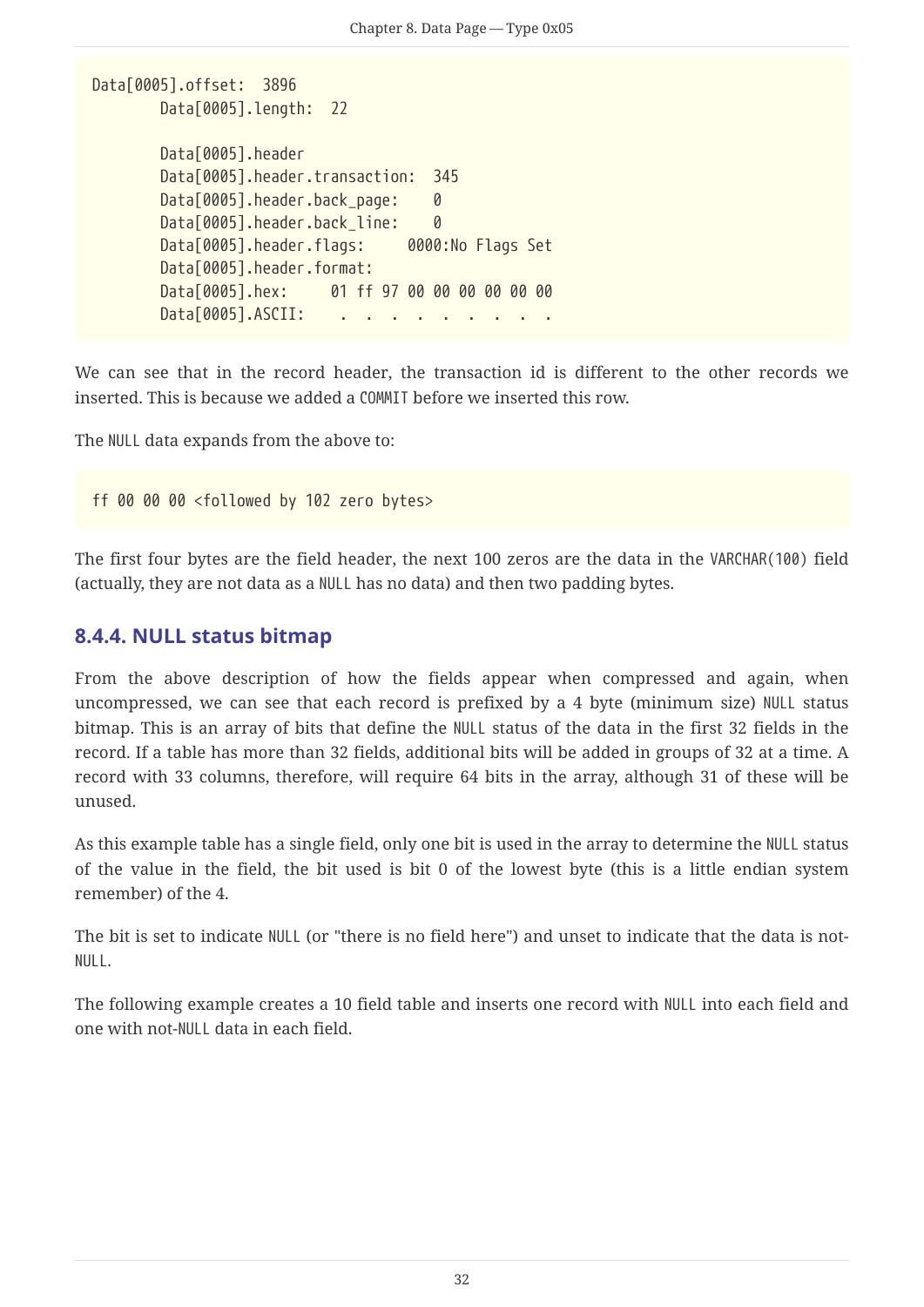```
SQL> CREATE TABLE NULLTEST_1(
CON> A0 VARCHAR(1),
CON> A1 VARCHAR(1),
CON> A2 VARCHAR(1),
CON> A3 VARCHAR(1),
CON> A4 VARCHAR(1),
CON> A5 VARCHAR(1),
CON> A6 VARCHAR(1),
CON> A7 VARCHAR(1),
CON> A8 VARCHAR(1),
CON> A9 VARCHAR(1)
CON> );
SQL> COMMIT;
SQL> INSERT INTO NULLTEST_1 (A0,A1,A2,A3,A4,A5,A6,A7,A8,A9)
CON> VALUES (NULL, NULL, NULL, NULL, NULL, NULL, NULL, NULL, NULL, NULL);
SQL> COMMIT;
SQL> INSERT INTO NULLTEST_1 VALUES ('0','1','2','3','4','5','6','7','8','9');
SQL> COMMIT;
```
I have not shown the process for determining the actual data page for this new table here, but — in my test database — it works out as being page 172. Dumping page 172 results in the following output: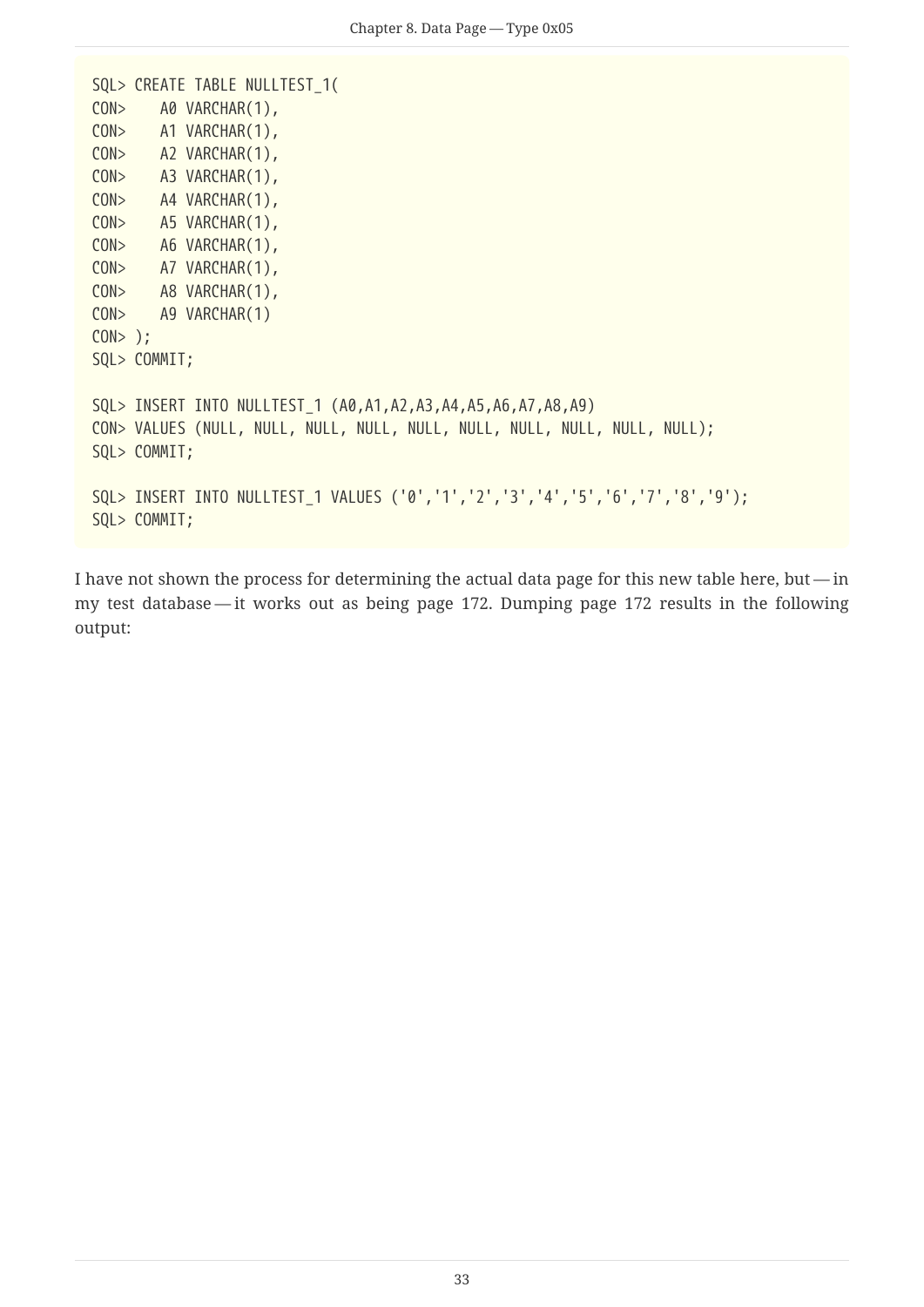tux> ./fbdump ../blank.fdb -p 172 Page Buffer allocated. 4096 bytes at address 0x804c008 Page Offset = 704512l DATABASE PAGE DETAILS ===================== Page Type: 5 Sequence: 0 Relation: 133 Count: 2 Page Flags: 0: Not an Orphan Page:Page has space:No Large Objects Data[0000].offset: 4072 Data[0000].length: 22 Data[0000].header Data[0000].header.transaction: 460 Data[0000].header.back page: 0 Data[0000].header.back line: 0 Data[0000].header.flags: 0000:No Flags Set Data[0000].header.format: '' (01) Data[0000].hex: 02 ff ff d7 00 00 00 00 00 Data[0000].ASCII: . Data[0001].offset: 4012 Data[0001].length: 57 Data[0001].header Data[0001].header.transaction: 462 Data[0001].header.back\_page: 0 Data[0001].header.back line: 0 Data[0001].header.flags: 0000:No Flags Set Data[0001].header.format: '' (01) Data[0001].hex: 2b 00 fc 00 00 01 00 30 00 01 00 31 00 01 00 32 00 01 00 33 00 01 00 34 00 01 00 35 00 01 00 36 00 01 00 37 00 01 00 38 00 01 00 39 Data[0001].ASCII: + . . . . . . 0 . . . 1 . . . 2 . . . 3 . . . 4 . . . 5 . . . 6 . . . 7 . . . 8 . . . 9

Page Buffer freed from address 0x804c008

Taking the first record where all fields are NULL, we can expand the raw data as follows, we are only interested in the first 4 bytes:

 $Data[0000]$ .hex: ff ff 00 00 ....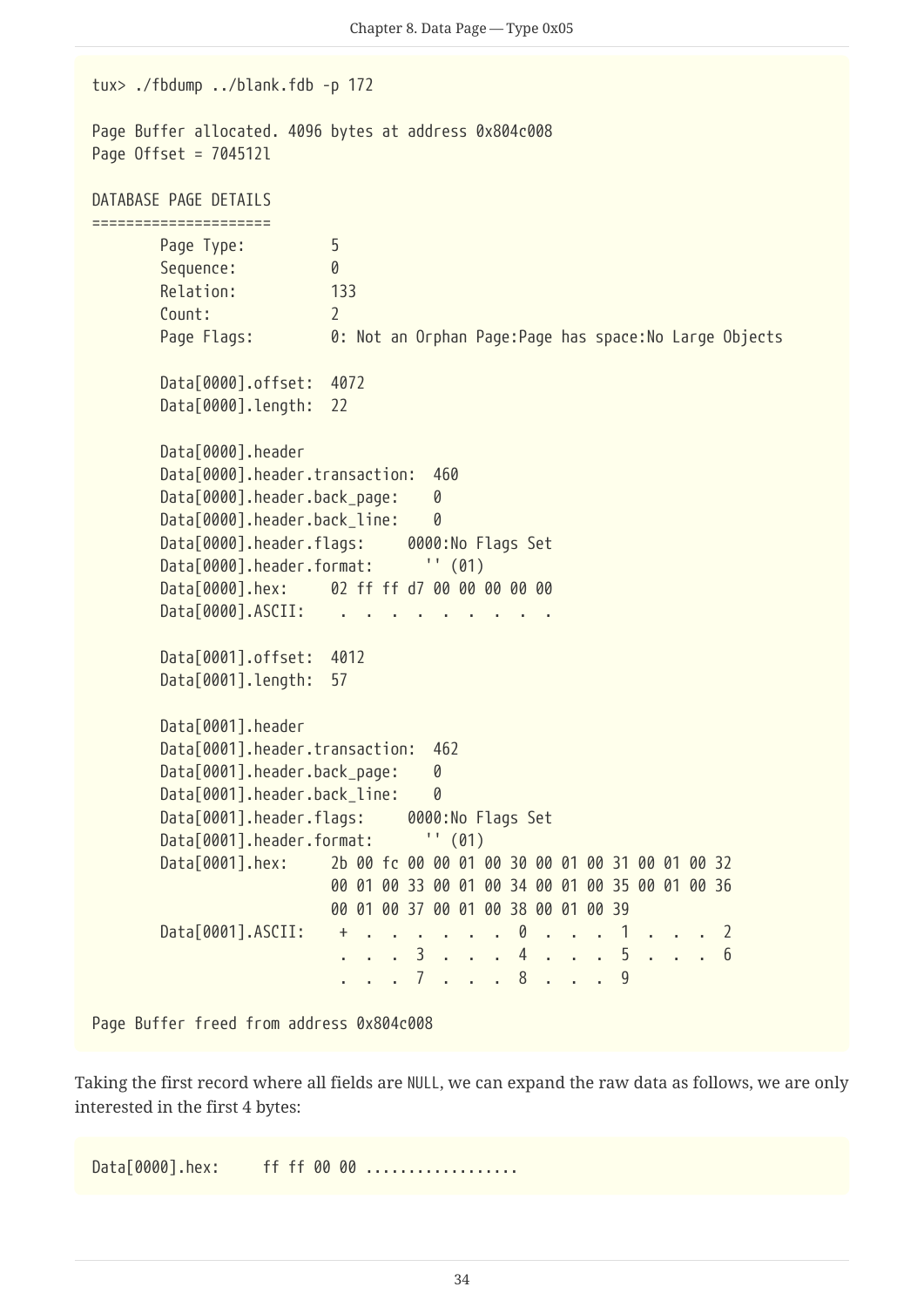The first two bytes are showing all bits set. So this indicates that there is NULL data in the first 16 fields, or, that some of the first 16 fields have NULL data and the remainder are not actually present.

Looking at the not-NULL record next, the first 4 bytes expand as follows:

Data[0001].hex: 00 fc 00 00 ............

Again, only the first 4 bytes are of any interest. This time we can see that all 8 bits in the first byte and bits 0 and 1 of the second byte are unset. Bits 3 to 7 of the second byte show that these fields are not present (or are NULL!) by being set.

Next, we will attempt to see what happens when a table with more than 32 fields is created. In this case, I'm using a record with 40 columns.

```
SQL> CREATE TABLE NULLTEST_2(
CON> A0 VARCHAR(1), A1 VARCHAR(1), A2 VARCHAR(1), A3 VARCHAR(1),
CON> A4 VARCHAR(1), A5 VARCHAR(1), A6 VARCHAR(1), A7 VARCHAR(1),
CON> A8 VARCHAR(1), A9 VARCHAR(1), A10 VARCHAR(1), A11 VARCHAR(1),
CON> A12 VARCHAR(1), A13 VARCHAR(1), A14 VARCHAR(1), A15 VARCHAR(1),
CON> A16 VARCHAR(1), A17 VARCHAR(1), A18 VARCHAR(1), A19 VARCHAR(1),
CON> A20 VARCHAR(1), A21 VARCHAR(1), A22 VARCHAR(1), A23 VARCHAR(1),
CON> A24 VARCHAR(1), A25 VARCHAR(1), A26 VARCHAR(1), A27 VARCHAR(1),
CON> A28 VARCHAR(1), A29 VARCHAR(1), A30 VARCHAR(1), A31 VARCHAR(1),
CON> A32 VARCHAR(1), A33 VARCHAR(1), A34 VARCHAR(1), A35 VARCHAR(1),
CON> A36 VARCHAR(1), A37 VARCHAR(1), A38 VARCHAR(1), A39 VARCHAR(1)
CON> );
SQL> COMMIT;
SQL> INSERT INTO NULLTEST_2 (
CON> A0,A1,A2,A3,A4,A5,A6,A7,A8,A9,
CON> A10,A11,A12,A13,A14,A15,A16,A17,A18,A19,
CON> A20,A21,A22,A23,A24,A25,A26,A27,A28,A29,
CON> A30,A31,A32,A33,A34,A35,A36,A37,A38,A39
CON> )
CON> VALUES (
CON> NULL, NULL, NULL, NULL, NULL, NULL, NULL, NULL, NULL, NULL,
CON> NULL, NULL, NULL, NULL, NULL, NULL, NULL, NULL, NULL, NULL,
CON> NULL, NULL, NULL, NULL, NULL, NULL, NULL, NULL, NULL, NULL,
CON> NULL, NULL, NULL, NULL, NULL, NULL, NULL, NULL, NULL, NULL
CON> );
SQL> INSERT INTO NULLTEST_2 VALUES (
CON> '0','1','2','3','4','5','6','7','8','9',
CON> '0','1','2','3','4','5','6','7','8','9',
CON> '0','1','2','3','4','5','6','7','8','9',
CON> '0','1','2','3','4','5','6','7','8','9'
CON> );
SQL> COMMIT;
```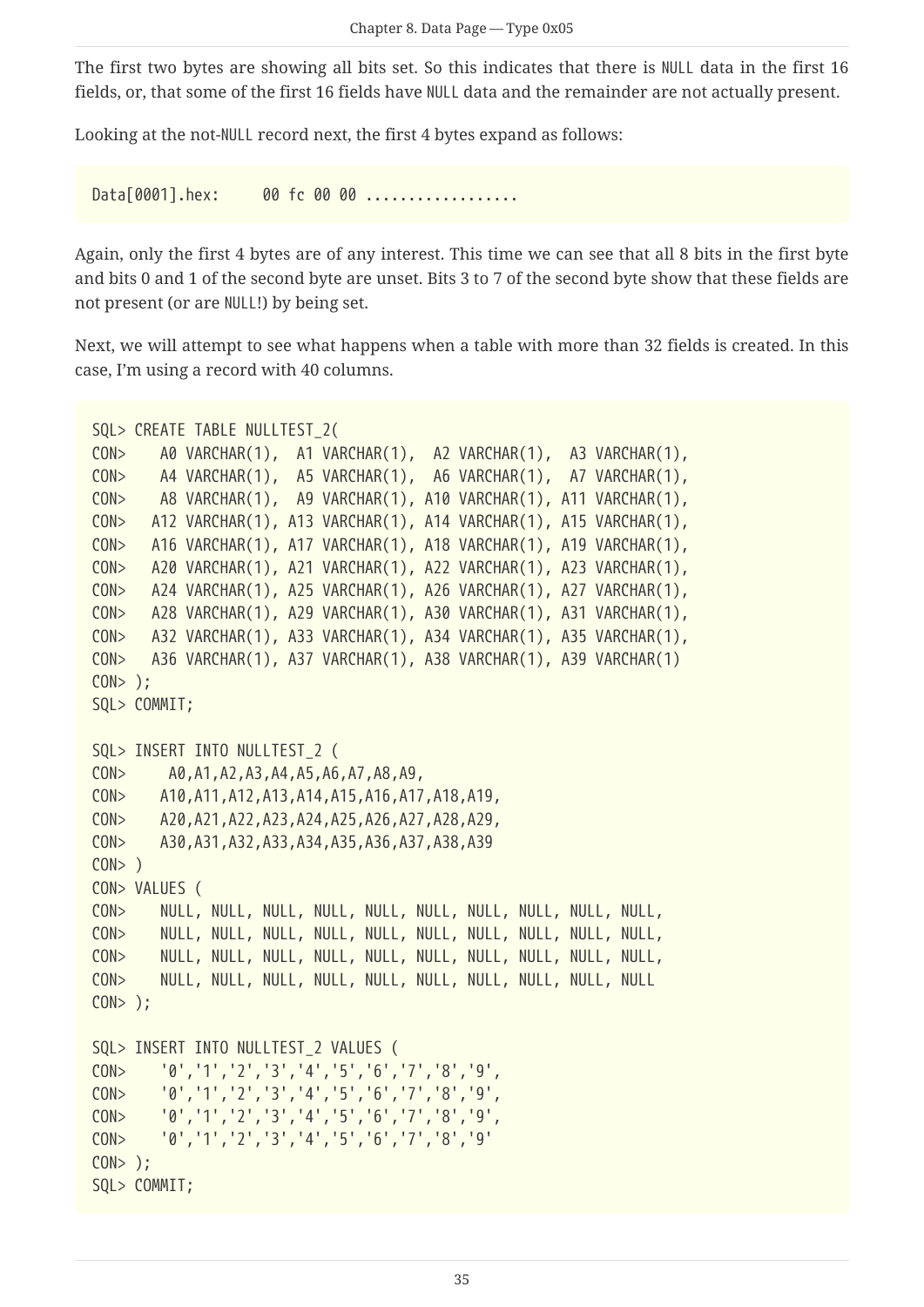Once again, the test data is a simple pair of records, one with all NULLs and the other with all not-NULL columns. The first record, all NULLs, dumps out as follows:

Data[0000].hex: fb ff 80 00 de 00 00 00 00

Decompressing the above, gives the following

Data[0000].hex: ff ff ff ff ff 00 00 00 00 .... 00

It is difficult to tell from the all NULL record where the NULL bitmap array ends and the real data begins, it's easier in the not-NULL record as shown below, however, the first 8 bytes are the interesting ones. We have defined the record with more than 32 fields, so we need an additional 4 bytes in the bitmap, not just 'enough to hold all the bits we need'.

The not-NULL record's data is held internally as:

Data[0001].hex: f8 00 7f 01 00 30 00 01 00 31 00 01 00 32 00 01 00 33 00 01 00 34 00 01 00 35 00 01 00 36 00 01 00 37 00 01 00 38 00 01 00 39 00 01 00 30 00 01 00 31 00 01 00 32 00 01 00 33 00 01 00 34 00 01 00 35 00 01 00 36 00 01 00 37 00 01 00 38 00 01 00 39 00 01 00 30 00 01 00 31 00 01 00 32 00 01 00 33 00 01 00 34 00 01 00 35 00 01 00 36 00 01 00 37 00 01 00 38 00 01 00 39 00 01 00 30 00 01 00 31 20 00 01 00 32 00 01 00 33 00 01 00 34 00 01 00 35 00 01 00 36 00 01 00 37 00 01 00 38 00 01 00 39

And this expands out to the following, where again,. we only need to look at the first 8 bytes:

Data[0001].hex: 00 00 00 00 00 00 00 00 01 00 30 00 01 00 31 00 .....

Again, this makes it difficult to determine where the data starts and where the bitmap ends because of all the zero bytes present at the start of the record, so a sneaky trick would be to insert a NULL in the first and last columns and dump that out. This results in the following, when expanded:

Data[0002].hex: 01 00 00 00 80 00 00 00 00 00 00 00 01 00 31 00 ....

The first field in the record is NULL and so is the 40th. The bit map now shows that bit 0 of the first byte is set indicating NULL and so is bit 7 of the fifth byte. Five bytes equals 40 bits and each field has a single bit, so our number of bits matches up to the number of fields in each record.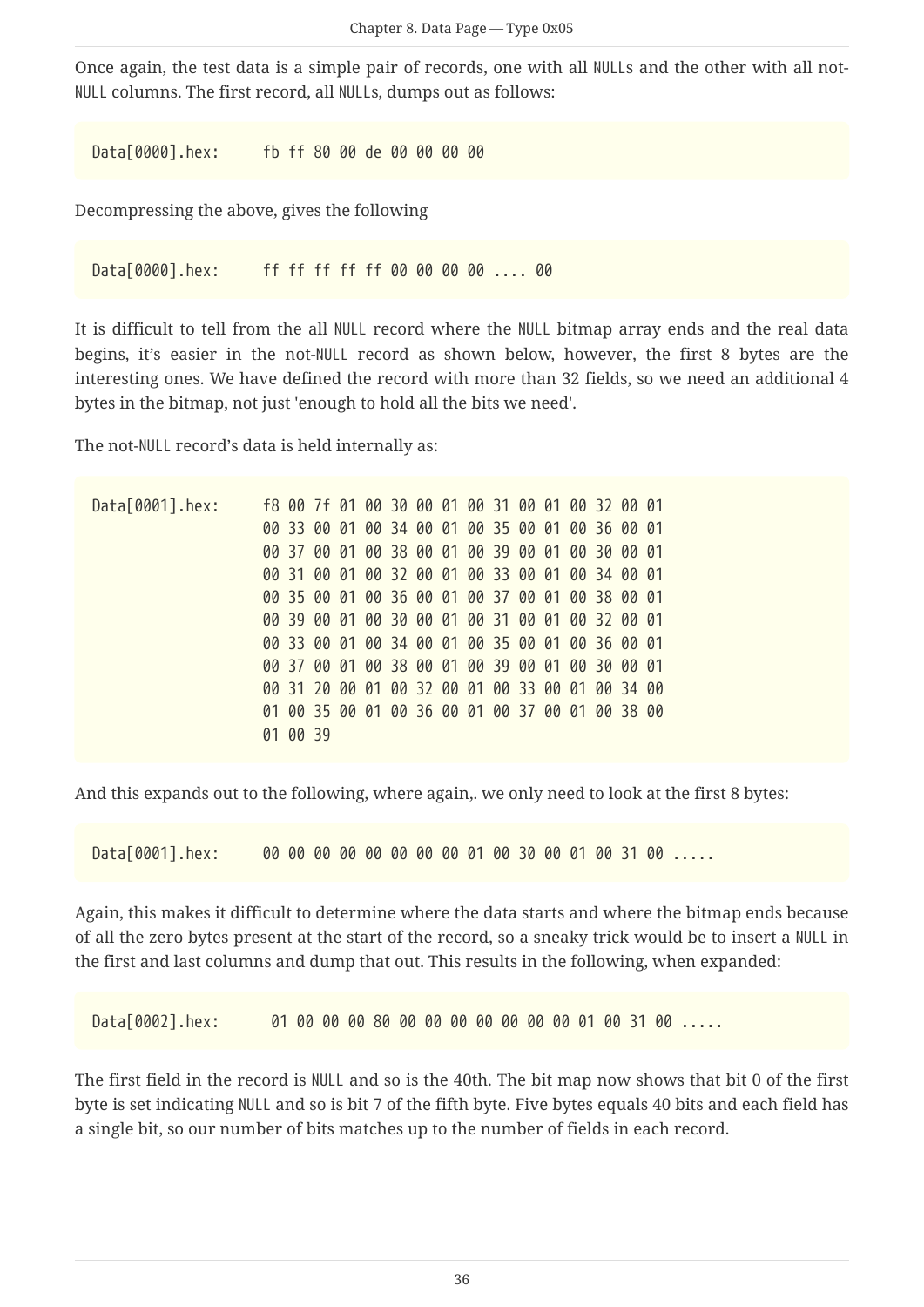## <span id="page-37-0"></span>**Chapter 9. Index Root Page — Type 0x06**

Every table in the database has an Index Root Page which holds data that describes the indexes for that table. Even tables that have no indices defined have an index root page.

The C code representation of an index root page is:

```
struct index_root_page
{
      pag irt_header;
      USHORT irt_relation;
      USHORT irt_count;
    struct irt repeat {
           SLONG irt_root;
           union {
             float irt selectivity;
               SLONG irt_transaction;
           } irt_stuff;
           USHORT irt_desc;
           UCHAR irt_keys;
           UCHAR irt_flags;
      } irt_rpt[1];
};
```
#### **irt\_header**

The page starts with a standard page header. The flags byte — pag\_flags — is not used on this page type.

#### **irt\_relation**

Two bytes, unsigned. Offset 0x10 on the page. The relation id. This is the value of RDB\$RELATIONS.RDB\$RELATION\_ID.

#### **irt\_count**

Two bytes, unsigned. Offset 0x12 on the page. The number of indices defined for this table. If there are no indices defined this counter will show the value zero. (Every table in the database has an Index Root Page regardless of whether or not it has any indices defined.)

#### **irt\_rpt**

This is an array of index descriptors. The array begins at offset 0x14 on the page with the descriptor for the first index defined for the table. Descriptors are added to the 'top' of the array, so the next index defined will have its descriptor at a higher page address than the previous descriptor. The descriptor entries consist of the following 6 fields (irt root through irt flags). Each descriptor is 0x0b bytes long.

#### **irt\_root**

Four bytes, signed. Offset 0x00 in each descriptor array entry. This field is the page number where the root page for the individual index (page type 0x07) is located.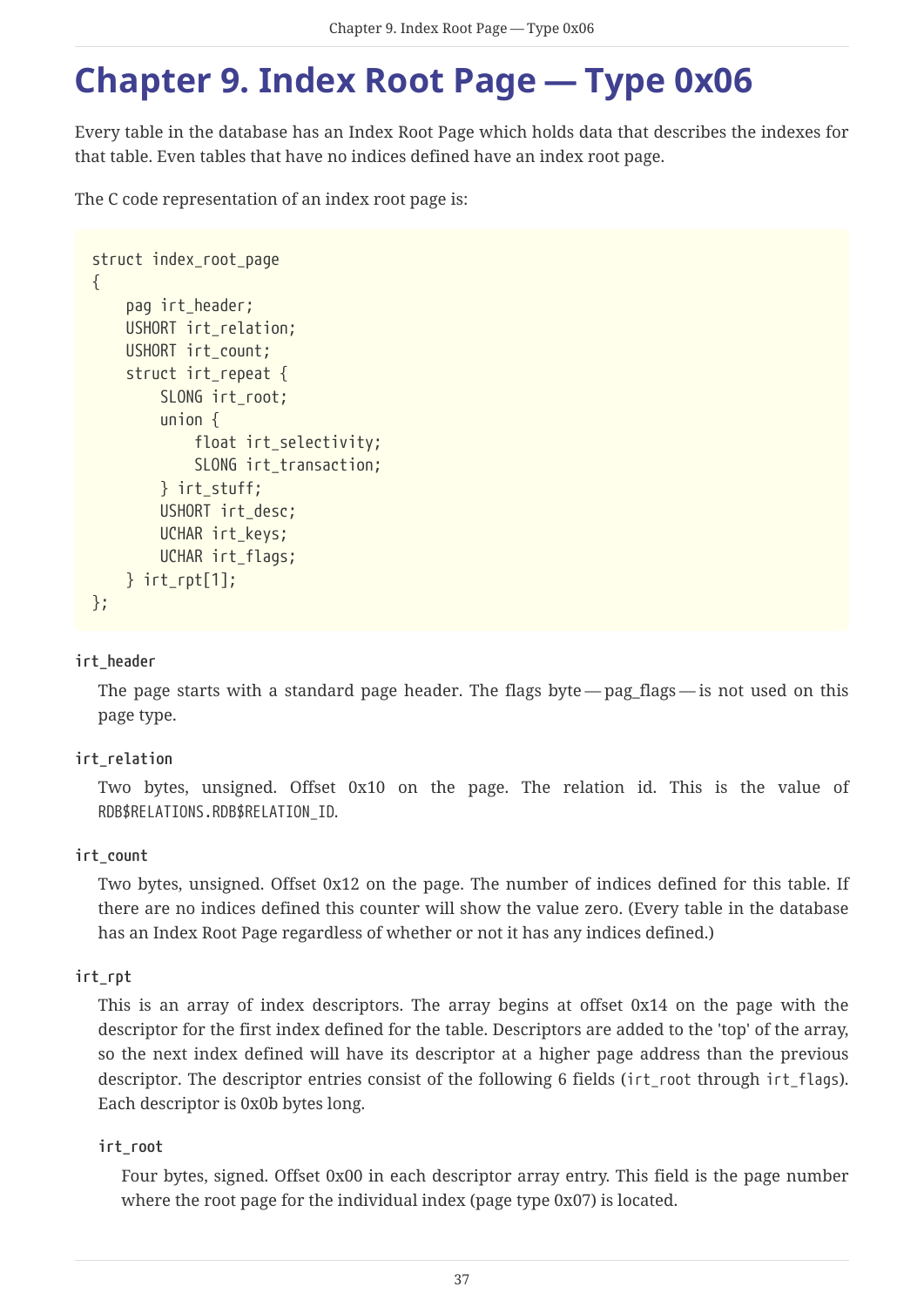#### **irt\_selectivity**

Four bytes, signed floating-point. Offset 0x04 in each descriptor array entry. This is the same offset as for irt\_transaction below. In ODS versions previous to 11.0 this field holds the index selectivity in floating-point format.



From ODS version 11.0, this field is no longer used as selectivity has been moved to the index field descriptors (see below).

#### **irt\_transaction**

Four bytes, signed. Offset 0x04 in each descriptor array entry—the same offset as irt\_selectivity above. Normally this field will be zero but if an index is in the process of being created, the transaction id will be found here.

#### **irt\_desc**

Two bytes, unsigned. Offset 0x08 in each descriptor array entry. This field holds the offset, from the start of the page, to the index field descriptors which are located at the bottom end (ie, highest addresses) of the page. To calculate the starting address, add the value in this field to the address of the start of the page.

#### **irt\_keys**

One byte, unsigned. Offset 0x0a in each descriptor array entry. This defines the number of keys (columns) in this index.

#### **irt\_flags**

One byte, unsigned. Offset 0x0b in each descriptor array entry. The flags define various attributes for this index, these are encoded into various bits in the field, as follows:

| Bit 0        | Index is unique (set) or not (unset).                  |
|--------------|--------------------------------------------------------|
| Bit 1        | Index is descending (set) or ascending (unset).        |
| Bit 2        | Index [creation?] is in progress (set) or not (unset). |
| Bit 3        | Index is a foreign key index (set) or not (unset).     |
| Bit 4        | Index is a primary key index (set) or not (unset).     |
| <b>Bit 5</b> | Index is expression based (set) or not (unset).        |

Each descriptor entry in the array holds an offset to a list of key descriptors. These start at the highest address on the page and extend towards the lowest address. (The array of index descriptors (irt\_rpt) starts at a low address on the page and increases upwards. At some point, they will meet, and the page will be full.

The index field descriptors are defined as follows: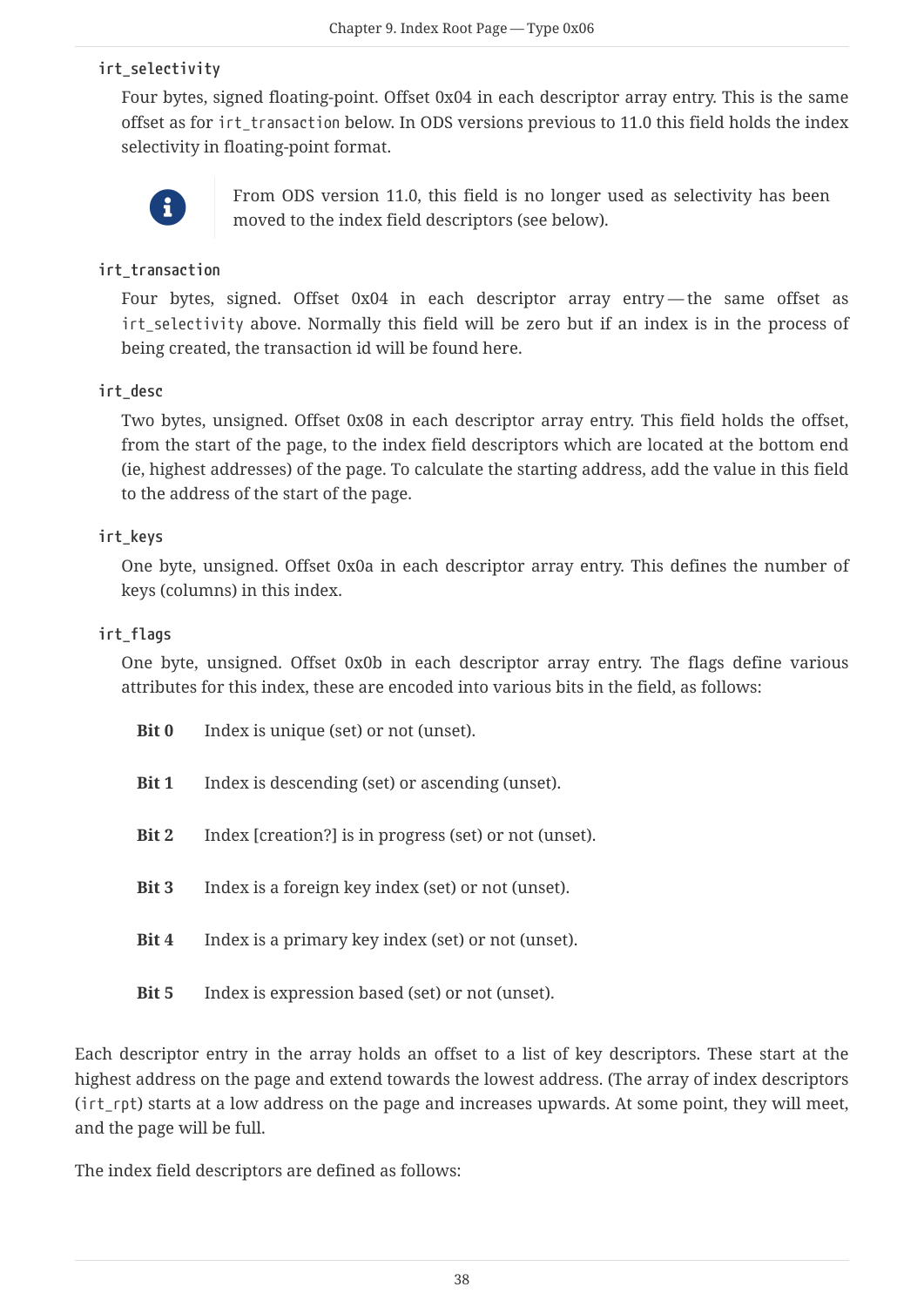#### **irtd\_field**

Two bytes, unsigned. Offset 0x00 in each field descriptor. This field defines the field number of the table that makes up 'this' field in the index. This number is equivalent to RDB\$RELATION\_FIELDS.RDB\$FIELD\_ID.

#### **irtd\_itype**

Two bytes, unsigned. Offset 0x02 in each field descriptor. This determines the data type of the appropriate field in the index. The allowed values in this field are:

- **0** field is numeric, but is not a 64 bit integer.
- **1** field is string data.
- **3** Field is a byte array.
- **4** Field is metadata.
- **5** Field is a date.
- **6** Field is a time.
- **7** Field is a timestamp.
- **8** field is numeric and is a 64 bit integer.

You may note from the above that an irtd\_itype with value 2 is not permitted.

#### **irtd\_selectivity**

Four bytes, floating point format. Offset 0x04 in each field descriptor. This field holds the selectivity of this particular column in the index. This applies to ODS 11.0 onwards. In pre ODS 11.0 databases, this field is not part of the index field descriptors and selectivity is applied to the index as a whole. See irt\_selectivity above.

The following commands have been executed to create a parent child set of two tables and a selection of indices: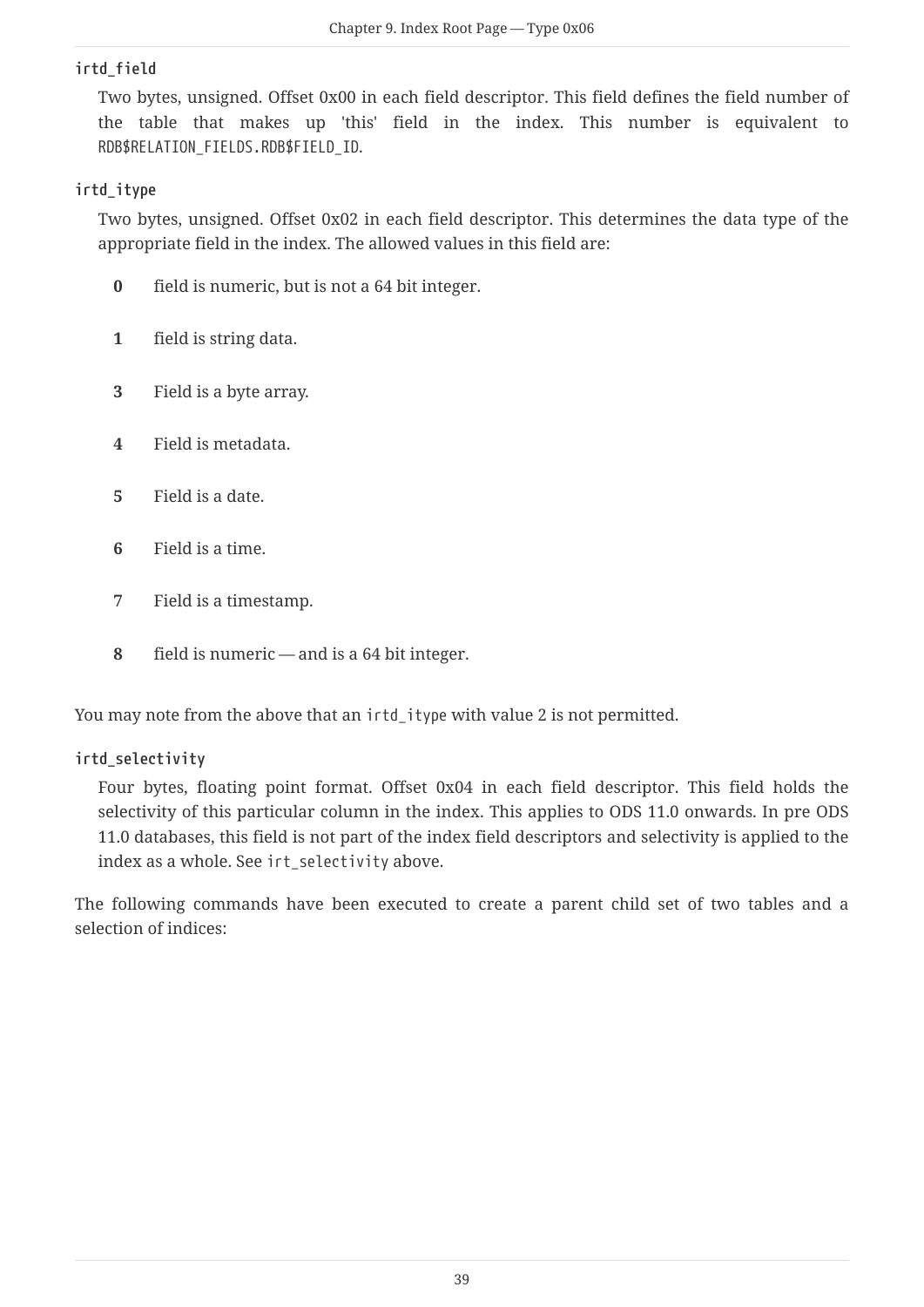```
SQL> CREATE TABLE PARENT (
CON> ID INTEGER NOT NULL,
CON> EMAIL VARCHAR(150)
CON> );
SQL> ALTER TABLE PARENT
CON> ADD CONSTRAINT PK_PARENT
CON> PRIMARY KEY (ID);
SQL> ALTER TABLE PARENT
CON> ADD CONSTRAINT UQ_EMAIL
CON> UNIQUE (EMAIL);
SQL> COMMIT;
SQL> CREATE TABLE CHILD (
CON> ID INTEGER NOT NULL,
CON> PARENT_ID INTEGER,
CON> STUFF VARCHAR(200)
CON> );
SQL> ALTER TABLE CHILD
CON> ADD CONSTRAINT FK_CHILD
CON> FOREIGN KEY (PARENT_ID)
CON> REFERENCES PARENT (ID);
SQL> COMMIT;
```
The Following command was then executed to extract the index root pages for both of these tables:

|               |  | SQL> SELECT R.RDB\$RELATION NAME, |     |                                                       |   |                                                                     |
|---------------|--|-----------------------------------|-----|-------------------------------------------------------|---|---------------------------------------------------------------------|
| CON           |  | R.RDB\$RELATION ID,               |     |                                                       |   |                                                                     |
|               |  | CON> P.RDB\$PAGE TYPE,            |     |                                                       |   |                                                                     |
|               |  | CON> P.RDB\$PAGE NUMBER           |     |                                                       |   |                                                                     |
|               |  | CON> FROM RDB\$RELATIONS R        |     |                                                       |   |                                                                     |
|               |  |                                   |     |                                                       |   | CON> JOIN RDB\$PAGES P ON (P.RDB\$RELATION_ID = R.RDB\$RELATION_ID) |
|               |  |                                   |     | CON> WHERE R.RDB\$RELATION_NAME IN ('PARENT','CHILD') |   |                                                                     |
| CON           |  | AND P.RDB\$PAGE TYPE = $6$ ;      |     |                                                       |   |                                                                     |
|               |  |                                   |     |                                                       |   |                                                                     |
|               |  |                                   |     |                                                       |   | RDB\$RELATION NAME RDB\$RELATION ID RDB\$PAGE TYPE RDB\$PAGE NUMBER |
|               |  |                                   |     |                                                       |   |                                                                     |
| <b>PARENT</b> |  |                                   | 139 |                                                       | 6 | 173                                                                 |
| <b>CHTID</b>  |  |                                   | 140 |                                                       | 6 | 178                                                                 |

Now that the root pages are known, we can take a look at the layout of these two pages and see how the details of the various indices are stored internally:

tux> ./fbdump ../blank.fdb -p 173,178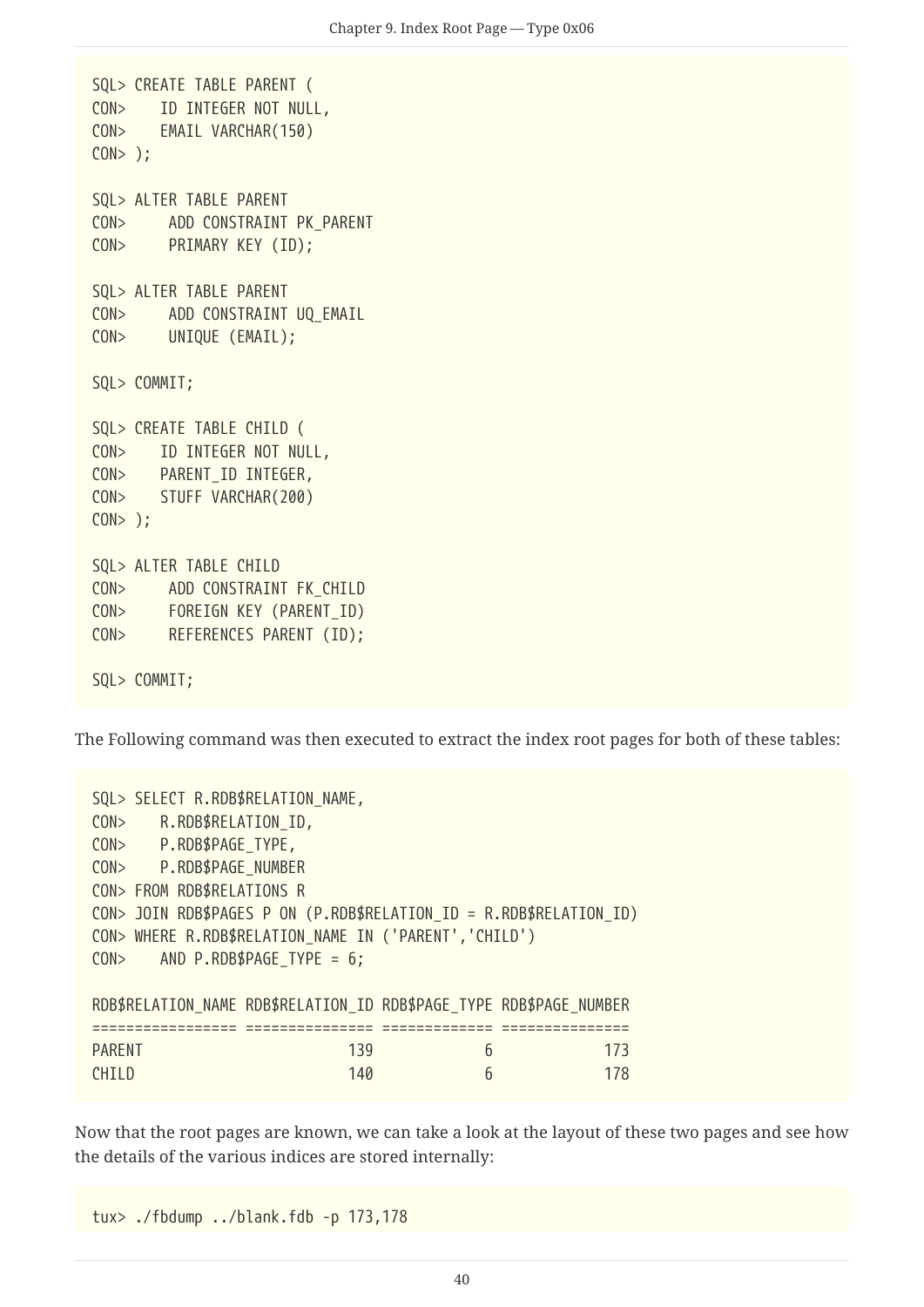```
FBDUMP 1.00 - Firebird Page Dump Utility
Parameters : -p 173,178 -v
Database: ../blank.fdb
DATABASE PAGE DETAILS - Page 173
          Page Type: 6
          Flags: 0
          Checksum: 12345
          Generation: 5
          SCN: 0
          Reserved: 0
PAGE DATA
          Relation: 139
          Index Count: 2
          Root Page[0000]: 174
          Transaction[0000]: 0
          Descriptor[0000]: 4088 (0x0ff8)
          Keys[0000]: 1
          Flags[0000]: 17 :Unique:Ascending:Primary Key:
          Descriptor[0000].Field: 0
          Descriptor[0000].Itype: 0 :Numeric (Not BigInt)
          Descriptor[0000].Selectivity: 0.000000
          Root Page[0001]: 176
          Transaction[0001]: 0
          Descriptor[0001]: 4080 (0x0ff0)
          Keys[0001]: 1
          Flags[0001]: 1 :Unique:Ascending:
          Descriptor[0001].Field: 1
          Descriptor[0001].Itype: 1 :String
          Descriptor[0001].Selectivity: 0.000000
DATABASE PAGE DETAILS - Page 178
PAGE HEADER
          Page Type: 6
          Flags: 0
          Checksum: 12345
          Generation: 3
        SCN: <math>\theta  Reserved: 0
PAGE DATA
          Relation: 140
          Index Count: 1
          Root Page[0000]: 180
          Transaction[0000]: 0
          Descriptor[0000]: 4088 (0x0ff8)
          Keys[0000]: 1
```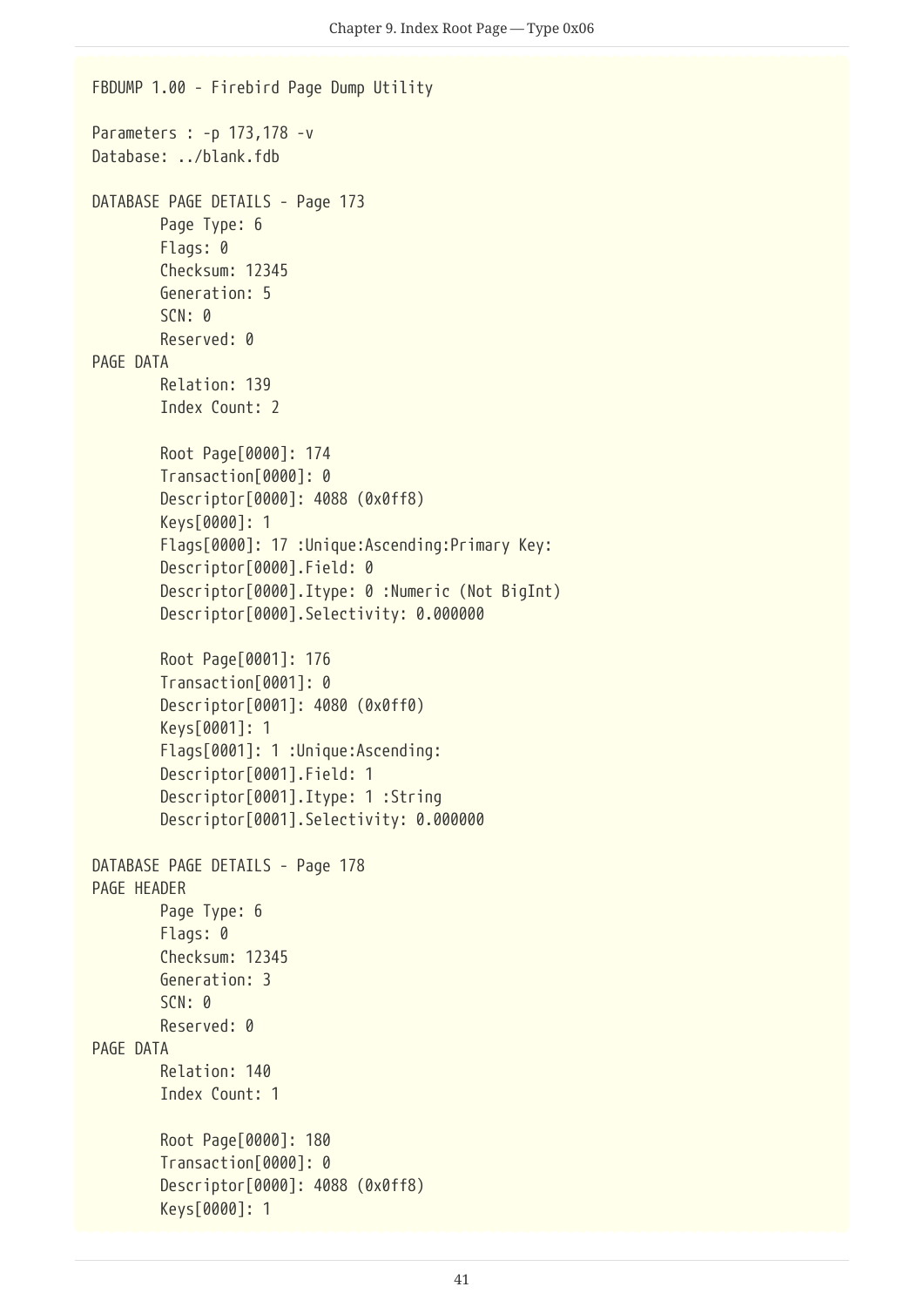Flags[0000]: 8 :NonUnique:Ascending:Foreign Key: Descriptor[0000].Field: 1 Descriptor[0000].Itype: 0 :Numeric (Not BigInt) Descriptor[0000].Selectivity: 0.000000

We can see that the PARENT table (relation 139) has two defined indices while the CHILD table (relation 140) has one.

If we examine the above output we can see that the indices do match up to those that were created above. We can also see that in the event of an index being created without a sort order (ascending or descending) that the default is ascending.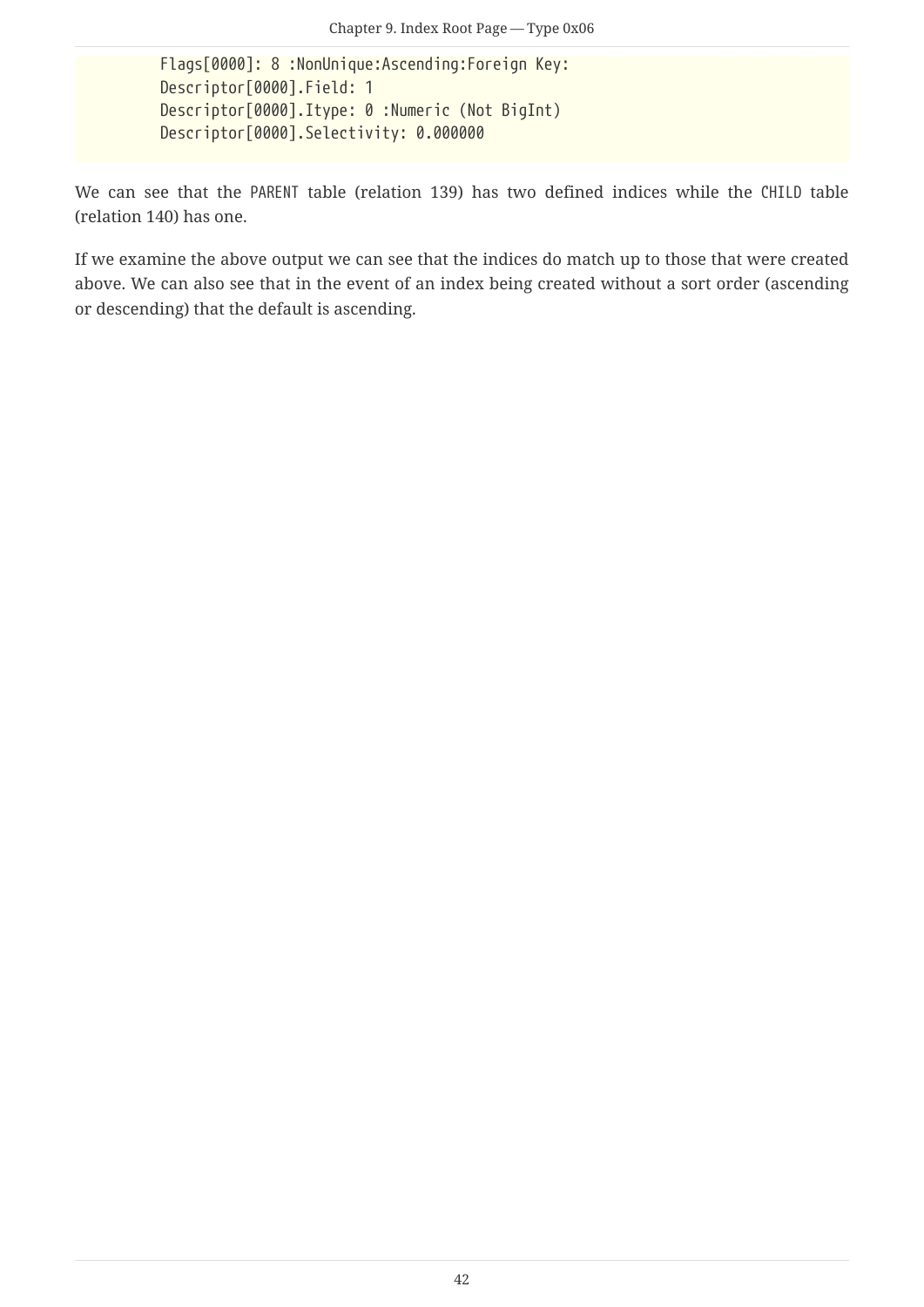# <span id="page-43-0"></span>**Chapter 10. Index B-Tree Page — Type 0x07 — YOU ARE HERE.**

As described above for the Index Root Page (type 0x06) each index defined for a table has a root page from which the index data can be read etc. The Index Root Page field irt root points to the first page (the root page — just to confuse matters slightly) in the index. That page will be a type 0x07 Index B-Tree Page, as will all the other pages that make up this index.

Indices do not share pages. Each index has its own range of dedicated pages in the database. Pages are linked to the previous and next pages making up this index.

### <span id="page-43-1"></span>**10.1. B-Tree Header**

The C code representation of an ODS 11 index b-tree page is:

```
struct btree_page
{
      pag btr_header;
    SLONG btr_sibling;
    SLONG btr left sibling;
      SLONG btr_prefix_total;
    USHORT btr relation;
      USHORT btr_length;
      UCHAR btr_id;
      UCHAR btr_level;
};
```
#### **btr\_header**

The page starts off with a standard page header. The pag\_flags byte is used on these pages. The bits used and why are:

| Bit 0 | set means do not garbage collect this page.                           |
|-------|-----------------------------------------------------------------------|
| Bit 1 | set means this page is not propogated upwards.                        |
| Bit 3 | set means that this page/bucket is part of a descending index.        |
| Bit 4 | set means that non-leaf nodes will contain record number information. |
| Bit 5 | set means that large keys are permitted/used.                         |
| Bit 6 | set means that the page contains index jump nodes.                    |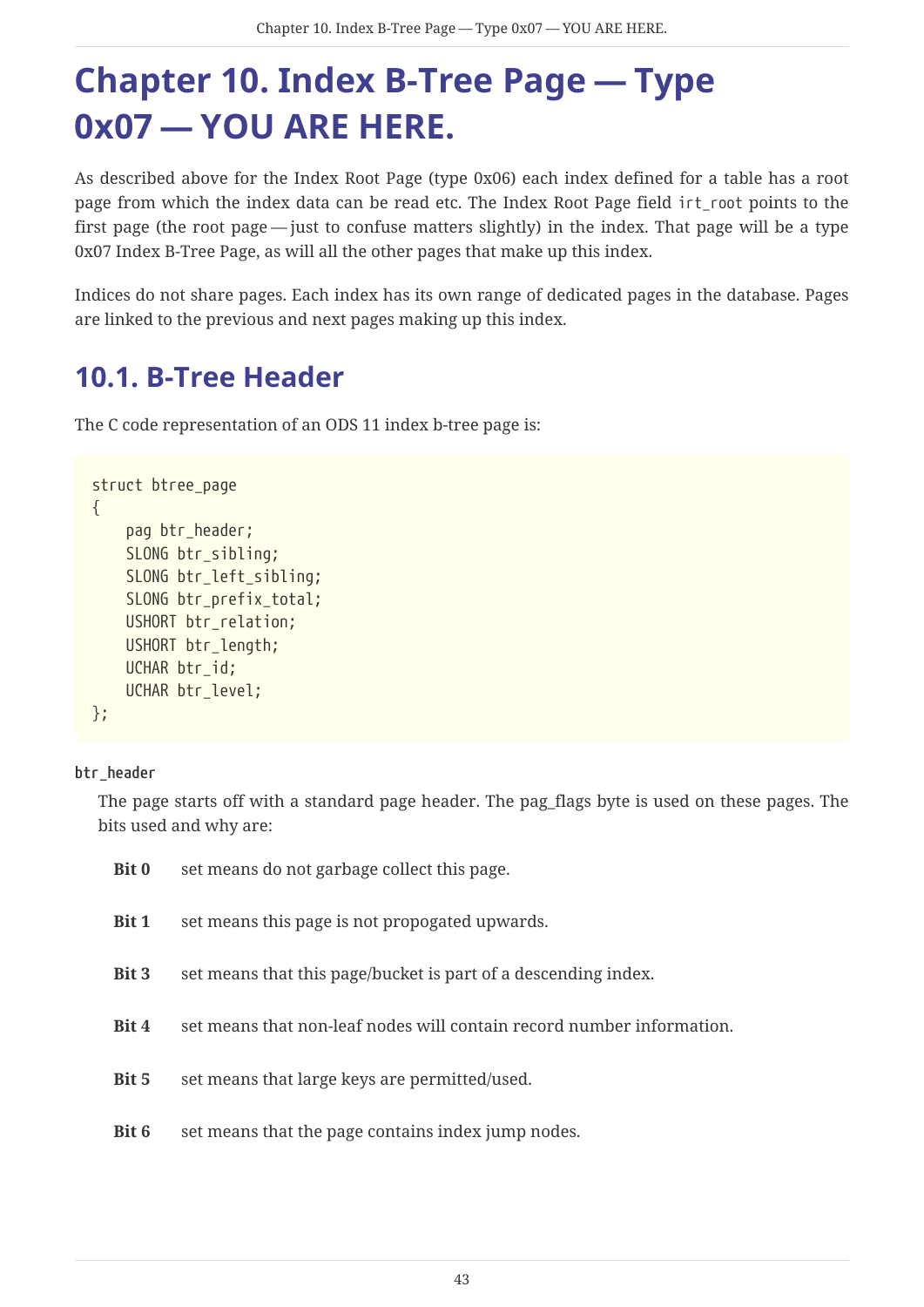#### **btr\_sibling**

Four bytes, signed. Bytes 0x10 - 0x13 on the page. This is the page number of the next page of this index. The values on the next page are *higher* than all of those on this page. A value of zero here indicates that this is the final page in the index.

#### **btr\_left\_sibling**

Four bytes, signed. Bytes 0x14 - 0x17 on the page. This is the page number of the previous page of this index. The values on the previous page are *lower* than all of those on this page. A value of zero here indicates that this is the first page in the index.

#### **btr\_prefix\_total**

Four bytes, signed. Bytes 0x18 - 0x1b on the page. The sum of all the bytes saved on this page by using prefix compression.

#### **btr\_relation**

Two bytes, unsigned. Bytes 0x1c and 0x1d on the page. The relation id (RDB\$RELATION\_ID in RDB\$RELATIONS) for the table that this index applies to.

#### **btr\_length**

Two bytes, unsigned. Bytes 0x1e and 0x1f on the page. The number of bytes used, for data, on this page. Acts as an offset to the first unused byte on the page.

#### **btr\_id**

One byte, unsigned. Byte 0x20 on the page. The index id (RDB\$INDEX\_ID in RDB\$INDICES) for this index.

#### **btr\_level**

One byte, unsigned. Byte 0x21 on the page. The index level. Level zero indicates a leaf node.

### <span id="page-44-0"></span>**10.2. Index Jump Info**

Following on from the above, at byte 0x22 on the page, is an Index Jump Info structure. This is defined as follows:

```
struct IndexJumpInfo
{
      USHORT firstNodeOffset;
      USHORT jumpAreaSize;
      UCHAR jumpers;
};
```
**firstNodeOffset**

Two bytes, unsigned. Offset 0x00 in the structure. This is the offset, in bytes, to the first of the Index Nodes (see below) on this page.

#### **jumpAreaSize**

Two bytes, unsigned. Offset 0x02 in the structure. The value here is the number of bytes left to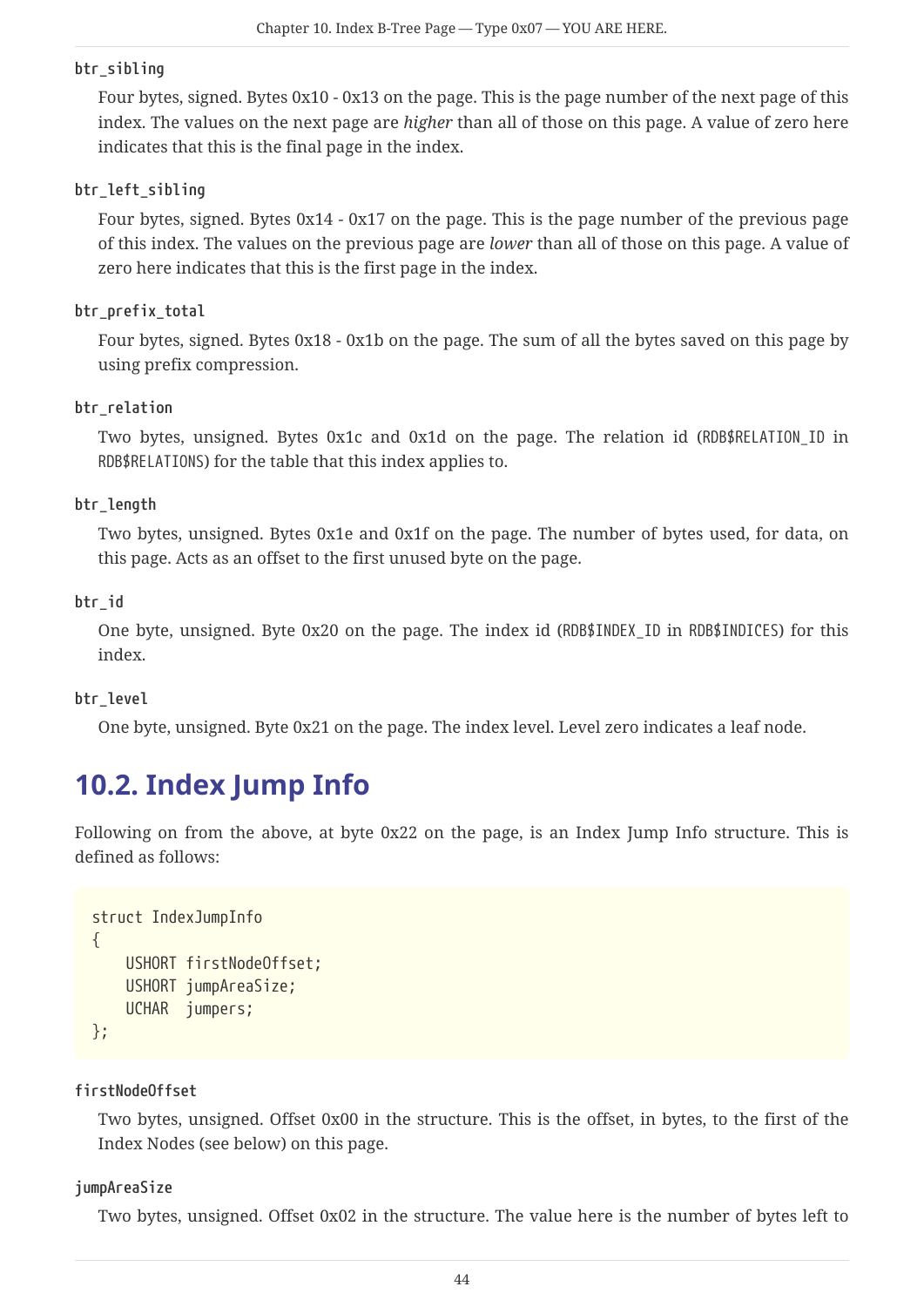be used before we have to create a new jump node.

#### **jumpers**

One byte, unsigned. Offset 0x05 in the structure. The running total of the current number of Jump Nodes on this page. There can be a maximum of 255 Index Jump Nodes on a page.

### <span id="page-45-0"></span>**10.3. Index Jump Nodes**

The Index Jump Info structure described above is followed by zero or more Index Jump Nodes. The number to be found is determined by the jumpers value in the Index Jump Info structure. Index Jump Nodes are defined as follows:

```
struct IndexJumpNode
{
     UCHAR* nodePointer; // pointer to where this node can be read from the page
     USHORT prefix; // length of prefix against previous jump node
     USHORT length; // length of data in jump node (together with prefix this is
prefix for pointing node)
     USHORT offset; // offset to node in page
     UCHAR* data; // Data can be read from here
};
```
### <span id="page-45-1"></span>**10.4. Index Nodes**

#### **btr\_nodes**

Index nodes are described below and are used to hold the data for one entry in this index. The C code representation of an entry in the array is:

```
struct btree_nod
{
      UCHAR btn_prefix;
      UCHAR btn_length;
    UCHAR btn number[4];
    UCHAR btn data[1];
};
```
#### **btn\_prefix**

One byte, unsigned. Byte 0x00 in the node. This is the size of the compressed prefix.

#### **btn\_length**

One byte, unsigned. Byte 0x01 in the node. This is the size of the data in the index entry.

**btn\_number**

Four bytes, unsigned. Bytes 0x02 - 0x05 in the node. The page number (or record number) where the data that this index entry represents, is to be found.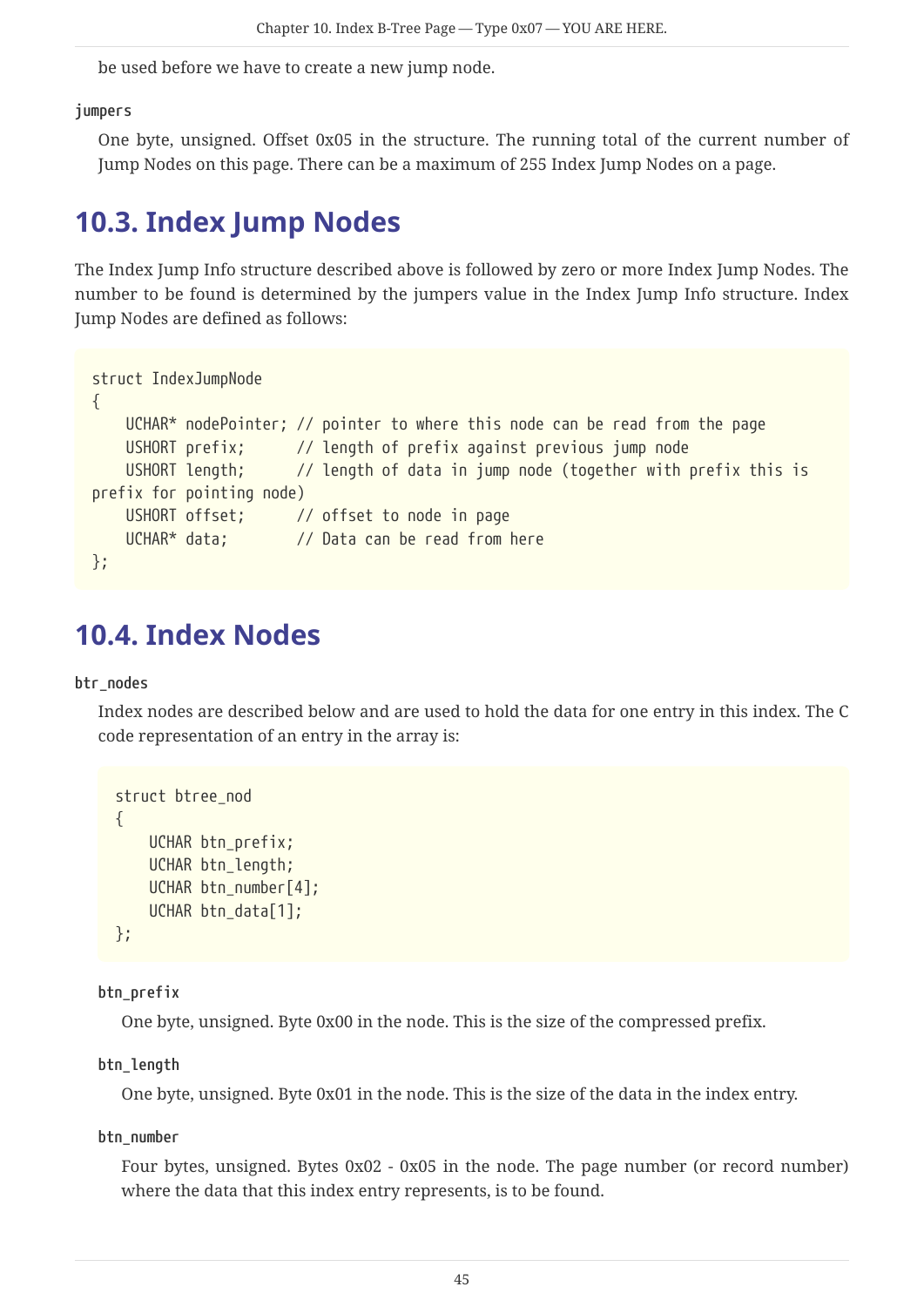### <span id="page-46-0"></span>**10.5. Index Data**

#### **btn\_data**

The data that makes up the index entry is found at bytes 0x06 onwards in the node.

Following the Index Root Page example, we can now hexdump and inspect the Primary Key index for our example table. We see from the Index Root page that the actual root of the index is on page 0x0513eb in the database. A dump of that page results in the following:

|                      |     |  |  |  |  |  |  |  | 513eb000 07 70 39 30 02 00 00 00 00 00 00 00 00 00 00 00 Standard header |
|----------------------|-----|--|--|--|--|--|--|--|--------------------------------------------------------------------------|
| 513eb010 00 00 00 00 |     |  |  |  |  |  |  |  | btr_sibling                                                              |
| 513eb014 00 00 00 00 |     |  |  |  |  |  |  |  | btr_left_sibling                                                         |
| 513eb018 1f 00 00 00 |     |  |  |  |  |  |  |  | btr_prefix_total                                                         |
| 513eb01c d5 00       |     |  |  |  |  |  |  |  | btr_relation                                                             |
| 513eb01e a6 00       |     |  |  |  |  |  |  |  | btr_length                                                               |
| 513eb020             | -00 |  |  |  |  |  |  |  | btr id                                                                   |
| 513eb021 02          |     |  |  |  |  |  |  |  | btr_level                                                                |

This looks like it is the final page in this particular index as it has no siblings, left or right. There also doesn't appear to be much space used on the page as btr\_length is showing that only 0xa6 bytes have been used on this page, however, btr\_level is 2 so we are not looking at a leaf node. (And we know that this is actually the root node for the entire index since the page we dumped is the root page for the index.)

Following on from the above, we have the various index nodes, starting at offset 0x22, as follows:

to be completed soon!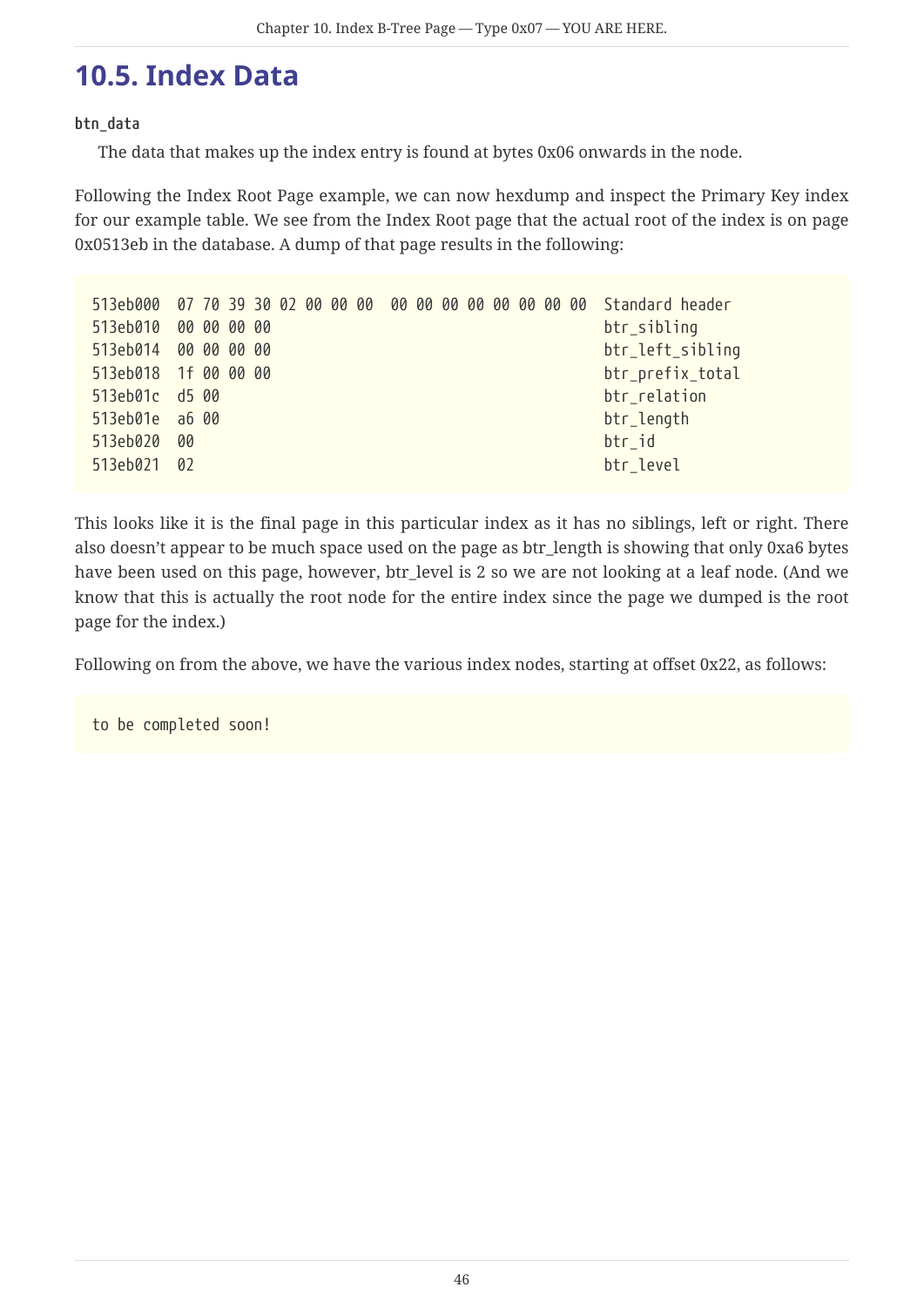## <span id="page-47-0"></span>**Chapter 11. Blob Data Page — Type 0x08 — TODO**

The C code representation of a blob data page is:

```
struct blob_page
{
      pag blp_header;
      SLONG blp_lead_page;
      SLONG blp_sequence;
      USHORT blp_length;
      USHORT blp_pad;
    SLONG blp page[1];
};
```
#### **blp\_header**

The blob page starts off with a standard page header.

#### **blp\_lead\_page**

Four bytes, signed. Bytes 0x10 - 0x13. This field holds the page number for the first page for this blob.

#### **blp\_sequence**

Four bytes, signed. Bytes 0x14 - 0x17. The sequence number of this page within the page range for this blob.

#### **blp\_length**

Two bytes, unsigned. Bytes 0x18 and 0x19. The length of the blob data on this page, in bytes.

#### **blp\_pad**

Two bytes, unsigned. Bytes 0x1a and 0x1b. Not used for any data, used as padding.

#### **blp\_page**

This location in the page is at byte 0x1c. It has two purposes:

- An array of four byte, signed page numbers representing all the pages in this blob; or
- An array of bytes making up the blob data on this page.

If the flag byte in the standard page header (pag\_flags) is set to 1, this blob page contains no data but acts as a pointer page to all the other blob pages for this particular blob.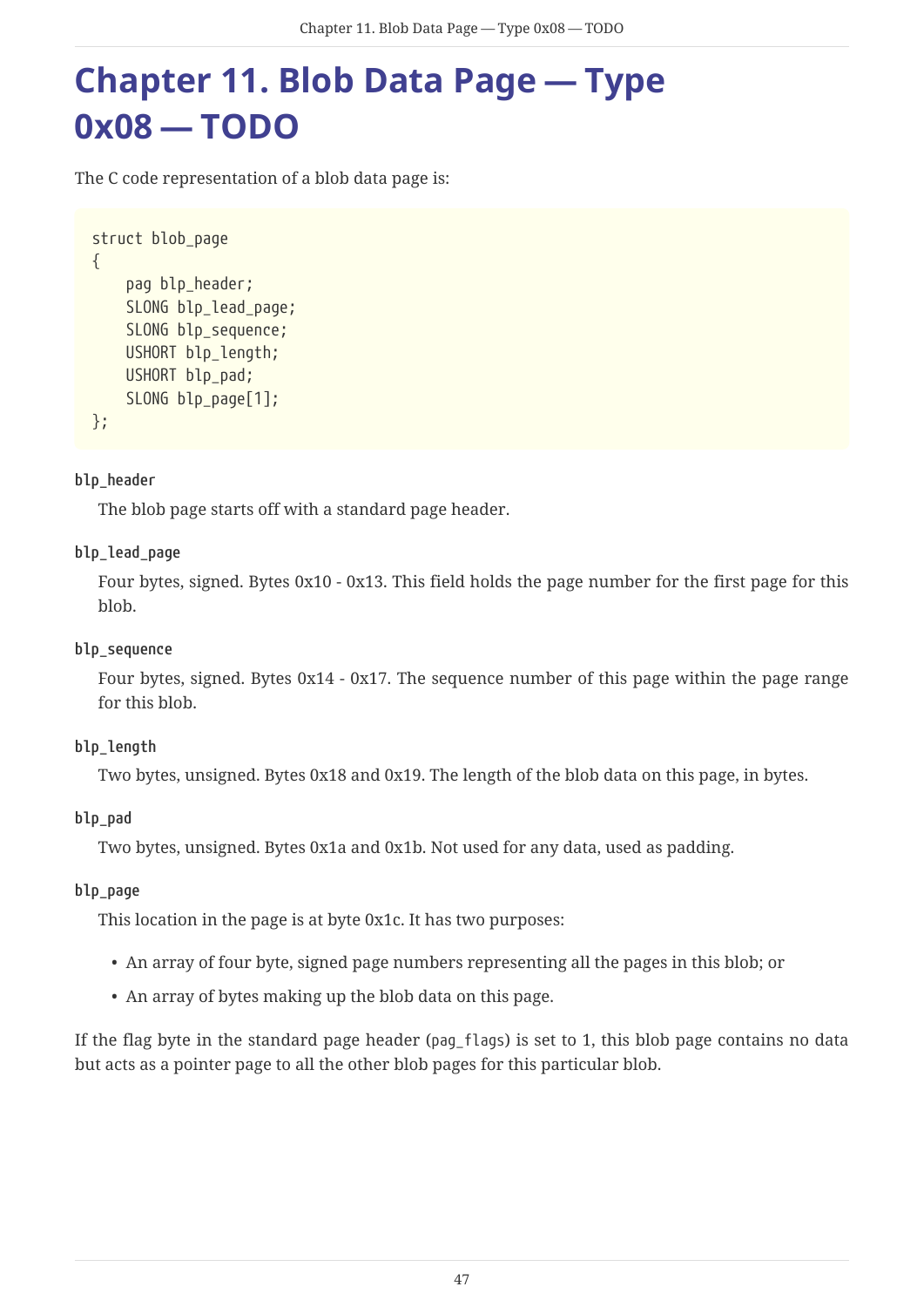## <span id="page-48-0"></span>**Chapter 12. Generator Page — Type 0x09**

Every database has at least one Generator Page, even if no generators (also known as sequences in Firebird 2.x) have been defined by the user. A blank database consisting only of system tables and indices already has a number of generators created for use in naming constraints, indices, etc.



GENERATOR is a non standard term that originated in Interbase. The ISO SQL standard requires the term SEQUENCE instead.

The C code representation of the generator page is:

```
struct generator_page
{
      pag gpg_header;
      SLONG gpg_sequence;
    SLONG gpg waste1;
      USHORT gpg_waste2;
    USHORT gpg waste3;
    USHORT gpg waste4;
      USHORT gpg_waste5;
      SINT64 gpg_values[1];
};
```
#### **gpg\_header**

The generator page starts off with a standard page header.

#### **gpg\_sequence**

Four bytes, signed. Bytes 0x10 - 0x13. The sequence number of this generator page, starting from zero. If so many generators have been created that new generator pages are required, the sequence number will be incremented for each one.

#### **gpg\_waste**

Twelve bytes. Bytes 0x14 to 0x1f. To quote the source code, these values are *overhead carried forward for backward compatibility*. In other words, most likely unused.

#### **gpg\_values**

An array of 64 bit values, one for each generator in the database.

If we use isql to create a new blank database, we can dump out the generator page as follows:

```
tux> isql
Use CONNECT or CREATE DATABASE to specify a database
SQL> CREATE DATABASE "../blank2.fdb";
SQL> COMMIT;
SQL> EXIT;
```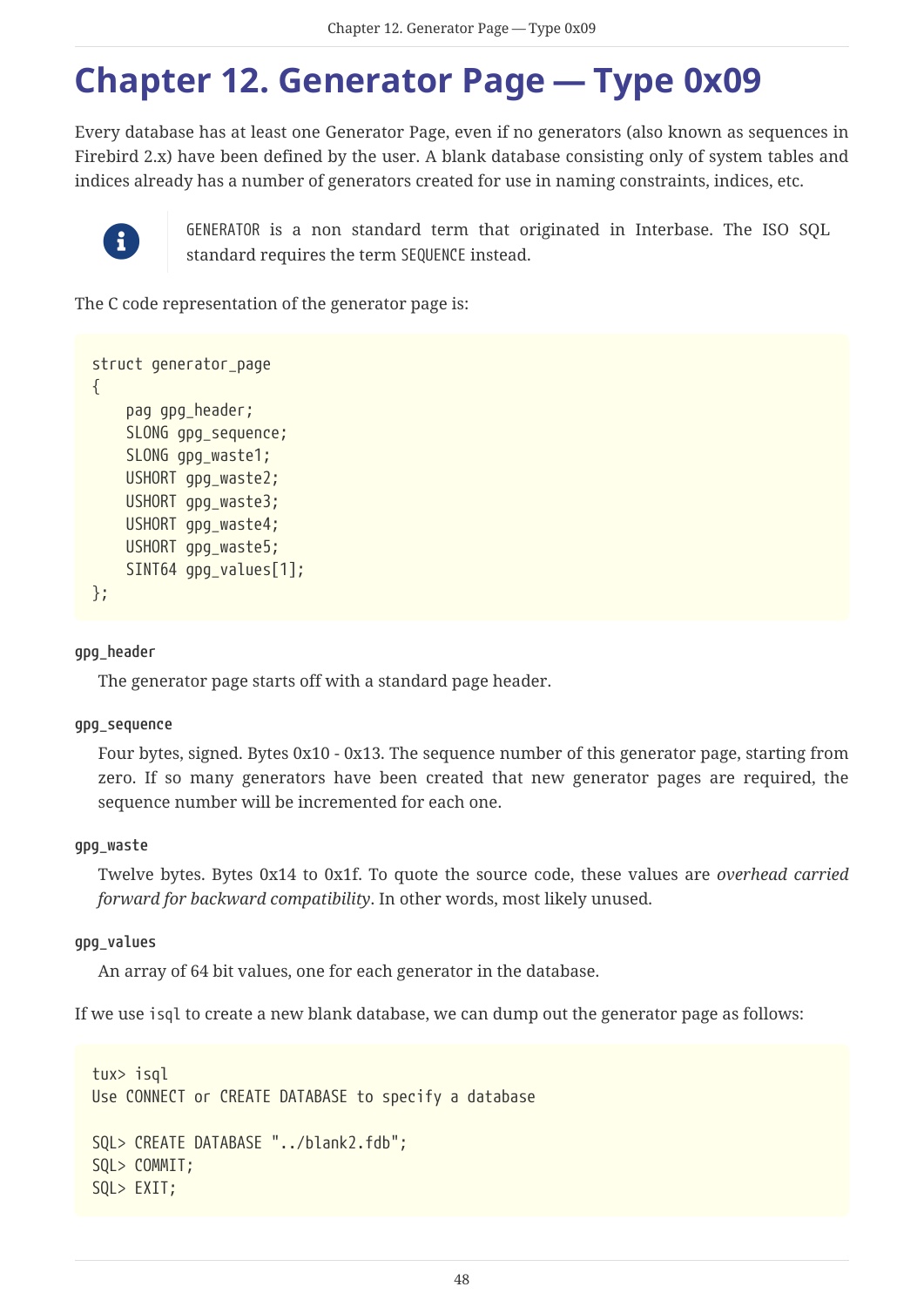We need to find the generator page next:

```
SQL> SELECT RDB$PAGE_NUMBER
CON> FROM RDB$PAGES
CON> WHERE RDB$PAGE_TYPE = 9;
RDB$PAGE_NUMBER
===============
              148
SQL> COMMIT;
```
Now we can dump out the generator page:

```
tux> ./fbdump ../blank2.fdb -p 148
FBDUMP 1.00 - Firebird Page Dump Utility
DATABASE PAGE DETAILS - Page 148
          Page Type: 9
PAGE DATA
          Sequence: 0
          Waste1: 0
        Waste2: 0
        Waste3: 0
          Waste4: 0
          Waste5: 0
          There are 9 sequences defined:
          Sequence[00000]: 9
          Sequence[00001]: 0
          Sequence[00002]: 3
          Sequence[00003]: 0
          Sequence[00004]: 0
          Sequence[00005]: 0
          Sequence[00006]: 0
          Sequence[00007]: 0
          Sequence[00008]: 0
          Sequence[00009]: 0
```
The system table RDB\$GENERATORS holds the defined sequence details but no values for each one. It does have an RDB\$GENERATOR\_ID column and this starts from 1, not zero. And increments by 1 for each new sequence. Where does this number come from?

Looking in the blank database we created, we can see that there are 9 sequences created for system use: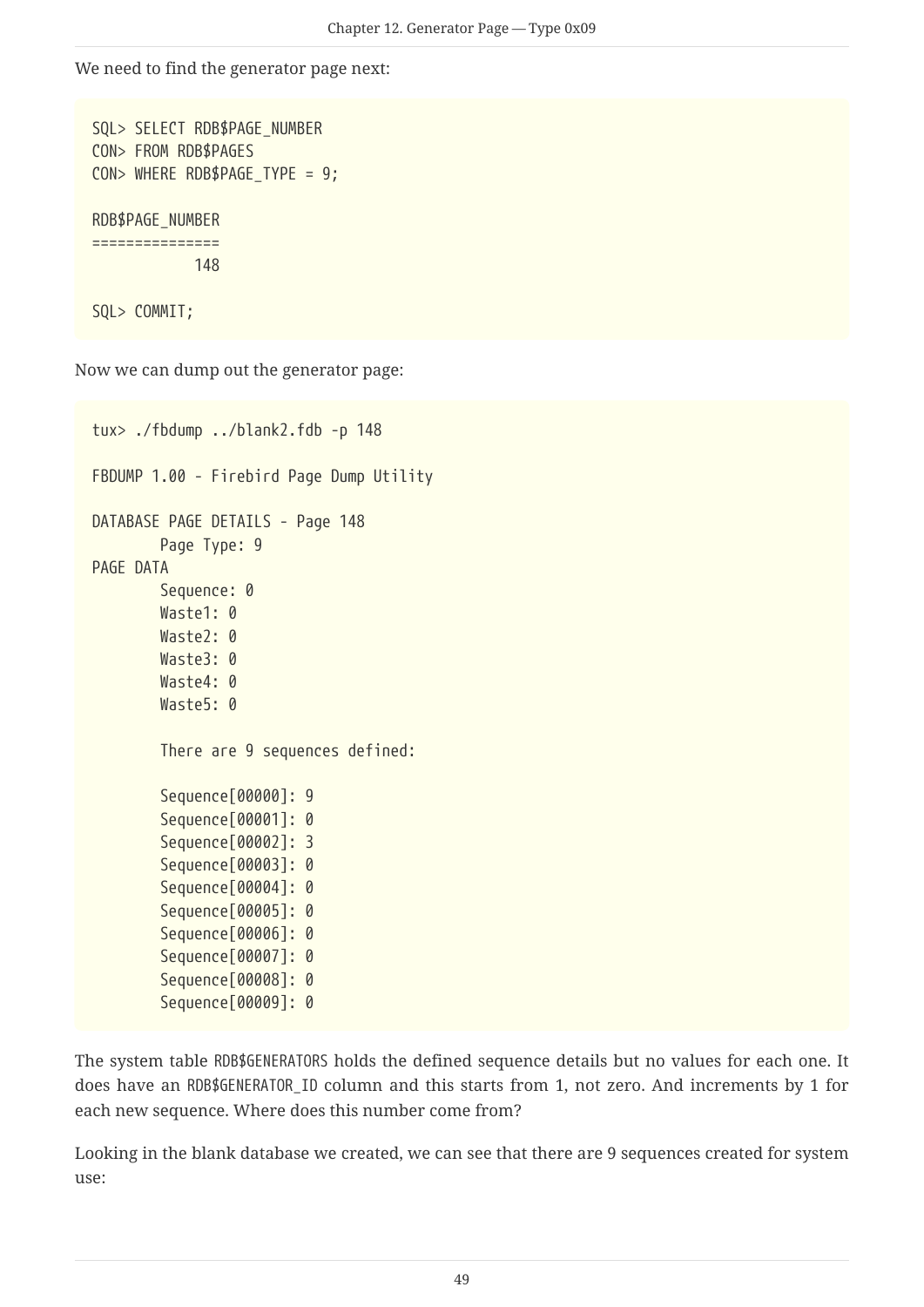```
SQL> SELECT RDB$GENERATOR ID, RDB$GENERATOR NAME
CON> FROM RDB$GENERATORS
CON> ORDER BY RDB$GENERATOR_ID;
RDB$GENERATOR_ID RDB$GENERATOR_NAME
================ ==================
               1 RDB$SECURITY CLASS
                 2 SQL$DEFAULT
                 3 RDB$PROCEDURES
                 4 RDB$EXCEPTIONS
                 5 RDB$CONSTRAINT_NAME
                 6 RDB$FIELD_NAME
                 7 RDB$INDEX_NAME
                 8 RDB$TRIGGER_NAME
                 9 RDB$BACKUP_HISTORY
```
This is a clue, take a look at Sequence[00000], above, and see that it contains the value 9. I suspect therefore, that the very first sequence is used to generate the RDB\$GENERATOR\_ID value when a new sequence is created. One way to find out is to create a new sequence.

SQL> CREATE SEQUENCE NEW GENERATOR; SQL> SET GENERATOR NEW\_GENERATOR TO 666; SQL> COMMIT; SQL> SELECT RDB\$GENERATOR\_ID, RDB\$GENERATOR\_NAME CON> FROM RDB\$GENERATORS CON> WHERE RDB\$GENERATOR\_ID > 9; RDB\$GENERATOR\_ID RDB\$GENERATOR\_NAME ================ ================== 10 NEW\_GENERATOR

So far, so good, we see a new sequence. Time to hexdump the database file's generator page again: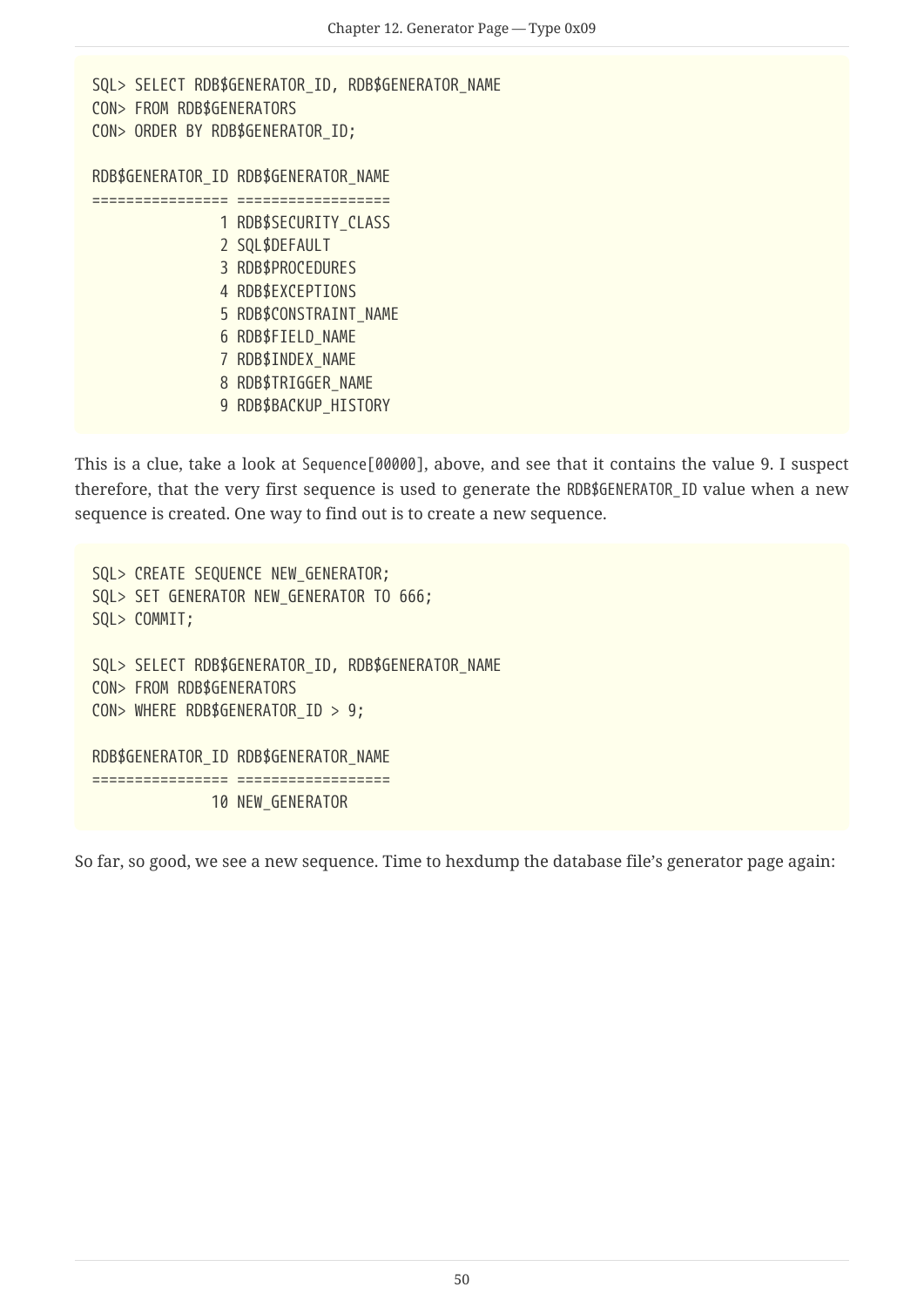```
tux> ./fbdump ../blank2.fdb -p 148
FBDUMP 1.00 - Firebird Page Dump Utility
DATABASE PAGE DETAILS - Page 148
          Page Type: 9
PAGE DATA
           ...
          There are 10 sequences defined:
          Sequence[00000]: 10
          Sequence[00001]: 0
          Sequence[00002]: 3
          Sequence[00003]: 0
          Sequence[00004]: 0
          Sequence[00005]: 0
          Sequence[00006]: 0
          Sequence[00007]: 0
          Sequence[00008]: 0
          Sequence[00009]: 0
          Sequence[00010]: 666
```
We can see that Sequence[00010], that a new sequence has been created. The value in this sequence is 666 in decimal. In addition, we can see that Sequence[00000] has increased to 10. So it looks remarkably like the RDB\$GENERATOR\_ID is itself obtained from a sequence that *never* appears in RDB\$GENERATORS.

The value, stored in Sequence[n], appears to be the *last value* that was used and not the *next value* to be issued. It is also the total number of sequences that have been created thus far in the database, provided, that the value in gpg\_sequence is zero.

I wonder what happens when we drop a sequence?

```
SQL> DROP SEQUENCE NEW_GENERATOR;
SQL> COMMIT;
SQL> SELECT RDB$GENERATOR ID, RDB$GENERATOR NAME
CON> FROM RDB$GENERATORS
CON> WHERE RDB$GENERATOR_ID > 9;
SQL>
```
We can see that the sequence is dropped from the RDB\$GENERATORS table, what about in the generator page in the database?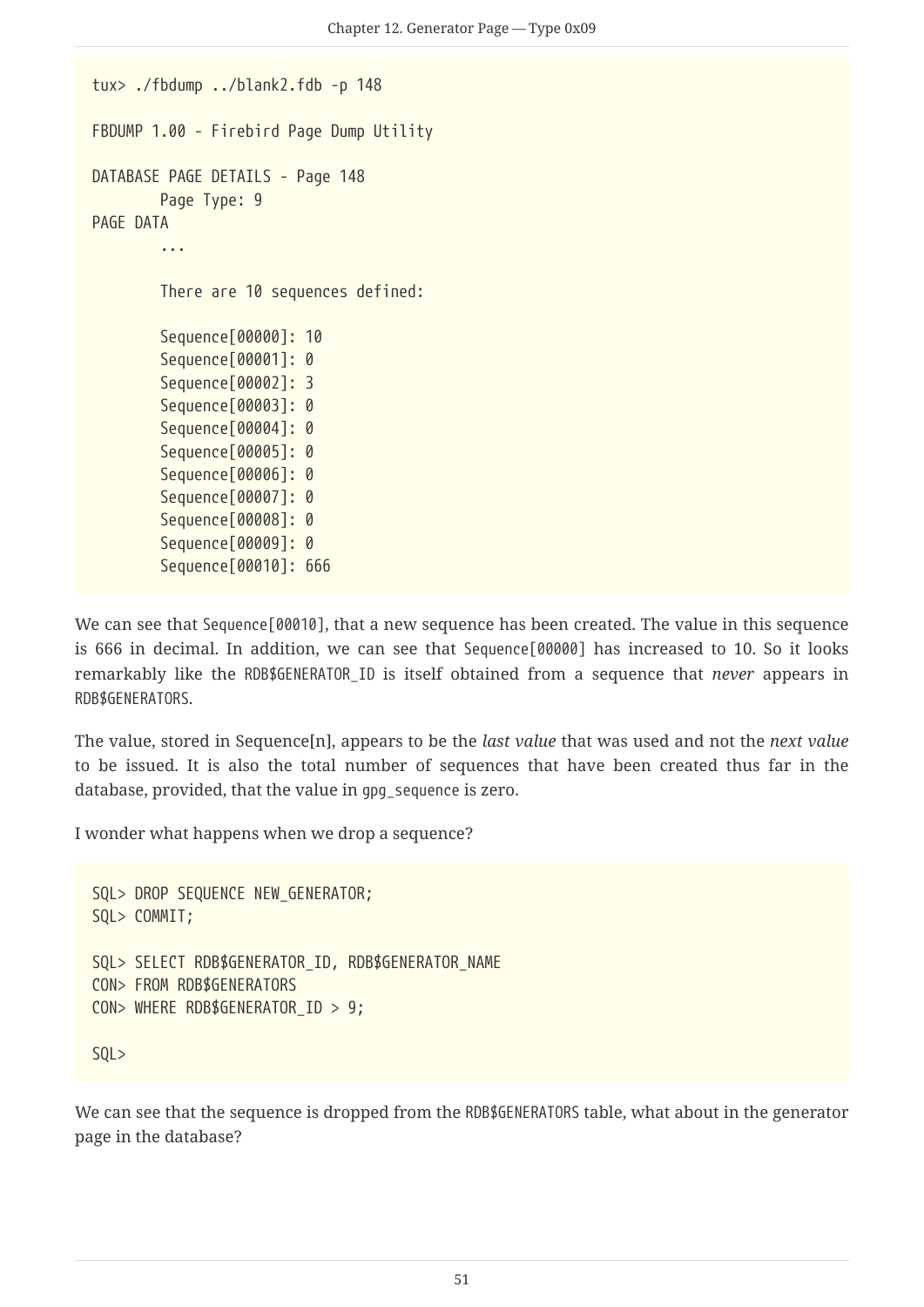```
tux> ./fbdump ../blank2.fdb -p 148
FBDUMP 1.00 - Firebird Page Dump Utility
DATABASE PAGE DETAILS - Page 148
          Page Type: 9
PAGE DATA
           ...
          There are 10 sequences defined:
          Sequence[00000]: 10
          Sequence[00001]: 0
          Sequence[00002]: 3
          Sequence[00003]: 0
          Sequence[00004]: 0
          Sequence[00005]: 0
          Sequence[00006]: 0
          Sequence[00007]: 0
          Sequence[00008]: 0
          Sequence[00009]: 0
          Sequence[00010]: 666
```
The generator page has *not* changed. Sequence[00010] still remains at its previous value — 666 — but this 64 bits of database page representing our recently dropped sequence can never be used again. It has ceased to be a sequence and has become wasted space.

Given that RDB\$GENERATOR\_ID is itself generated from Sequence[00000] and cannot therefore reuse any allocated RDB\$GENERATOR\_ID, it is not surprising that the simplest way of handling a dropped sequence is simply to ignore it.

If you are creating and dropping sequences frequently, you may end up with a lot of unused sequences. You can restore these to a usable state by dumping and restoring the database:

```
tux> # Shutdown & backup the database...
tux> gfix -shut -tran 60 ../blank2.fdb
tux> gbak -backup ../blank2.fdb ./blank2.fbk
tux> # Replace (!) and restart the database...
tux> gbak -replace ./blank2.fbk ../blank2.fdb
```


The above will cause the loss of the database if anything goes wrong. The commands used overwrite the blank2.fdb database from the dumpfile. If the dumpfile is corrupt, then we will lose the database as the recovery starts by wiping the database.

If we now dump the generator page as before, we see the following: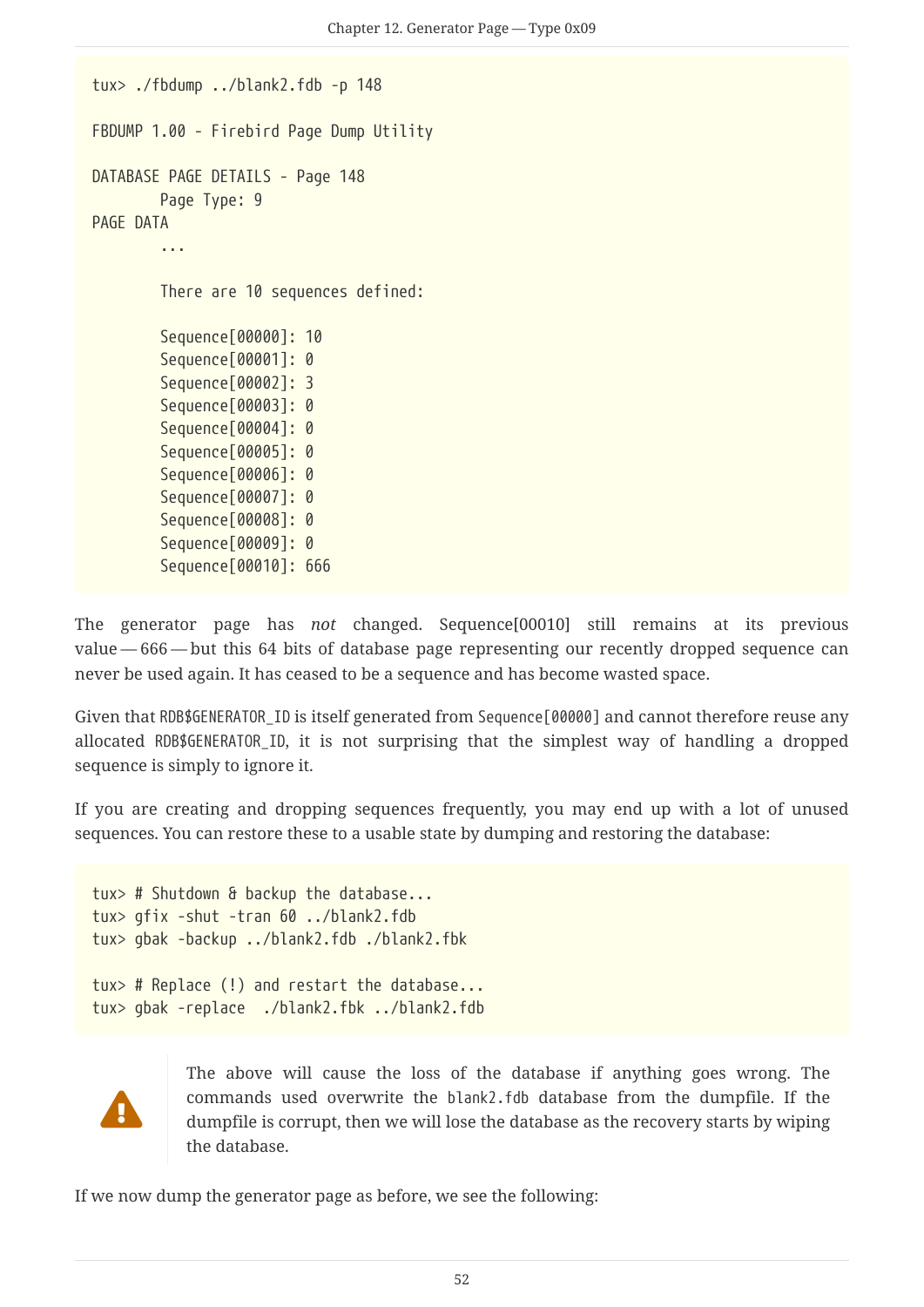```
> ./fbdump ../blank2.fdb -p 148
FBDUMP 1.00 - Firebird Page Dump Utility
DATABASE PAGE DETAILS - Page 148
          Page Type: 9
PAGE DATA
          ...
          There are 9 sequences defined:
          Sequence[00000]: 9
          Sequence[00001]: 0
          Sequence[00002]: 3
          Sequence[00003]: 0
          Sequence[00004]: 0
          Sequence[00005]: 0
          Sequence[00006]: 0
          Sequence[00007]: 0
          Sequence[00008]: 0
          Sequence[00009]: 0
```
We now see that the deleted sequence has gone, and the value in Sequence[00000] has reduced by one (the number of deleted sequences) to suit. If we now create a brand new sequence, it will reuse the slot previously occupied by our deleted sequence.

SQL> CREATE SEQUENCE ANOTHER\_SEQUENCE; SQL> COMMIT;

Dumping the generator page again, we see: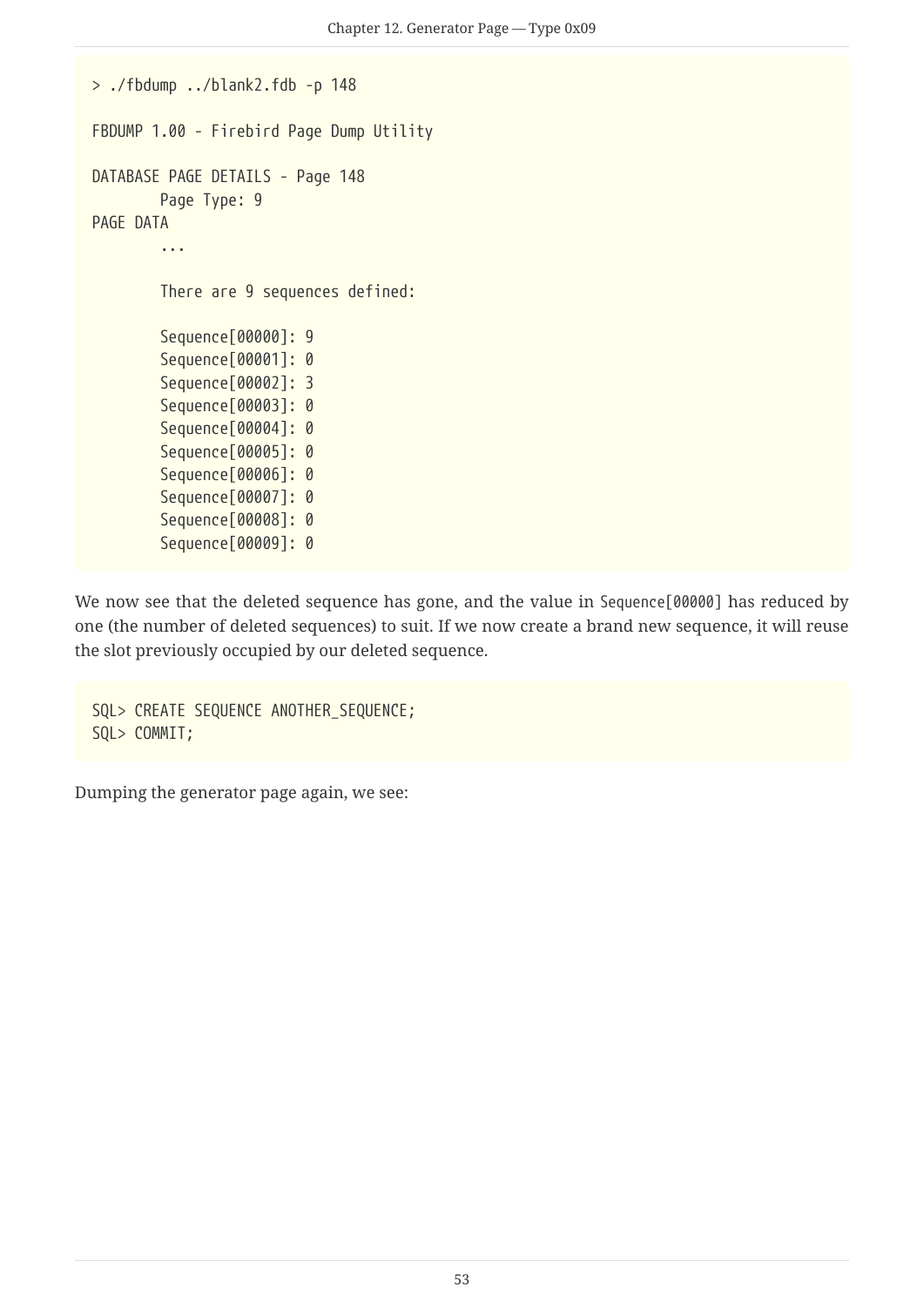```
tux> ./fbdump ../blank2.fdb -p 148
FBDUMP 1.00 - Firebird Page Dump Utility
DATABASE PAGE DETAILS - Page 148
          Page Type: 9
PAGE DATA
           ...
          There are 10 sequences defined:
          Sequence[00000]: 10
          Sequence[00001]: 0
          Sequence[00002]: 3
          Sequence[00003]: 0
          Sequence[00004]: 0
          Sequence[00005]: 0
          Sequence[00006]: 0
          Sequence[00007]: 0
          Sequence[00008]: 0
          Sequence[00009]: 0
          Sequence[00010]: 0
```
Bearing in mind that in ODS 11 onwards, a sequence is a 64 bit value, how many sequences can we store on a page? The answer will be (page size - 32 bytes)/8 and we are allowed a maximum of 32,767 sequences in any one database. With a 4K page size this would mean sequence 508 would be the first on the next page.

Because there is no apparent next and previous page numbers on a generator page, how does the database know where to find the actual page that the generator values are stored on? RDB\$PAGES is a system table that the main database header page holds the page number for. This allows the system, on startup, to determine where its internal data can be found. For because sequences live, as it were, in RDB\$GENERATORS we can look in RDB\$PAGES as follows, to find the actual page number(s):

```
SQL> SELECT *
CON> FROM RDB$PAGES
CON> WHERE RDB$PAGE TYPE = 9;
RDB$PAGE_NUMBER_RDB$RELATION_ID_RDB$PAGE_SEQUENCE_RDB$PAGE_TYPE
=============== =============== ================= =============
  148 0 0 9
```
The RDB\$RELATION ID is zero because this is not actually the location of a relation (table) in the database itself, but the location of a specific page that we are after. Given that RDB\$PAGE\_SEQUENCE = 0 and RDB\$PAGE TYPE = 9 we see that the first generator page is located on page 148 of the database.

If there are more than one page, then the page that has gpg\_sequence set to zero is the first one and the first sequence on that page is the count of all sequences created (and possibly deleted) within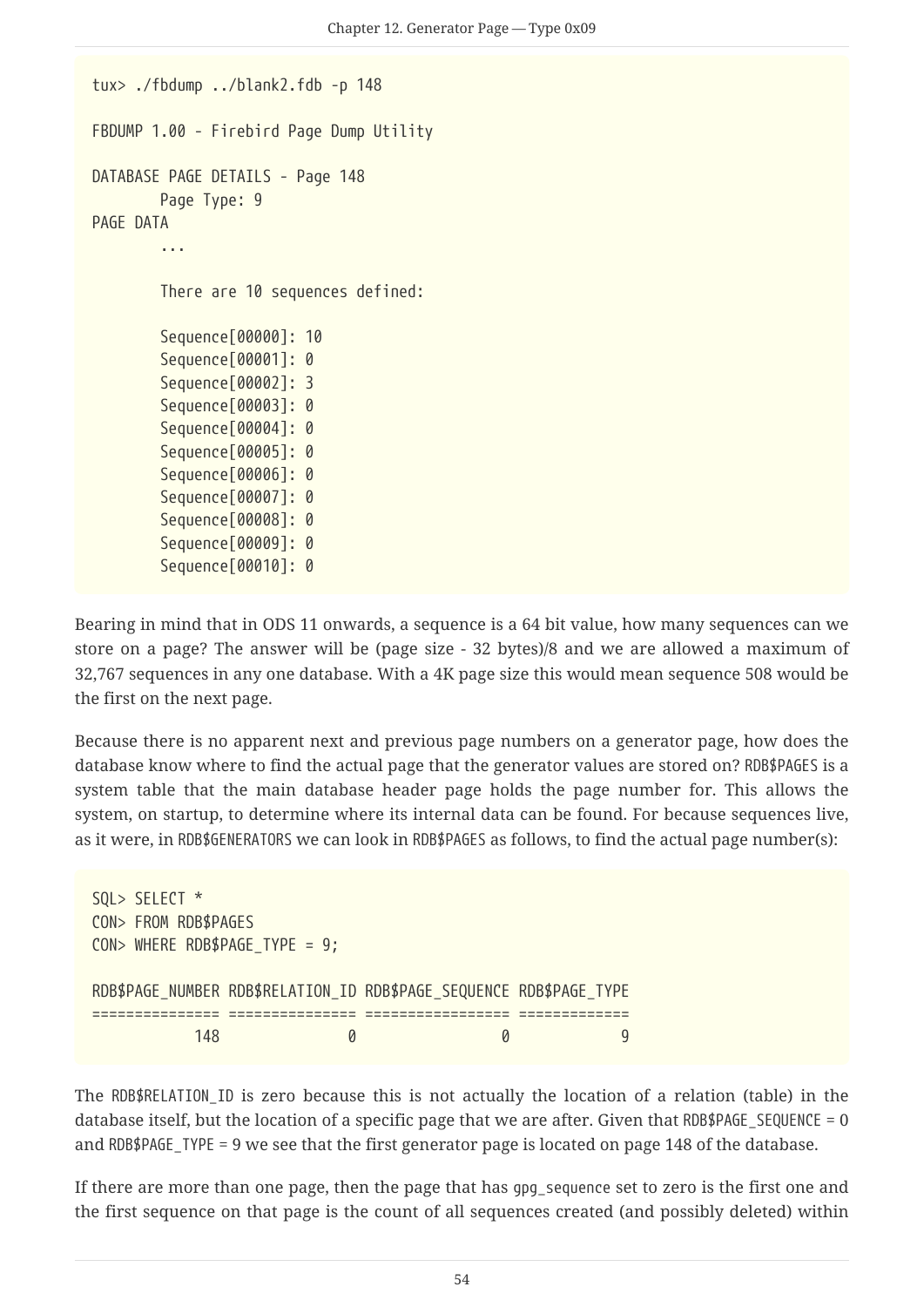the database. If the gpg\_sequence is non-zero, then there is no way to tell how many sequences on that page are actually valid and even when the gpg\_sequence is zero, unless the database has been restored since any sequences were last deleted, it is not possible to determine which sequences on the page are still valid. (Unless you have access to the RDB\$GENERATOR\_ID in RDB\$GENERATORS of course.)

### <span id="page-55-0"></span>**12.1. Creating Lots Of Sequences**

When you create a new blank database, the first generator page is created as part of the new database. It has to be this way because there are nine system sequences created, as described above. (Well, there are 10 actually, but no-one has access to the first one!)

When the user starts creating new sequences, they will be added to the existing generator page. However, once a new page is required things change!

Given that there can be 508 sequences, in total, on a single 4 Kb database page, then when sequence 509 is created a new page — of type 0x09 — will be required. If the new sequence is not given an initial value, then the new page is not created yet. An entry *will* be created in RDB\$PAGES with RDB\$PAGE\_SEQUENCE set correctly (to match what will be in the gpg\_sequence field in the page structure when it is finally created) and a new sequence will be stored in RDB\$GENERATORS, but nothing will happen to extend the database with the required new page until such time as either:

- The sequence value is read within a transaction; or
- The sequence number is explicitly set to a new value.

It is only now that the required generator page is actually created and written to the (end of) the database file. The following explains the sequence of events that take place when a brand new blank database is extended by the creation of an additional 5,000 sequences.

1. A blank database has 10 pre-created sequences used internally — nine are visible in RDB\$GENERATORS, one is hidden. A generator page exists and the details can be found in RDB\$PAGES. Page 148 is the first generator page in a 4 Kb page size database. The database file is 161 pages long (659,456 bytes).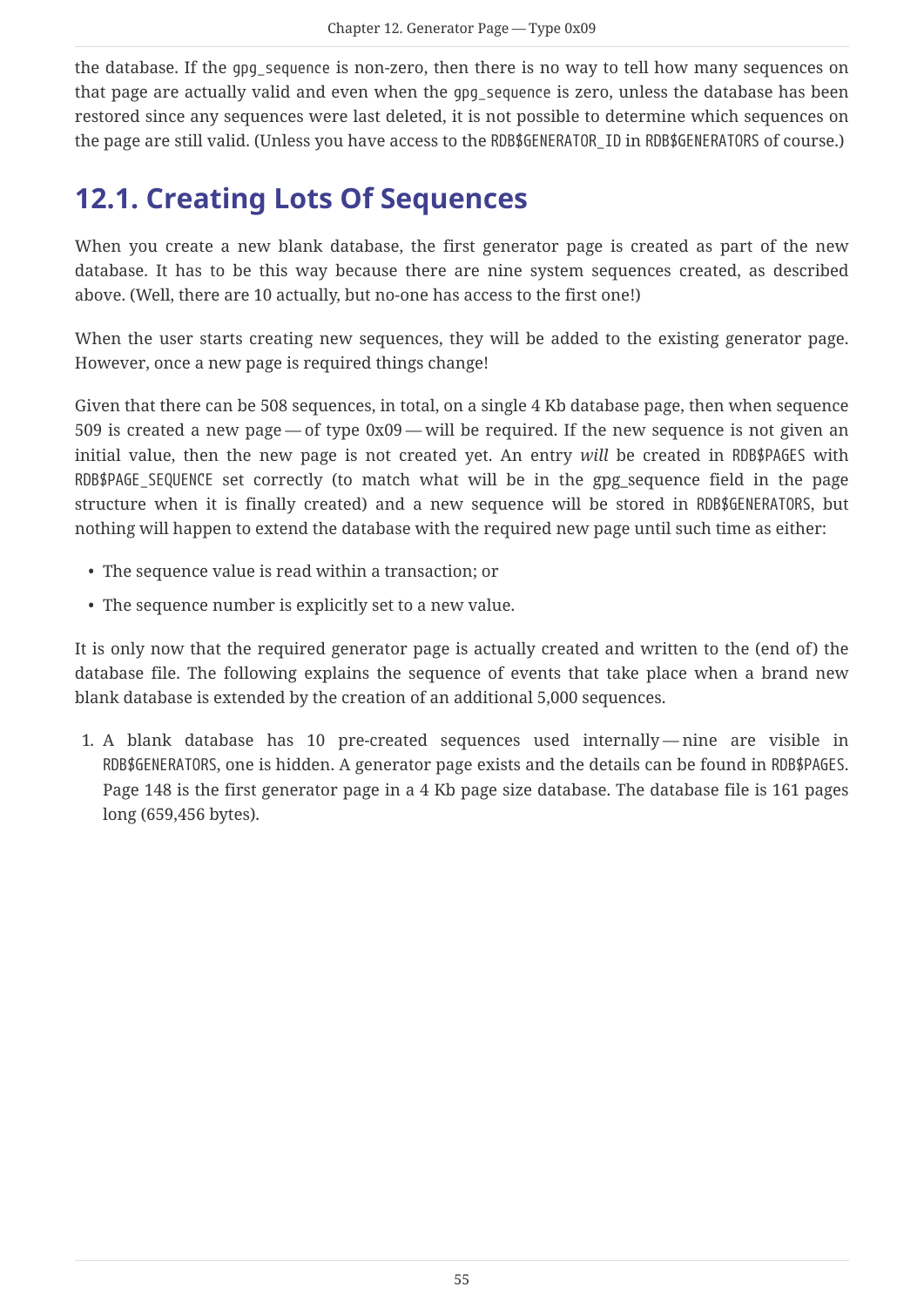```
tux> isql
Use CONNECT or CREATE DATABASE to specify a database
SQL> CREATE DATABASE 'seq.fdb';
SQL> SHELL;
tux> ls -l seq.fdb
-rw------- 1 firebird firebird 659456 2010-05-12 11:26 seq.fdb
tux> exit
SQL> SELECT RDB$GENERATOR_ID,
CON> RDB$GENERATOR NAME
CON> FROM RDB$GENERATORS
CON> ORDER BY RDB$GENERATOR_ID;
RDB$GENERATOR_ID RDB$GENERATOR_NAME
================ ==================
              1 RDB$SECURITY CLASS
                2 SQL$DEFAULT
                3 RDB$PROCEDURES
                4 RDB$EXCEPTIONS
                5 RDB$CONSTRAINT_NAME
                6 RDB$FIELD_NAME
                7 RDB$INDEX_NAME
                8 RDB$TRIGGER_NAME
SQL> SELECT *
CON> FROM RDB$PAGES
CON> WHERE RDB$PAGE_TYPE = 9;
RDB$PAGE_NUMBER_RDB$RELATION_ID_RDB$PAGE_SEQUENCE_RDB$PAGE_TYPE
=============== =============== ================= =============
  148 0 0 9
SQL> COMMIT;
```
2. The user creates a set of 5,000 new sequences. The database extends to accommodate the data being written into the system table RDB\$GENERATORS, but there are no new generator pages written. The database is now 256 pages long (1,048,576 bytes).

RDB\$PAGES still shows that page 148 is the only generator page in the database.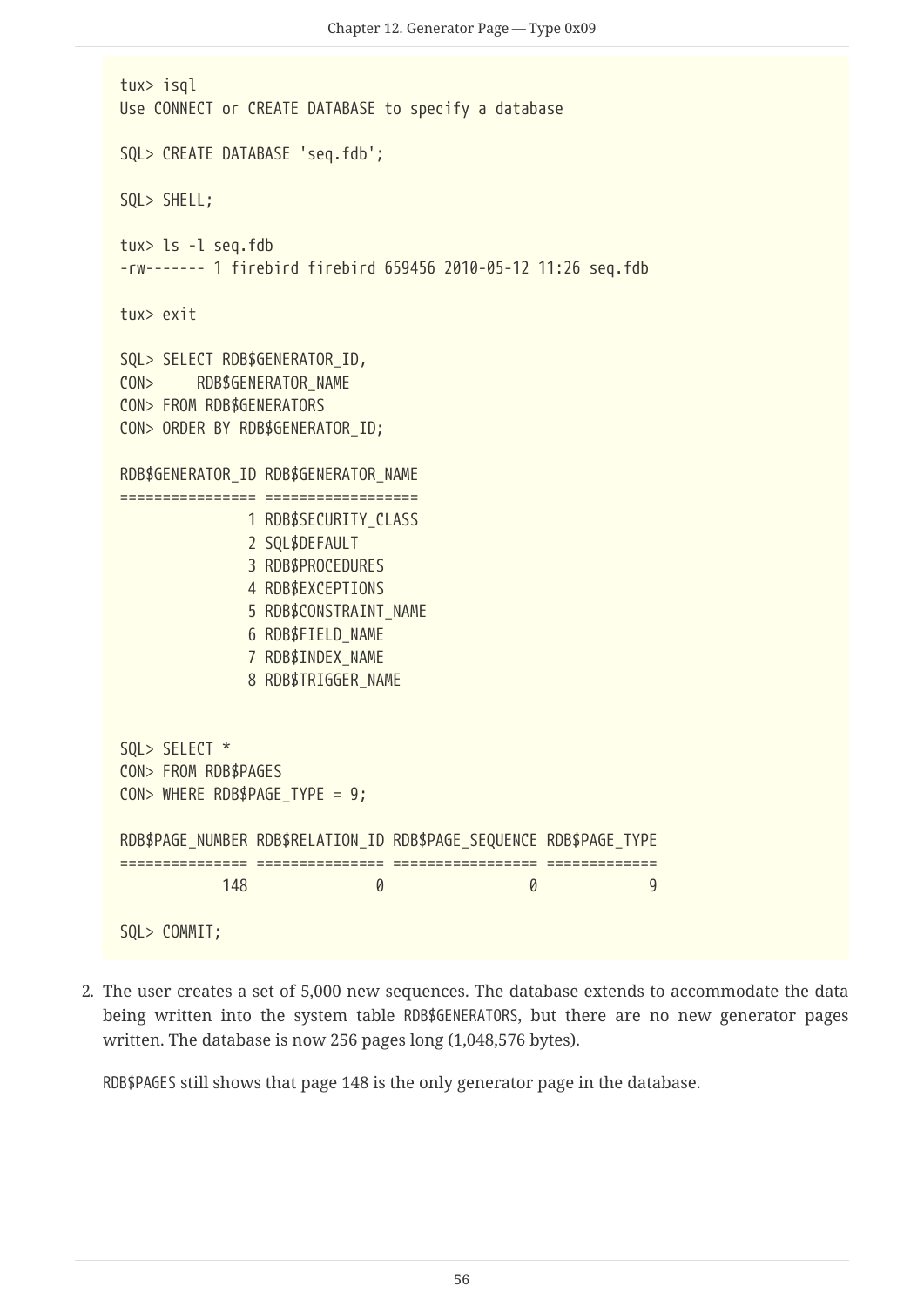```
SQL> INPUT gens.sql;
SQL> SELECT *
CON> FROM RDB$PAGES
CON> WHERE RDB$PAGE_TYPE = 9;
RDB$PAGE_NUMBER_RDB$RELATION_ID_RDB$PAGE_SEQUENCE_RDB$PAGE_TYPE
=============== =============== ================= =============
  148 0 0 9
SQL> SHELL;
tux> ls -l seq.fdb
-rw------- 1 firebird firebird 1048576 2010-05-12 11:28 seq.fdb
tux> exit
```
3. A transaction touches the final sequence — which has RDB\$GENERATOR\_ID =  $5,009$  — by reading its value (without changing it). At this point a new generator page is created and written to the database. The page has gpg\_sequence set to 9, which is the correct page for sequence number 5,009. The database is now 257 pages in size (1052672 bytes).

```
SQL> SELECT RDB$GENERATOR_ID,RDB$GENERATOR_NAME
CON> FROM RDB$GENERATORS
CON> WHERE RDB$GENERATOR_ID = (
CON> SELECT MAX(RDB$GENERATOR_ID)
CON> FROM RDB$GENERATORS
CON> );
RDB$GENERATOR_ID RDB$GENERATOR_NAME
<u>===============================</u>==
              5009 RANDOM_SEQ_4994
SQL> SELECT GEN_ID(RANDOM_SEQ_4994, 0)
CON> FROM RDB$DATABASE;
                 GEN_ID
=====================
<u>0</u>
SQL> SHELL;
tux> ls -l seq.fdb
-rw------- 1 firebird firebird 1052672 2010-05-12 11:33 seq.fdb
tux> exit
```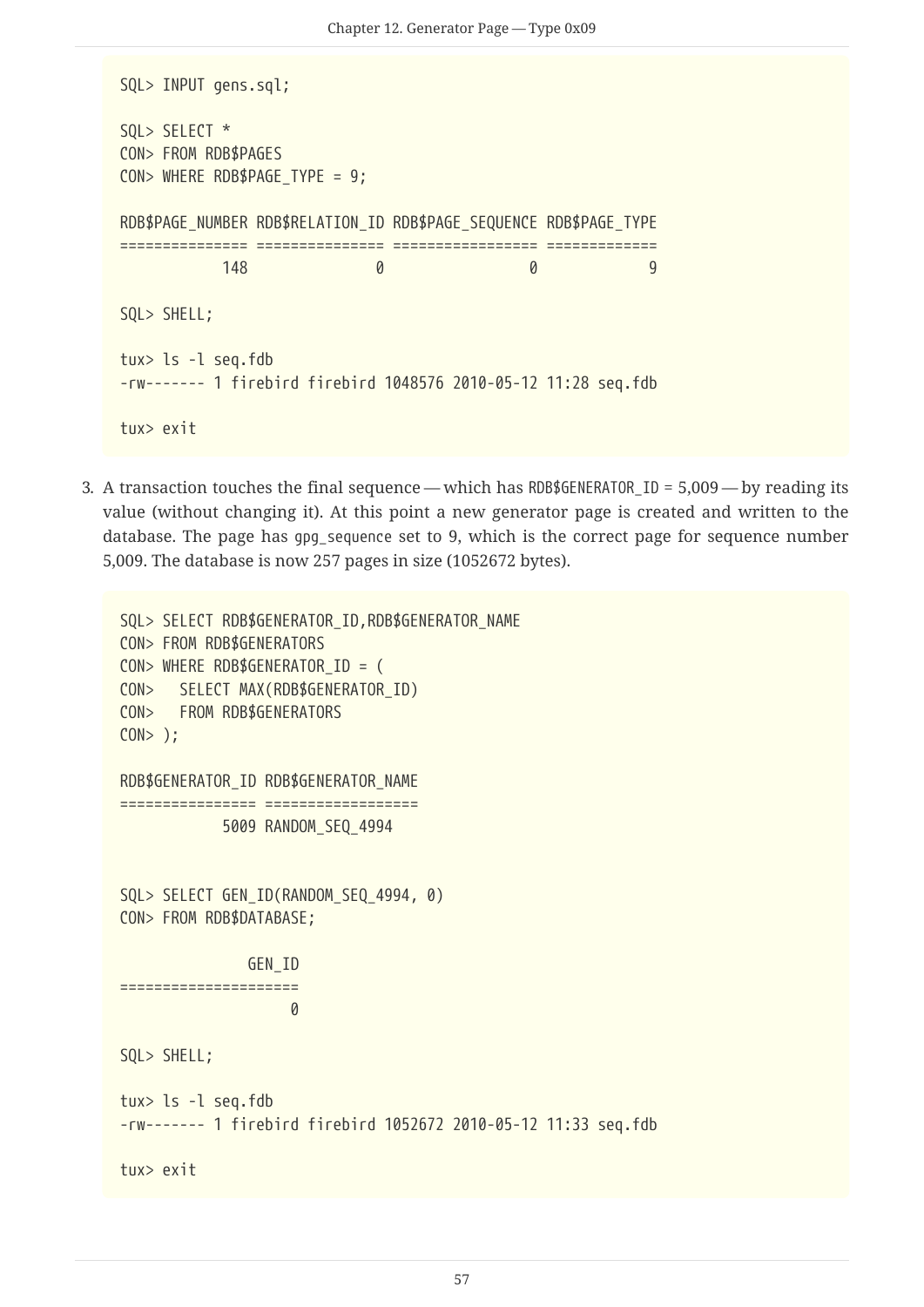RDB\$PAGES shows that there are now two pages in the database with type 9. The original page 148 and a new page 256. Looking at the database file itself, however, shows that it is actually 257 pages long. Page 257, the last page, has page type zero — which is not a defined page type and, doesn't appear in RDB\$PAGES.

SQL> SELECT \* CON> FROM RDB\$PAGES CON> WHERE RDB\$PAGE TYPE = 9 CON> OR RDB\$PAGE\_NUMBER = 257; RDB\$PAGE\_NUMBER\_RDB\$RELATION\_ID\_RDB\$PAGE\_SEQUENCE\_RDB\$PAGE\_TYPE =============== =============== ================= ============= 148 0 0 9 256 0 9 9 SQL> SHELL; tux> ./fbdump seq.fdb -p 257 FBDUMP 1.00 - Firebird Page Dump Utility DATABASE PAGE DETAILS - Page 257 Page Type: 0

The RDB\$PAGE\_SEQUENCE in RDB\$PAGES for the new page, page 256, is set to 9 which corresponds to the gpg sequence number in the actual page.

tux> ./fbdump seq.fdb -p 256 FBDUMP 1.00 - Firebird Page Dump Utility DATABASE PAGE DETAILS - Page 256 Page Type: 9 PAGE DATA Sequence: 9 ...

4. A separate transaction changes the value of the sequence with RDB\$GENERATOR\_ID = 520, which is to be found on the second page of sequences. This page doesn't yet exist and is created with page number 257. Looking at RDB\$PAGES shows that this new page exists in the database. The database file has extended now to 258 pages or 1,056,768 bytes.

The sequence in question, however, still has the value zero. (The transaction has yet to commit.)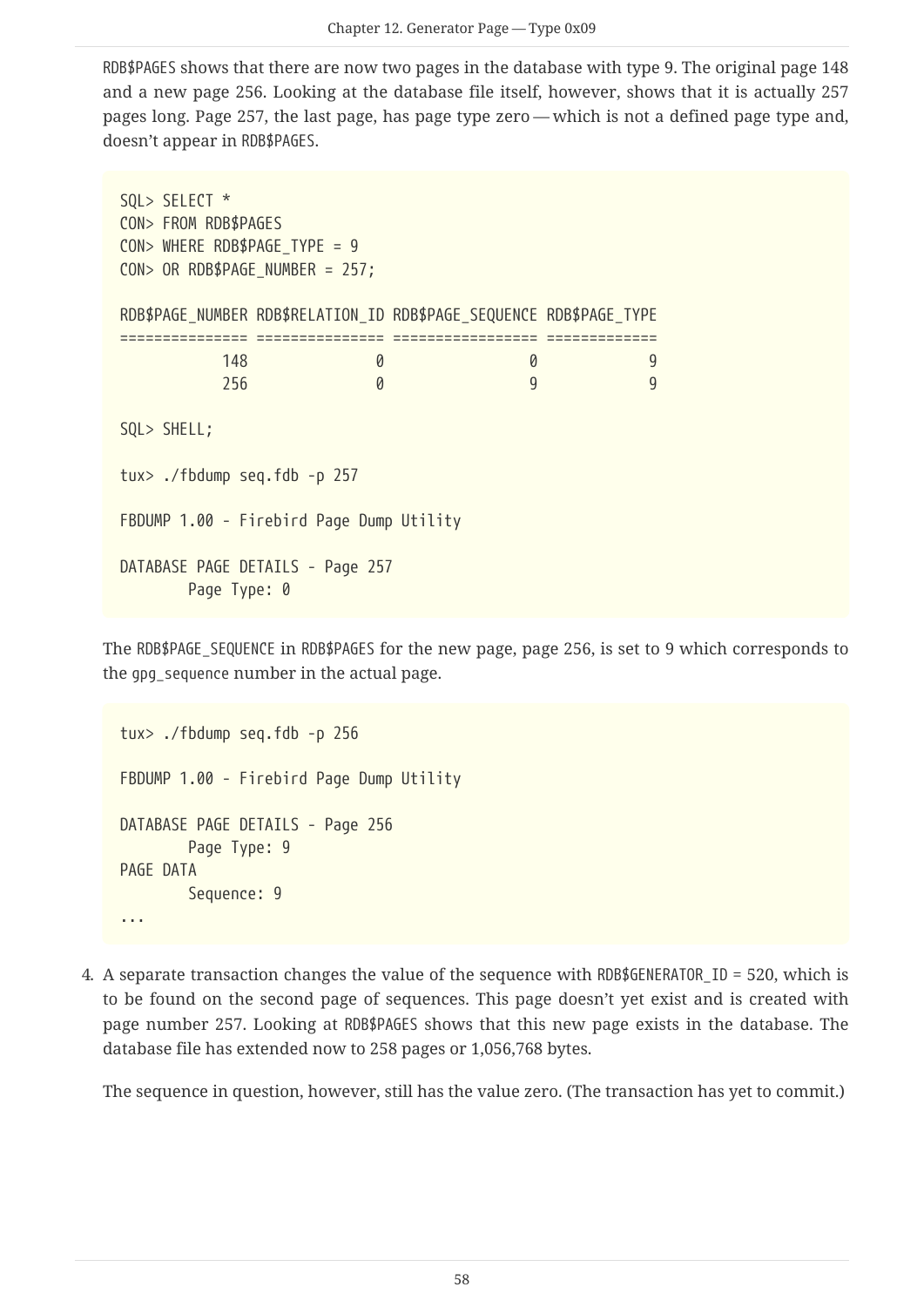```
SQL> SELECT RDB$GENERATOR NAME
CON> FROM RDB$GENERATORS
CON> WHERE RDB$GENERATOR_ID = 520;
RDB$GENERATOR_NAME
==================
RANDOM_SEQ_534
SQL> SET GENERATOR RANDOM_SEQ_534 TO 666;
SQL> SELECT *
CON> FROM RDB$PAGES
CON> WHERE RDB$PAGE TYPE = 9;
RDB$PAGE_NUMBER RDB$RELATION_ID RDB$PAGE_SEQUENCE RDB$PAGE_TYPE
=============== =============== ================= =============
  148 0 0 9
  256 0 9 9
  257 0 1 9
SQL> SHELL;
tux> ls -l seq.fdb
-rw------- 1 firebird firebird 1056768 2010-05-12 13:07 seq.fdb
tux> ./fbdump seq.fdb -p 257
FBDUMP 1.00 - Firebird Page Dump Utility
DATABASE PAGE DETAILS - Page 257
         Page Type: 9
PAGE DATA
         Sequence: 1
         Waste1: 0
       Waste2: 0
       Waste3: 0
         Waste4: 0
       Waste5: 0
         This is not the first generator page.
         Total generator count unknown.
         There are [a maximum of] 508 sequences located on this page.
         Sequence[00508]: 0
         ...
         Sequence[00520]: 0
         ...
```
Only after a commit does the sequence takes the new value of 666.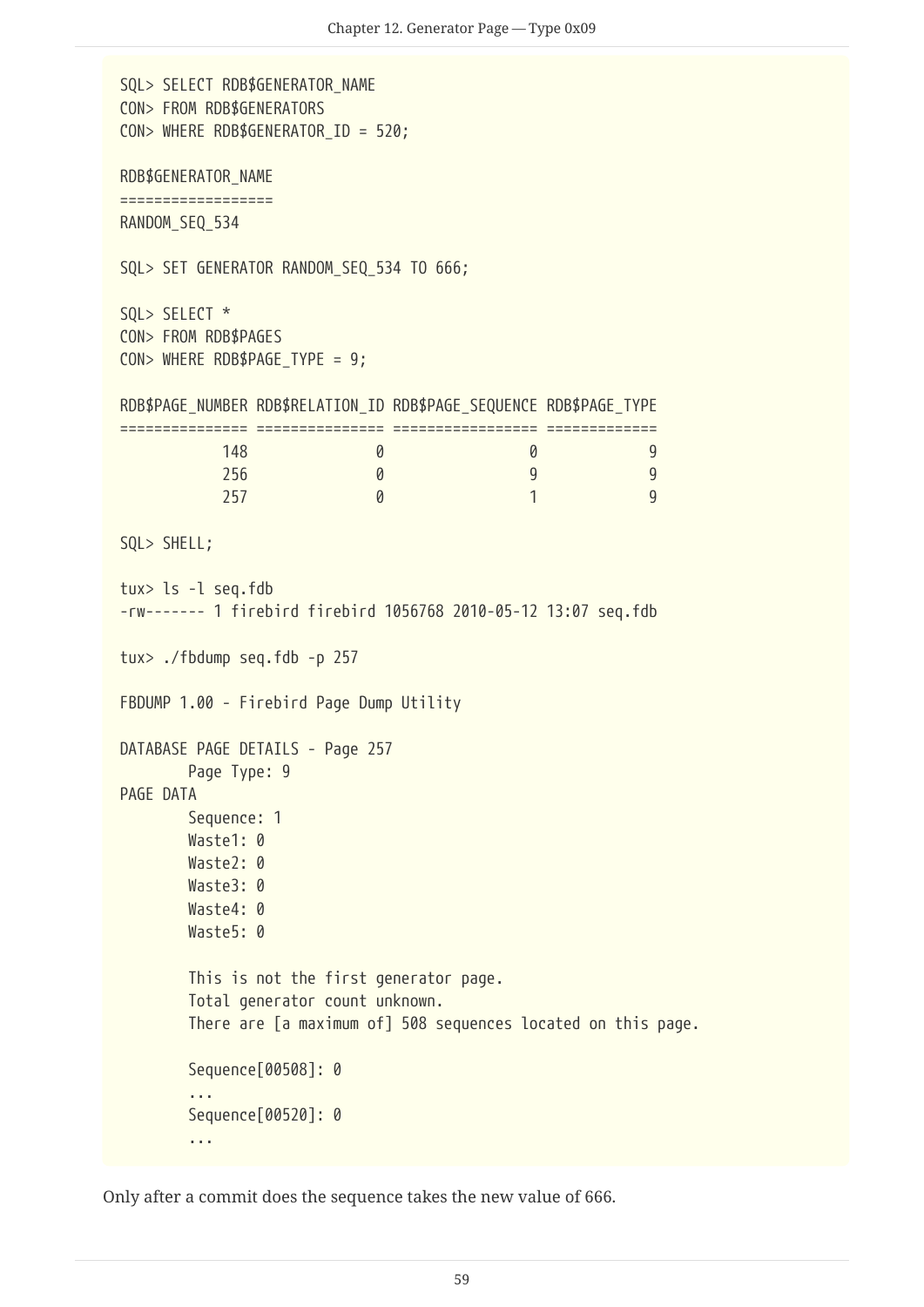```
tux> exit
SQL> COMMIT;
SQL> SHELL;
tux> ./fbdump seq.fdb -p 257
FBDUMP 1.00 - Firebird Page Dump Utility
          ...
          Sequence[00520]: 666
          ...
```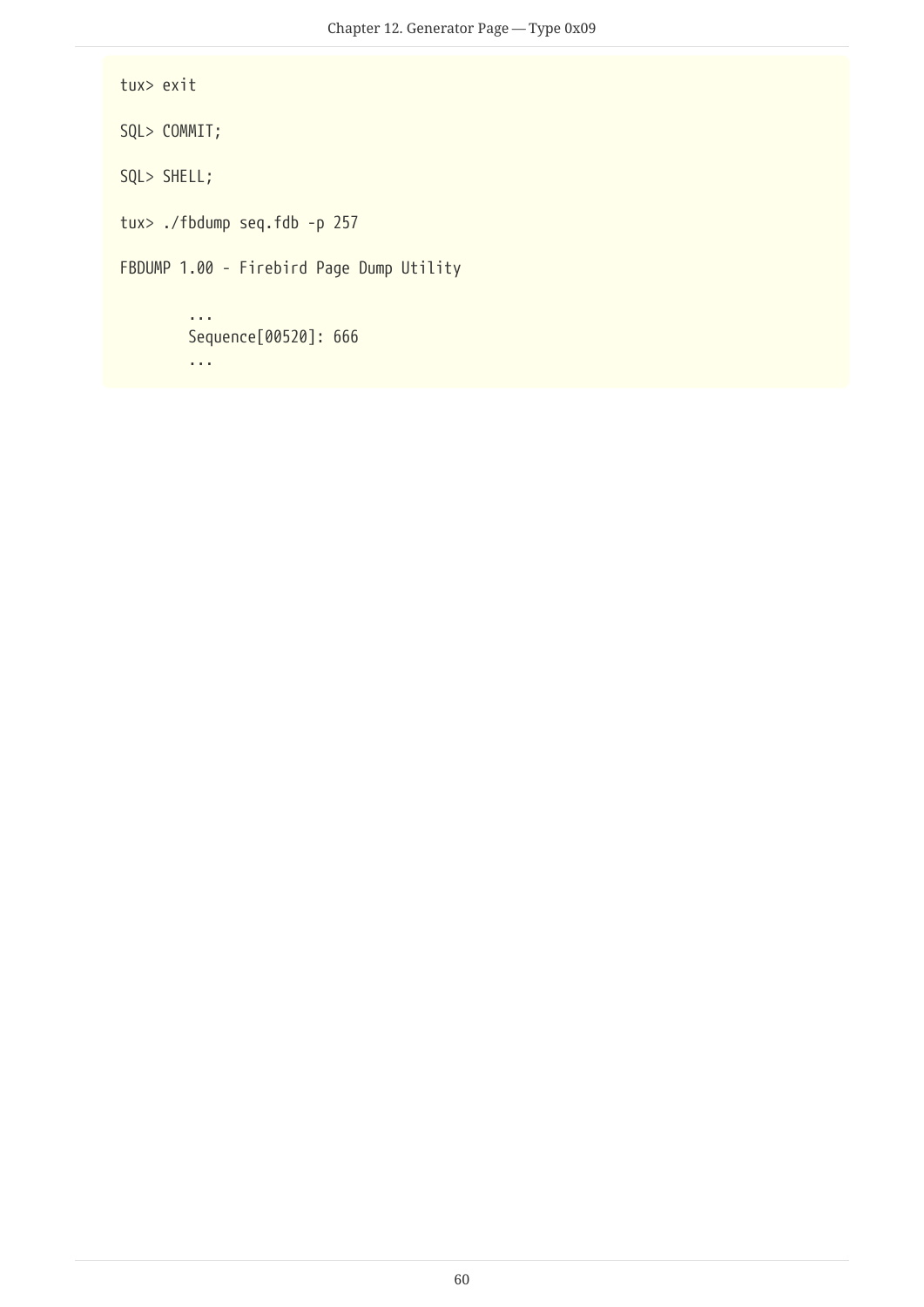# <span id="page-61-0"></span>**Chapter 13. Write Ahead Log Page — Type 0x0a**

Every database has one Write Ahead Log page (WAL) which is currently always located at page 2.



Discussions have taken place on the Firebird development mailing list on removing this page altogether as it is not used and simply wastes space that could be better used elsewhere. From Firebird 3.0 it is likely there will not be a WAL page in any new databases.

The C code representation of the WAL page is:

```
struct log_info_page
{
      pag log_header;
      SLONG log_flags;
      ctrl_pt log_cp_1;
      ctrl_pt log_cp_2;
      ctrl_pt log_file;
    SLONG log next page;
      SLONG log_mod_tip;
      SLONG log_mod_tid;
    SLONG log creation date[2];
      SLONG log_free[4];
      USHORT log_end;
    UCHAR log data[1];
};
```
As this structure is no longer in use within the database, it is effectively, a wasted page. Looking at a hexdump of the WAL page in a new database, we see the following: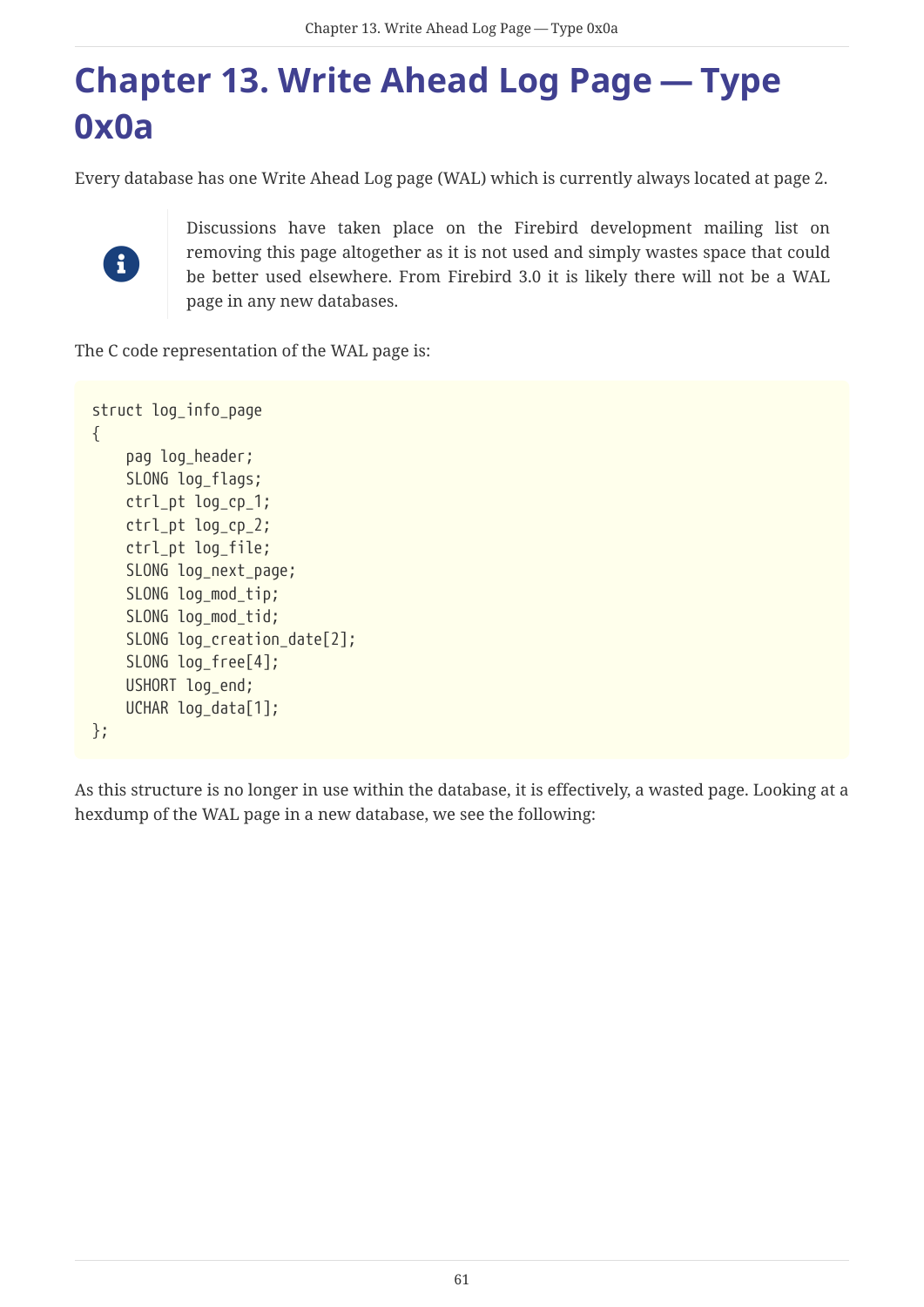```
tux> ./fbdump ../blank.fdb -p 2
FBDUMP 1.00 - Firebird Page Dump Utility
DATABASE PAGE DETAILS - Page 2
          Page Type: 10
PAGE DATA
          Flags: 0x00000000
          Log Control Point 1:
                   Sequence: 0
                   Offset: 0
                 P offset: 0
                   Fn_Length: 0
          Log Control Point 2:
                   Sequence: 0
                   Offset: 0
                 P offset: 0
                   Fn_Length: 0
          Current File:
                   Sequence: 0
                   Offset: 0
                 P offset: 0
                   Fn_Length: 0
          Next Page: 0
          Mod Tip: 0
          Mod Transaction Id: 0
          Creation Date: COMING SOON
        Log Free Space: 0 0 0 0
          Log End: 0
```
The remainder of the page is filled with binary zeros.

Because the WAL is no longer in use, and may even be dropped completely from Firebird 3.0 onwards, it will not be discussed further.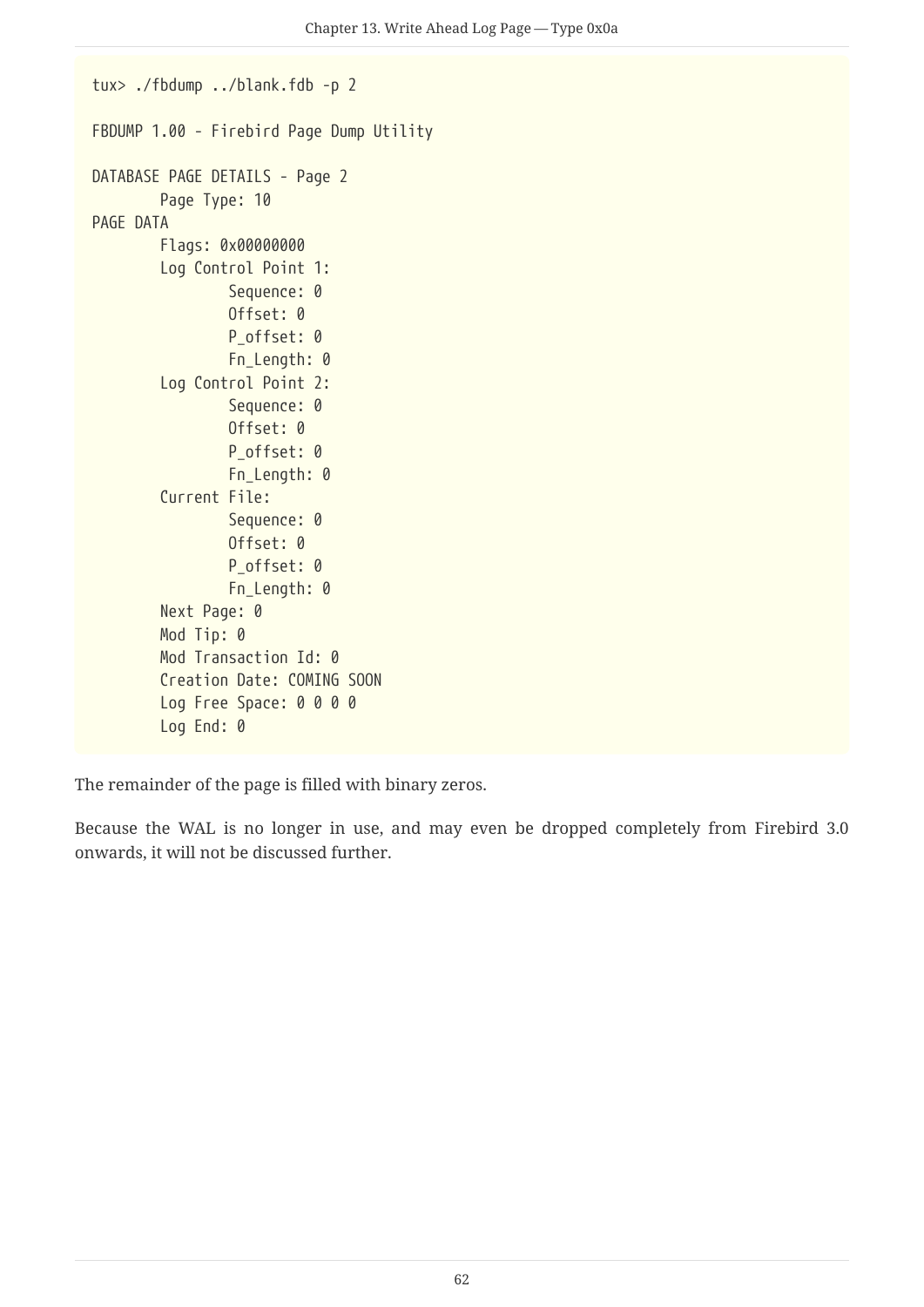# <span id="page-63-0"></span>**Appendix A: Fbdump**

Throughout some of this document you may have noticed that I've been using a tool named fbdump to display internal representations of Firebird Database pages. Maybe some of you are wondering where to find it in the Firebird installation directory.

Fbdump is a utility that I had to write myself while writing this document. I'm (almost) happy to let it loose into the wild, but it's probably the worst code you will ever have the misfortune to see. It wasn't written to a plan, I simply added bits here and there as I needed them. It's not nice.

Firebird itself comes with a page dumping mechanism, but you need to be running a debug version of Firebird in order to use it. The good news about doing it this way, rather than using fbdump is that the official way will keep up with ODS changes. There is no guarantee that fbdump will.

Sorry.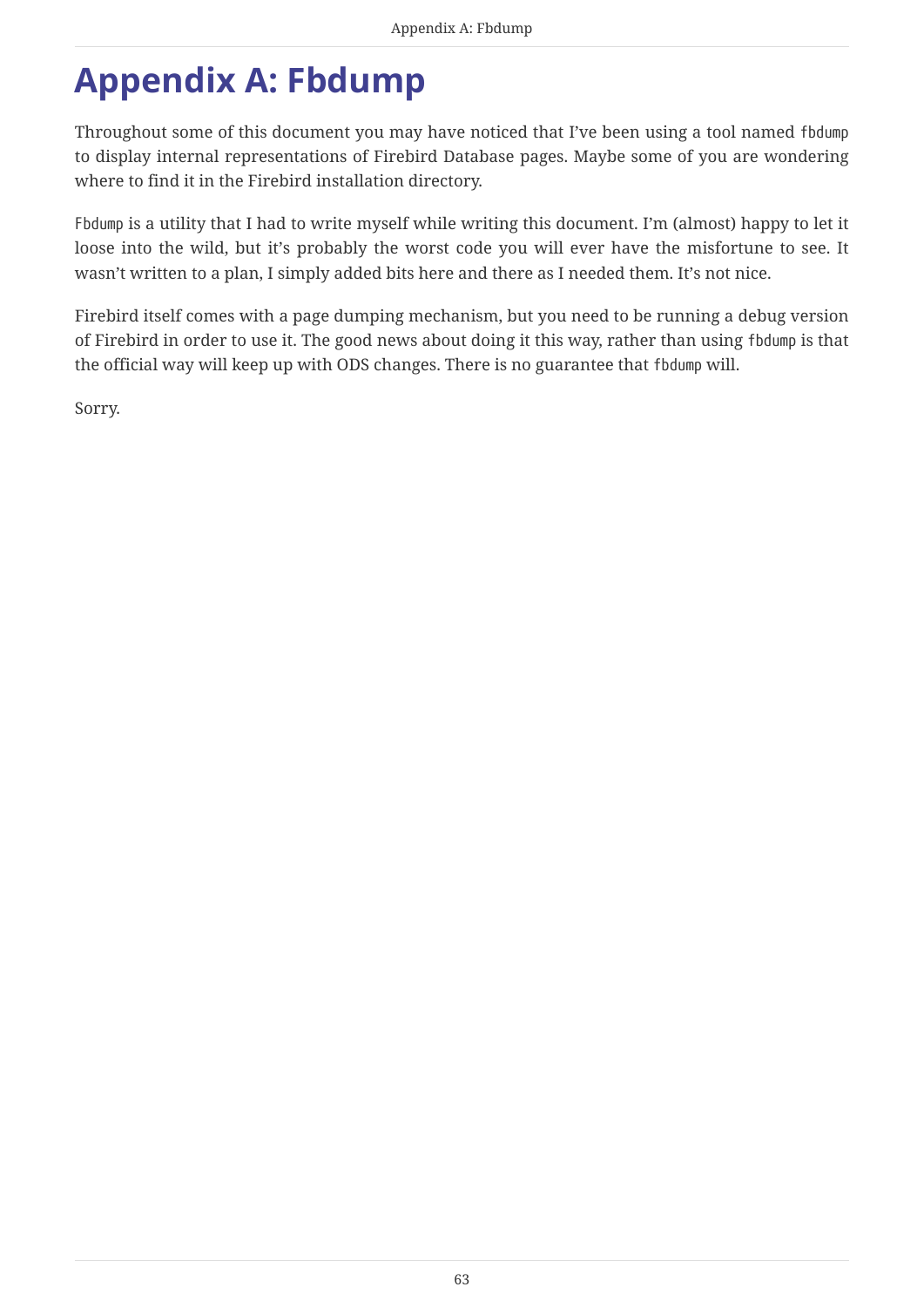## <span id="page-64-0"></span>**Appendix B: Document history**

The exact file history is recorded in our *git* repository; see [https://github.com/FirebirdSQL/firebird](https://github.com/FirebirdSQL/firebird-documentation)[documentation](https://github.com/FirebirdSQL/firebird-documentation)

#### **Revision History**

| 1.2 13 Aug<br>2021 |   | RR Fix offset off by 2 bytes in Data Page - Type 0x05 - contributed by Rafael<br>Estevam Reis (#161) |
|--------------------|---|------------------------------------------------------------------------------------------------------|
| 1.1 04 Aug<br>2020 | R | M Conversion to AsciiDoc, minor copy-editing                                                         |
| 1.0 03 Nov<br>2009 |   | ND Created a new manual.                                                                             |